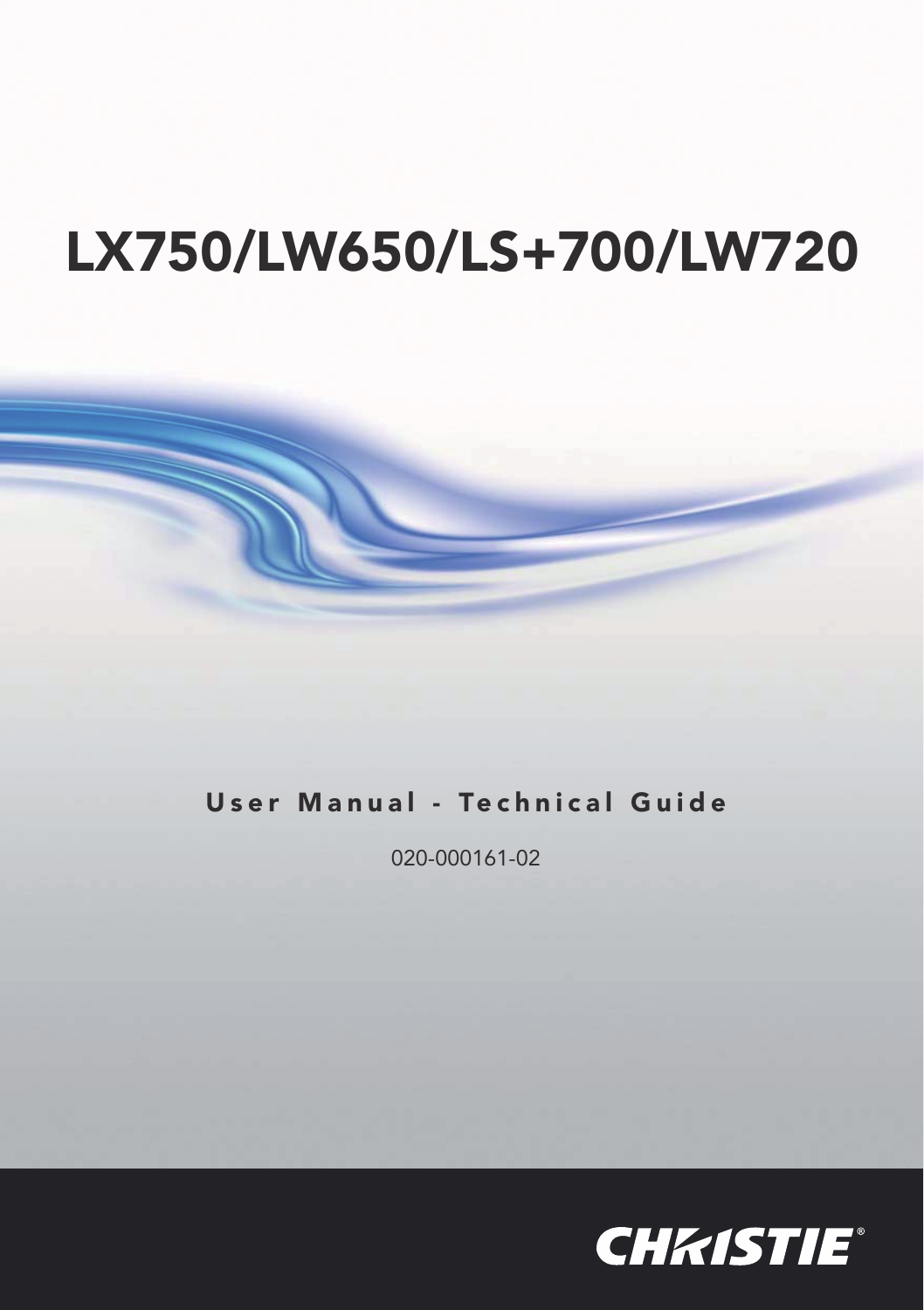**Projector** 

## LW650/LS+700/LX750/LW720 User's Manual – Operating Guide

### **Technical**

Example of computer signal

|              | Resolution (H x V) H. frequency (kHz) V. frequency (Hz) |      | Rating      | Signal mode       |
|--------------|---------------------------------------------------------|------|-------------|-------------------|
| 720 x 400    | 37.9                                                    | 85.0 | <b>VESA</b> | <b>TEXT</b>       |
| 640 x 480    | 31.5                                                    | 59.9 | <b>VESA</b> | <b>VGA (60Hz)</b> |
| 640 x 480    | 37.9                                                    | 72.8 | <b>VESA</b> | VGA (72Hz)        |
| 640 x 480    | 37.5                                                    | 75.0 | <b>VESA</b> | <b>VGA (75Hz)</b> |
| 640 x 480    | 43.3                                                    | 85.0 | <b>VESA</b> | <b>VGA (85Hz)</b> |
| 800 x 600    | 35.2                                                    | 56.3 | <b>VESA</b> | SVGA (56Hz)       |
| 800 x 600    | 37.9                                                    | 60.3 | <b>VESA</b> | SVGA (60Hz)       |
| 800 x 600    | 48.1                                                    | 72.2 | <b>VESA</b> | SVGA (72Hz)       |
| 800 x 600    | 46.9                                                    | 75.0 | <b>VESA</b> | SVGA (75Hz)       |
| 800 x 600    | 53.7                                                    | 85.1 | <b>VESA</b> | SVGA (85Hz)       |
| 832 x 624    | 49.7                                                    | 74.5 |             | Mac 16" mode      |
| 1024 x 768   | 48.4                                                    | 60.0 | <b>VESA</b> | XGA(60Hz)         |
| 1024 x 768   | 56.5                                                    | 70.1 | <b>VESA</b> | XGA (70Hz)        |
| 1024 x 768   | 60.0                                                    | 75.0 | <b>VESA</b> | <b>XGA (75Hz)</b> |
| 1024 x 768   | 68.7                                                    | 85.0 | <b>VESA</b> | <b>XGA (85Hz)</b> |
| 1152 x 864   | 67.5                                                    | 75.0 | <b>VESA</b> | 1152 x 864 (75Hz) |
| 1280 x 960   | 60.0                                                    | 60.0 | <b>VESA</b> | 1280 x 960 (60Hz) |
| 1280 x 1024  | 64.0                                                    | 60.0 | <b>VESA</b> | SXGA (60Hz)       |
| 1280 x 1024  | 80.0                                                    | 75.0 | <b>VESA</b> | SXGA (75Hz)       |
| *1280 x 1024 | 91.2                                                    | 85.0 | <b>VESA</b> | SXGA (85Hz)       |
| *1600 x 1200 | 75.0                                                    | 60.0 | <b>VESA</b> | UXGA (60Hz)       |
| 1280 x 768   | 47.7                                                    | 60.0 | <b>VESA</b> | W-XGA (60Hz)      |
| 1400 x 1050  | 65.3                                                    | 60.0 | <b>VESA</b> | SXGA+ (60Hz)      |
| 1280 x800    | 49.7                                                    | 60.0 | <b>VESA</b> | 1280 x 800 (60Hz) |

**NOTE** • Be sure to check jack type, signal level, timing and resolution before connecting this projector to a computer.

• Some computers may have multiple display screen modes. Use of some of these modes will not be possible with this projector.

• Depending on the input signal, full-size display may not be possible in some cases. Refer to the number of display pixels above.

• Although the projector can display signals with resolution up to UXGA (1600x1200), the signal will be converted to the projector's panel resolution before being displayed. The best display performance will be achieved if the resolutions of the input signal and projector panel are identical.

• Automatic adjustment may not function correctly with some input signals.

• The image may not be displayed correctly when the input sync signal is a composite sync or a sync on G.

The HDMI input does not support the signals marked with  $*$ .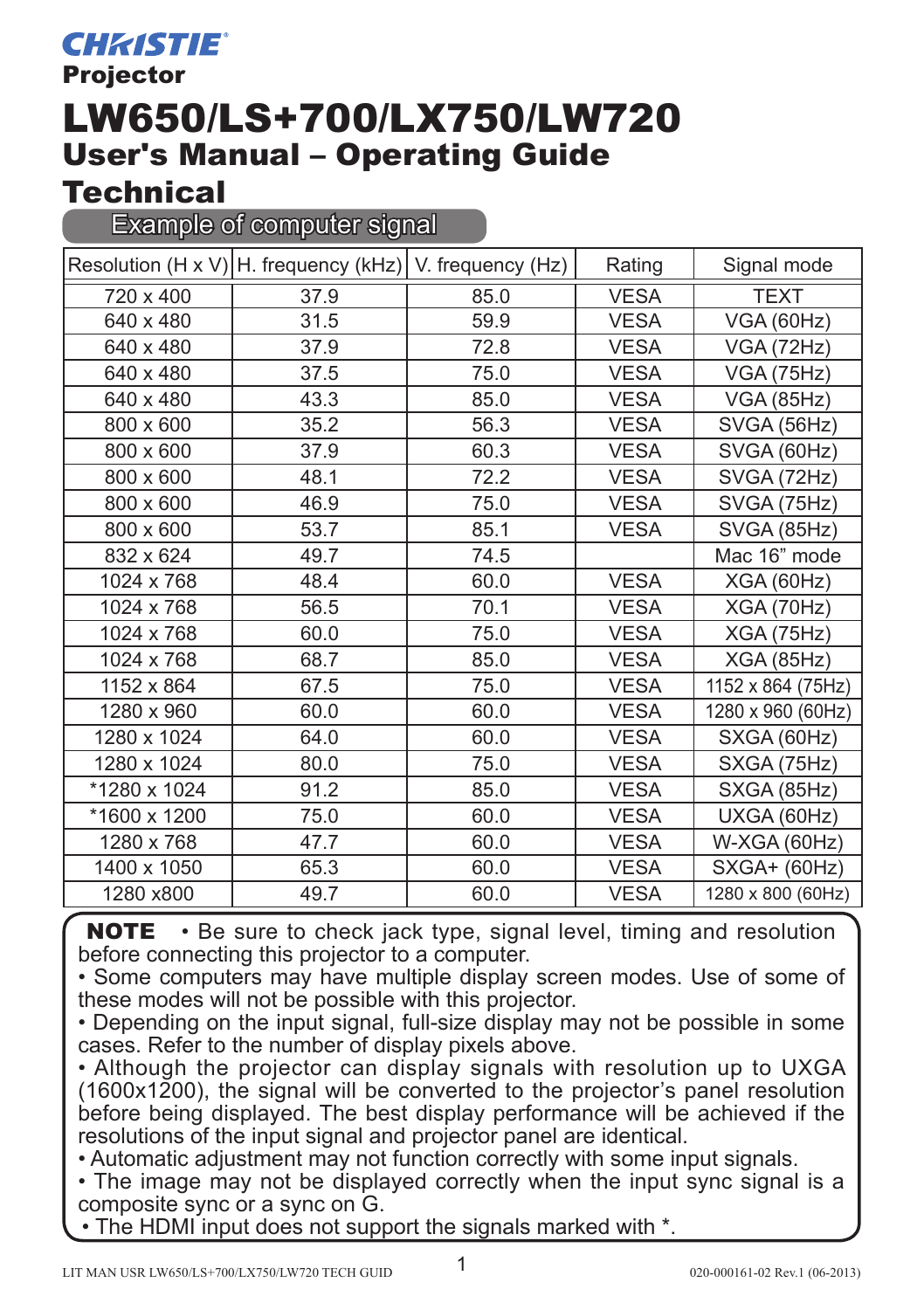

### Initial set signals

The following signals are used for the initial settings. The signal timing of some computer models may be different. In such case, adjust the items V POSITION and H POSITION in the IMAGE menu.





| Computer/            | Horizontal signal timing (µs) |         |      |     |  | Computer/            | Vertical signal timing (lines) |     |      |     |
|----------------------|-------------------------------|---------|------|-----|--|----------------------|--------------------------------|-----|------|-----|
| Signal               | (A)                           | (B)     | (C)  | (D) |  | Signal               | (a)                            | (b) | (c)  | (d) |
| <b>TEXT</b>          | 2.0                           | 3.0     | 20.3 | 1.0 |  | <b>TEXT</b>          | $\overline{3}$                 | 42  | 400  | 1   |
| <b>VGA (60Hz)</b>    | 3.8                           | 1.9     | 25.4 | 0.6 |  | <b>VGA (60Hz)</b>    | $\overline{2}$                 | 33  | 480  | 10  |
| VGA (72Hz)           | 1.3                           | 4.1     | 20.3 | 0.8 |  | VGA (72Hz)           | 3                              | 28  | 480  | 9   |
| <b>VGA (75Hz)</b>    | 2.0                           | 3.8     | 20.3 | 0.5 |  | <b>VGA (75Hz)</b>    | 3                              | 16  | 480  | 1   |
| <b>VGA (85Hz)</b>    | 1.6                           | 2.2     | 17.8 | 1.6 |  | <b>VGA (85Hz)</b>    | 3                              | 25  | 480  | 1   |
| SVGA (56Hz)          | 2.0                           | 3.6     | 22.2 | 0.7 |  | SVGA (56Hz)          | $\overline{2}$                 | 22  | 600  | 1   |
| SVGA (60Hz)          | 3.2                           | 2.2     | 20.0 | 1.0 |  | SVGA (60Hz)          | 4                              | 23  | 600  | 1   |
| SVGA (72Hz)          | 2.4                           | 1.3     | 16.0 | 1.1 |  | SVGA (72Hz)          | 6                              | 23  | 600  | 37  |
| SVGA (75Hz)          | 1.6                           | 3.2     | 16.2 | 0.3 |  | SVGA (75Hz)          | 3                              | 21  | 600  | 1   |
| SVGA (85Hz)          | 1.1                           | 2.7     | 14.2 | 0.6 |  | SVGA (85Hz)          | 3                              | 27  | 600  | 1   |
| Mac 16" mode         | 1.1                           | 3.9     | 14.5 | 0.6 |  | Mac 16" mode         | 3                              | 39  | 624  | 1   |
| XGA(60Hz)            | 2.1                           | 2.5     | 15.8 | 0.4 |  | <b>XGA (60Hz)</b>    | 6                              | 29  | 768  | 3   |
| <b>XGA (70Hz)</b>    | 1.8                           | 1.9     | 13.7 | 0.3 |  | <b>XGA (70Hz)</b>    | 6                              | 29  | 768  | 3   |
| <b>XGA (75Hz)</b>    | 1.2                           | 2.2     | 13.0 | 0.2 |  | <b>XGA (75Hz)</b>    | 3                              | 28  | 768  | 1   |
| <b>XGA (85Hz)</b>    | 1.0                           | $2.2\,$ | 10.8 | 0.5 |  | <b>XGA (85Hz)</b>    | 3                              | 36  | 768  | 1   |
| 1152 x 864<br>(75Hz) | 1.2                           | 2.4     | 10.7 | 0.6 |  | 1152 x 864<br>(75Hz) | 3                              | 32  | 864  | 1   |
| 1280 x 960<br>(60Hz) | 1.0                           | 2.9     | 11.9 | 0.9 |  | 1280 x 960<br>(60Hz) | 3                              | 36  | 960  | 1   |
| SXGA (60Hz)          | 1.0                           | 2.3     | 11.9 | 0.4 |  | SXGA(60Hz)           | 3                              | 38  | 1024 | 1   |
| SXGA (75Hz)          | 1.1                           | 1.8     | 9.5  | 0.1 |  | SXGA (75Hz)          | 3                              | 38  | 1024 | 1   |
| SXGA (85Hz)          | 1.0                           | 1.4     | 8.1  | 0.4 |  | SXGA (85Hz)          | $\overline{3}$                 | 44  | 1024 | 1   |
| UXGA (60Hz)          | 1.2                           | 1.9     | 9.9  | 0.4 |  | UXGA (60Hz)          | 3                              | 46  | 1200 | 1   |
| W-XGA (60Hz)         | 1.7                           | 2.5     | 16.0 | 0.8 |  | W-XGA (60Hz)         | 3                              | 23  | 768  | 1   |
| $SXGA+ (60Hz)$       | 1.2                           | 1.9     | 11.5 | 0.7 |  | SXGA+ (60Hz)         | 4                              | 32  | 1050 | 3   |
| 1280 x<br>800(60Hz)  | 1.6                           | 2.4     | 15.3 | 0.8 |  | 1280x<br>800(60Hz)   | 3                              | 24  | 800  | 1   |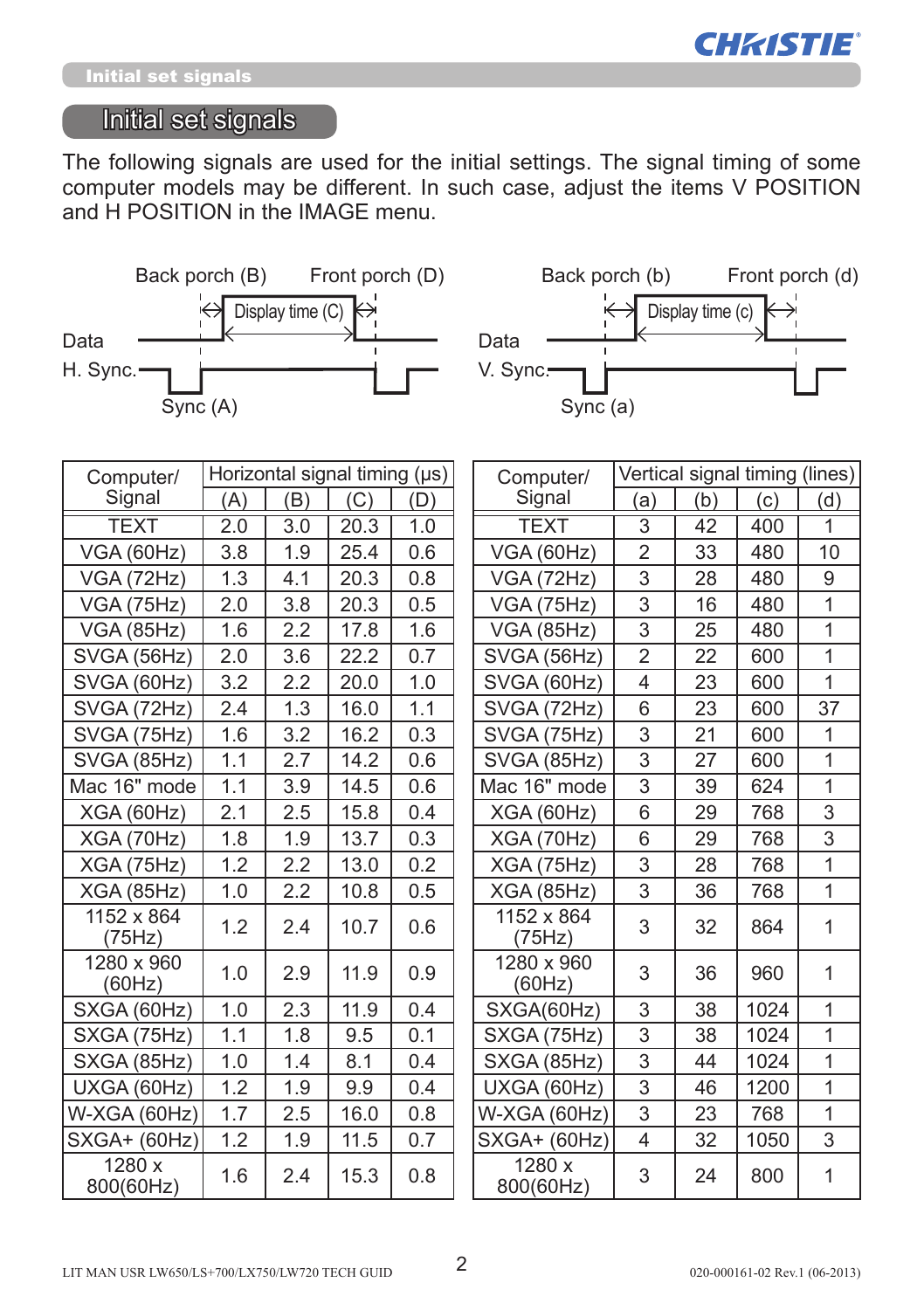

### Connection to the ports



### **A COMPUTER IN1, B COMPUTER IN2, C MONITOR OUT**

D-sub 15pin mini shrink jack

- Video signal: RGB separate, Analog, 0.7Vp-p, 75Ω terminated (positive)
- H/V. sync. signal: TTL level (positive/negative)
- Composite sync. signal: TTL level



#### At RGB signal

| Pin | Signal          |    | Signal                                                                                |
|-----|-----------------|----|---------------------------------------------------------------------------------------|
|     | Video Red       | 9  | (No connection)                                                                       |
| 2   | Video Green     | 10 | Ground                                                                                |
| 3   | Video Blue      | 11 | (No connection)                                                                       |
| 4   | (No connection) | 12 | $(\bigcirc$ , $(\bigcirc$ , SDA (DDC data), $\bigcirc$ : (No connection)              |
| 5   | Ground          | 13 | H. sync / Composite sync.                                                             |
| 6   | Ground Red      | 14 | V. sync.                                                                              |
| 7   | Ground Green    | 15 | $(\bigcirc$ , $(\bigcirc$ , $(\bigcirc$ SCL (DDC clock), $\bigcirc$ : (No connection) |
| 8   | Ground Blue     |    |                                                                                       |

#### **D BNC (G/Y, B/Cb/Pb, R/Cr/Pr, H, V)**

- BNC jack x 5
- Video : Analog 0.7Vp-p, 75Ω terminator
- H/V, sync, : TTL level (positive/negative)
- Composite sync, : TTL level

### **COMPONENT VIDEO E Y, F Cb/Pb, G Cr/Pr**

RCA jack x3

• System: 480i@60, 480p@60, 576i@50, 576p@50, 720p@50/60, 1080i@50/60,

1080p@50/60

| Port | Signal                                                                           |
|------|----------------------------------------------------------------------------------|
|      | Component video Y, 1.0 $\pm$ 0.1Vp-p, 75 $\Omega$ terminator with composite sync |
|      | Cb/Pb Component video Cb/Pb, $0.7\pm0.1$ Vp-p, $75\Omega$ terminator             |
|      | Cr/Pr Component video Cr/Pr, 0.7±0.1Vp-p, 75 $\Omega$ terminator                 |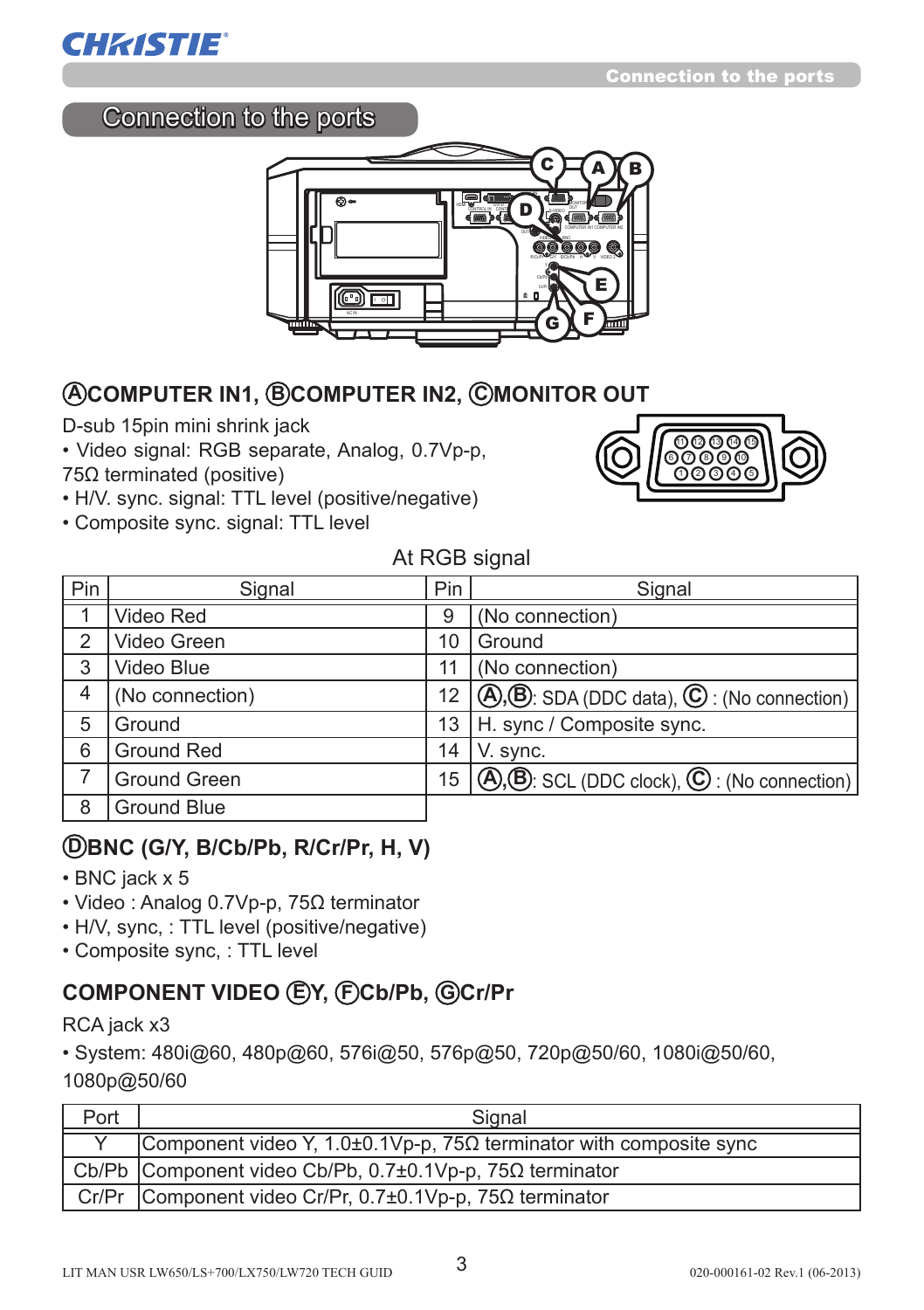



### **H S-VIDEO**

Mini DIN 4pin jack



| Pin.                                   | Signal                                                   |
|----------------------------------------|----------------------------------------------------------|
|                                        | Color signal 0.286Vp-p (NTSC, burst), 75Ω terminator     |
|                                        | Color signal 0.300Vp-p (PAL/SECAM, burst) 75Ω terminator |
|                                        | Brightness signal, 1.0Vp-p, $75\Omega$ terminator        |
| 3                                      | Ground                                                   |
|                                        | Ground                                                   |
| $\mathbf{r} = \mathbf{r} + \mathbf{r}$ |                                                          |

### **I VIDEO 1**

RCA jack

- System: NTSC, PAL, SECAM, PAL-M, PAL-N, NTSC4.43
- 1.0±0.1Vp-p, 75Ω terminator

### **J VIDEO 2**

BNC jack

- System: NTSC, PAL, SECAM, PAL-M, PAL-N, NTSC4.43
- 1.0±0.1Vp-p, 75Ω terminator

### **REMOTE CONTROL (RIN C)OUT**

Ø3.5 stereo mini jack

• To be connected with the remote control that came with the projector.

### **CONTROL M IN N OUT**

D-sub 9pin plug



• About the details of RS-232C communication, please refer to the following RS-232C Communication in this manual.

| Pin | Signal          | Pin | Signal          | Pin | Siɑnal          |
|-----|-----------------|-----|-----------------|-----|-----------------|
|     | (No connection) |     | (No connection) |     | <b>IRTS</b>     |
|     |                 |     | <b>IGround</b>  |     |                 |
|     |                 |     | (No connection) |     | (No connection) |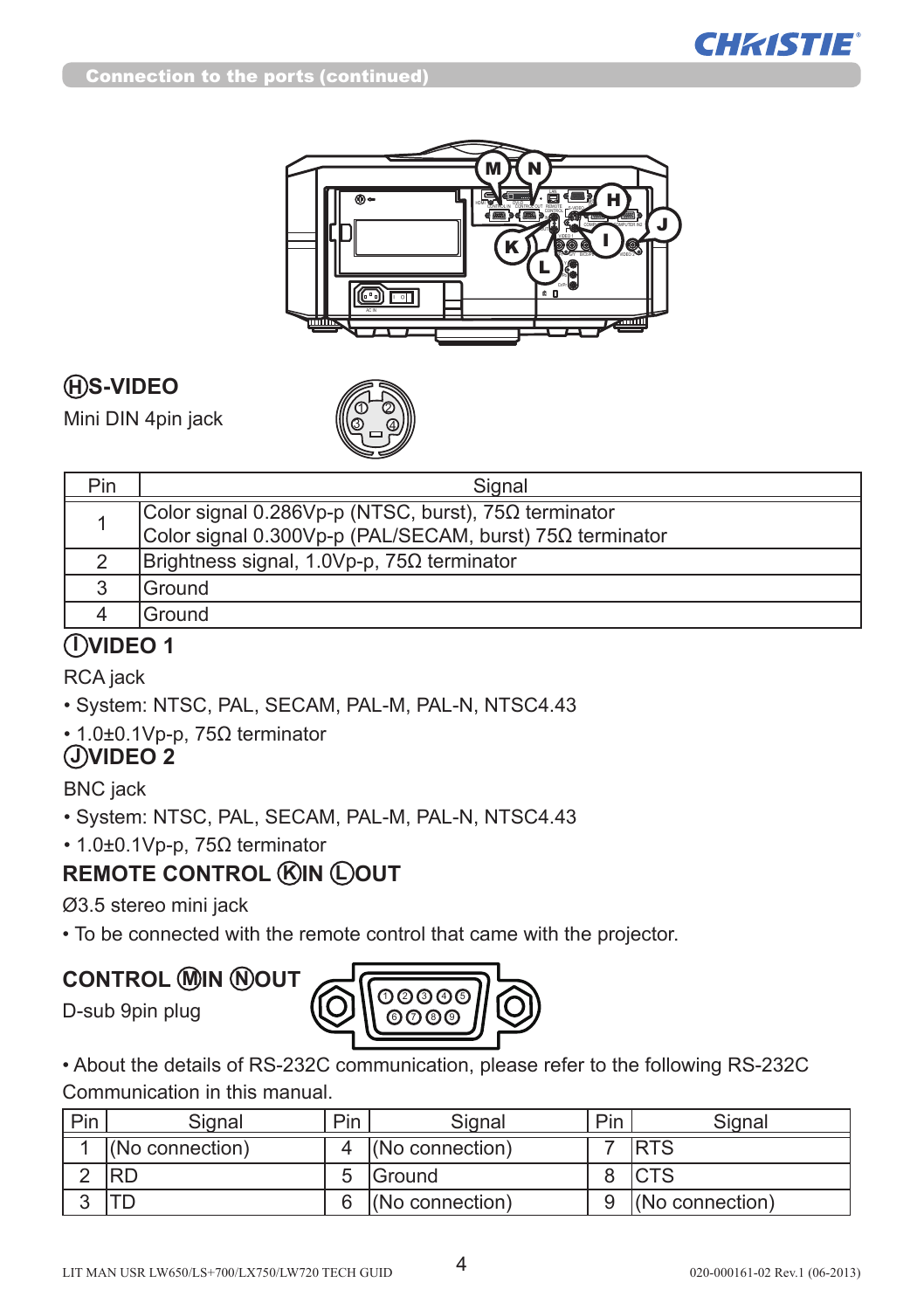

### **O HDMI**

**CHRISTIE®** 

• Type :Digital video connector

19 17 15 13 11 9 7 5 3 1 18 16 14 12 10 8 6 4 2

| Pin | Signal                | Pin | Signal                         | <b>Pin</b> | Signal               |
|-----|-----------------------|-----|--------------------------------|------------|----------------------|
|     | $T.M.D.S. Data2 +$    | 8   | T.M.D.S. Data0 Shield          |            | $15$ SCL             |
| າ   | T.M.D.S. Data2 Shield | 9   | I T.M.D.S. Data0 -             |            | 16 SDA               |
| 3   | T.M.D.S. Data2 -      |     | 10 $\vert$ T.M.D.S. Clock +    |            | 17 DDC/CEC Ground    |
|     | $T.M.D.S. Data1 +$    |     | <b>T.M.D.S. Clock Shield</b>   | 18         | 1+5V Power           |
| 5   | T.M.D.S. Data1 Shield |     | 12   T.M.D.S. Clock -          |            | 19   Hot Plug Detect |
| 6   | T.M.D.S. Data1 -      | 13  | <b>ICEC</b>                    |            |                      |
|     | $T.M.D.S. Data0 +$    |     | 14   Reserved (N.C. on device) |            |                      |

### **P DVI-D**

DVI-D jack (digital to digital)



| Pin | Signal                  | Pin               | Signal                  | Pin | Signal                   |
|-----|-------------------------|-------------------|-------------------------|-----|--------------------------|
|     | T.M.D.S. Data2 -        | 9                 | T.M.D.S. Data1 -        |     | T.M.D.S. Data0 -         |
| ↷   | $T.M.D.S. Data2 +$      | 10                | T.M.D.S. Data1 +        | 18  | $T.M.D.S. Data0 +$       |
| 3   | T.M.D.S. Data2/4 Shield |                   | T.M.D.S. Data1/3 Shield | 19  | T.M.D.S. Data0/5 Shield  |
| 4   |                         | $12 \overline{ }$ |                         | 20  |                          |
| 5   |                         | 13                |                         | 21  |                          |
| 6   | <b>DDC Clock</b>        | 14                | +5V Power               |     | 22 T.M.D.S. Clock Shield |
|     | <b>DDC</b> Data         | 15                | Ground (for +5V)        | 23  | T.M.D.S. Clock +         |
| 8   |                         |                   | 16   Hot Plug Detect    |     | $24$   T.M.D.S. Clock -  |

### **Q LAN**

RJ-45 jack

| in | Signal | Pin | Signal | Din | Signal |
|----|--------|-----|--------|-----|--------|
|    | $X^+$  |     |        |     |        |
|    |        | 5   |        | 8   |        |
| ົ  | +XF    | 6   | RX-    |     |        |

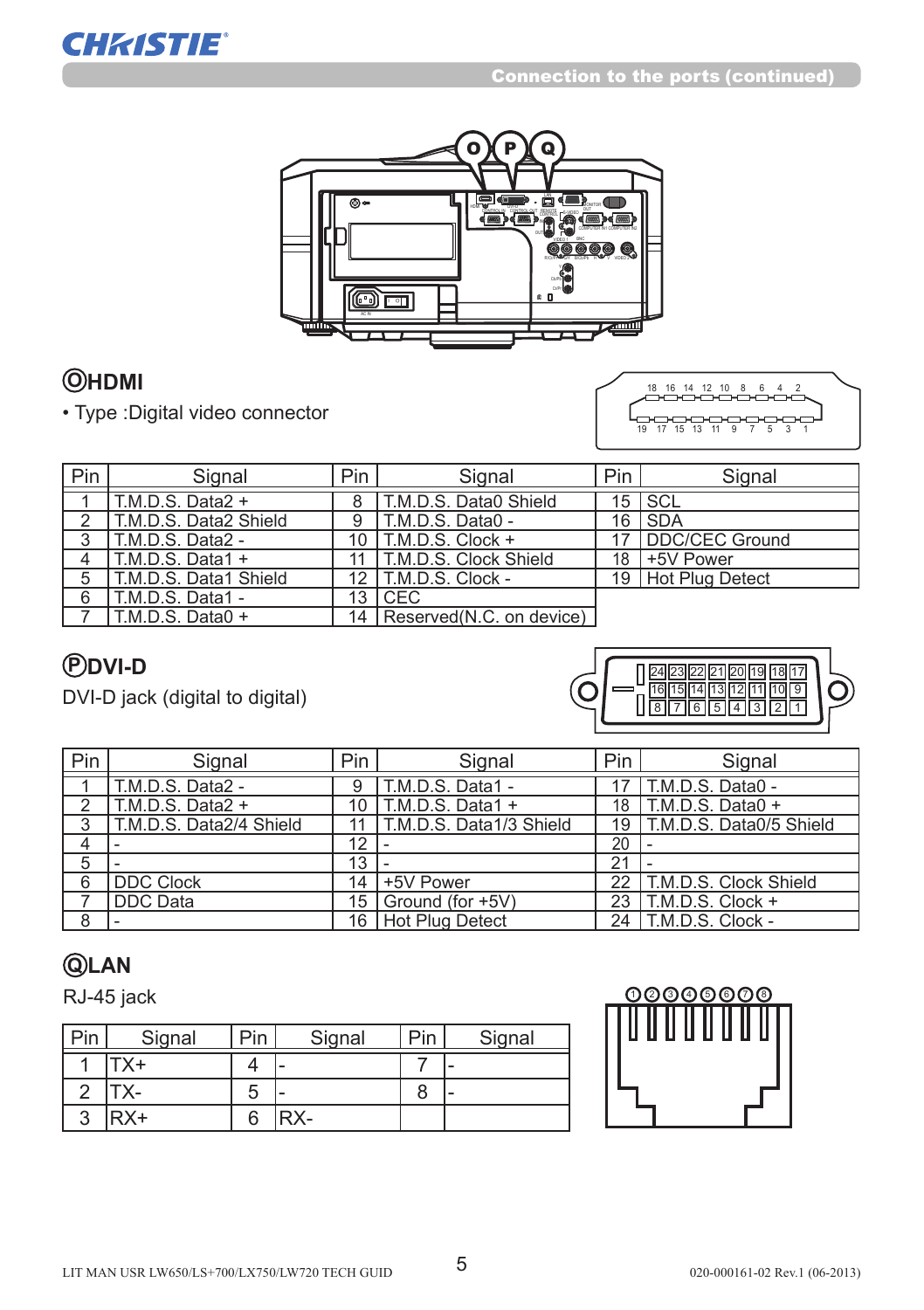

### PJLink command

This projector is equipped with the PJLink™ Class 1.

See the following table for the commands for controlling the projector using the PJLink<sup>™</sup> protocol are as given in the table below.

| Commands    | <b>Control Description</b> | Parameter or Response                                   |
|-------------|----------------------------|---------------------------------------------------------|
| <b>POWR</b> | Power Contorol             | $0 =$ Standby                                           |
|             |                            | $1 = Power On$                                          |
|             |                            | $0 =$ Standby                                           |
| POWR?       | Power Status inquiry       | $1 = Power On$                                          |
|             |                            | 2 = Cool Down                                           |
|             |                            | 11 = COMPUTER IN 1                                      |
|             |                            | 12 = COMPUTER IN 2                                      |
|             |                            | $13 = BNC$                                              |
|             |                            | 21 = COMPONENT                                          |
| <b>INPT</b> | Input Source selection     | $22 = S-VIDEO$                                          |
|             |                            | $23 = VIDEO 1$                                          |
|             |                            | $24 = VIDEO 2$                                          |
|             |                            | $31 = HDMI$                                             |
|             |                            | $32 = DVI-D$                                            |
|             |                            | 11 = COMPUTER IN 1                                      |
|             | Input Source inquiry       | 12 = COMPUTER IN 2                                      |
|             |                            | $13 = BNC$                                              |
|             |                            | 21 = COMPONENT                                          |
| INPT?       |                            | $22 = S-VIDEO$                                          |
|             |                            | $23 = VIDEO 1$                                          |
|             |                            | $24 = VIDEO2$                                           |
|             |                            | $31 = HDMI$                                             |
|             |                            | $32 = DVI-D$                                            |
| <b>AVMT</b> | AV Mute                    | $30 = BLANK$ off                                        |
|             |                            | $31 = BLANK$ on                                         |
| AVMT?       | AV Mute inquiry            | $30 = BLANK$ off                                        |
|             |                            | $31 = BLANK$ on                                         |
|             |                            | 1st byte: Refers to Fan error; one of 0 to 2            |
|             |                            | 2nd byte: Refers to Lamp error; one of 0 to 2           |
|             |                            | 3rd byte: Refers to Temptrature error; one of 0 to 2    |
|             |                            | 4th byte: Refers to Cover error; one of 0 to 2          |
| ERST?       | Error Status inquiry       | 5th byte: Refers to Filter error; one of 0 to 2         |
|             |                            | 6th byte: Refers to Other error; one of 0 to 2          |
|             |                            |                                                         |
|             |                            | The mearning of 0 to 2 is as given below                |
|             |                            | $0 =$ Error is not detected; $1 =$ Warning; $2 =$ Error |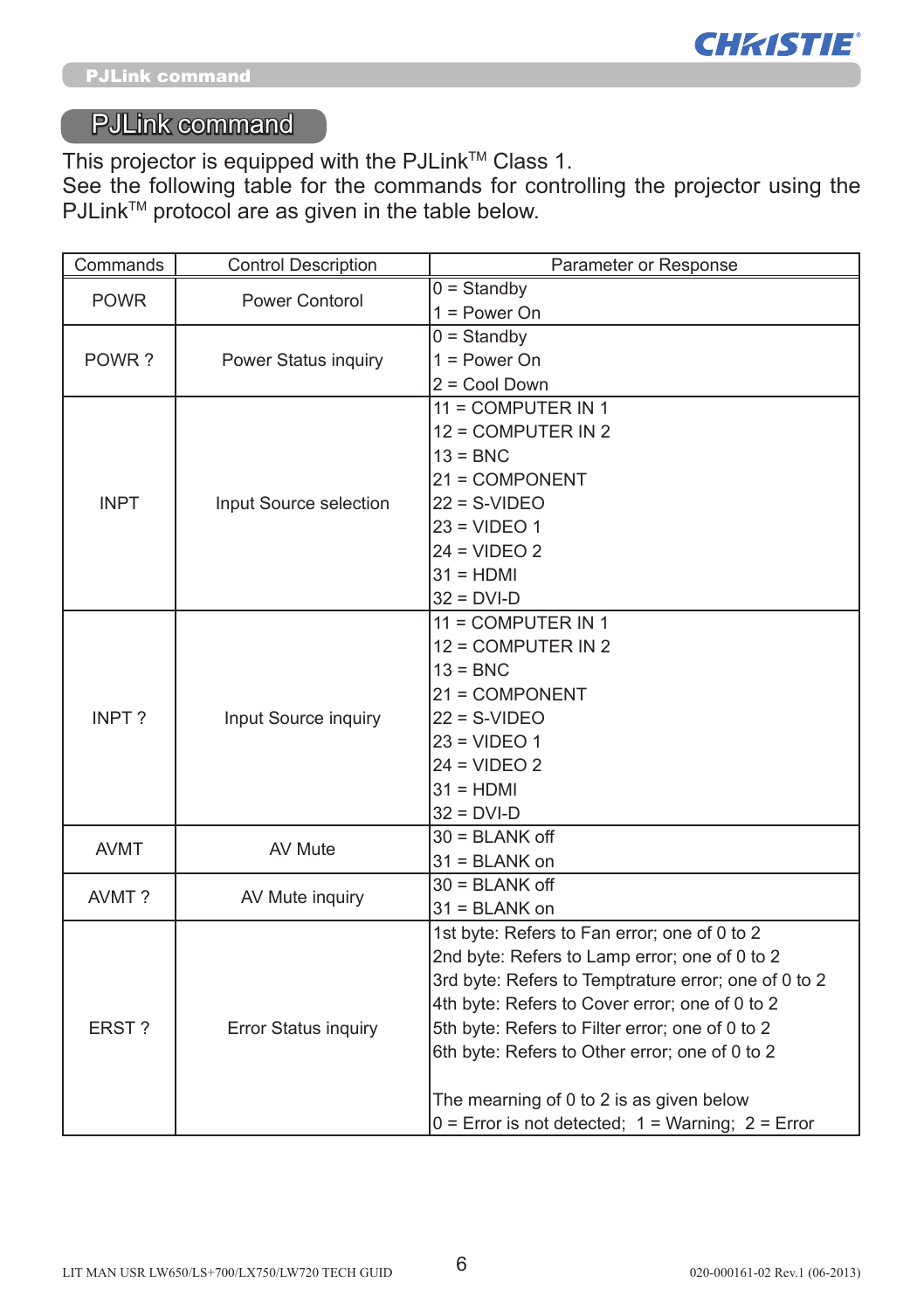

| Commands           | <b>Control Description</b>  | Parameter or Response                           |
|--------------------|-----------------------------|-------------------------------------------------|
| LAMP?              | Lamp Status inquiry         | 1st number (digits 1 to 5): Lamp Time           |
|                    |                             | 2nd number: $0 =$ Lamp off, $1 =$ Lamp on       |
| INST?              | Input Source List inquiry   | 11 12 13 21 22 23 24 31 32                      |
|                    |                             | Responds with the name set in "PROJECTOR NAME"  |
| NAME ?             | Projector Name inquiry      | of "NETWORK"                                    |
| INF <sub>1</sub> ? | Manufacturer's Name inquiry | ICHRISTIE                                       |
|                    |                             | LX750 (XGA model)                               |
| INF <sub>2</sub> ? | Model Name inquiry          | LW650/LW720 (WXGA model)                        |
|                    |                             | LS+700 (SXGA+ model)                            |
| INFO?              | Other Information inquiry   | Responds with the factory information and so on |
| CLSS?              | Class Information inquiry   |                                                 |

**NOTE** • The password used in PJLink<sup>TM</sup> is the same as the password set in the Web Brouwser Comtrol. To use PJLink™ without authentication, do not set any password in Web Browser Control.

• For specifications of PJLinkTM, see the web site of the Japan Business Machine and Information System Industries Association.

URL: http://pjlink.jbmia.or.jp/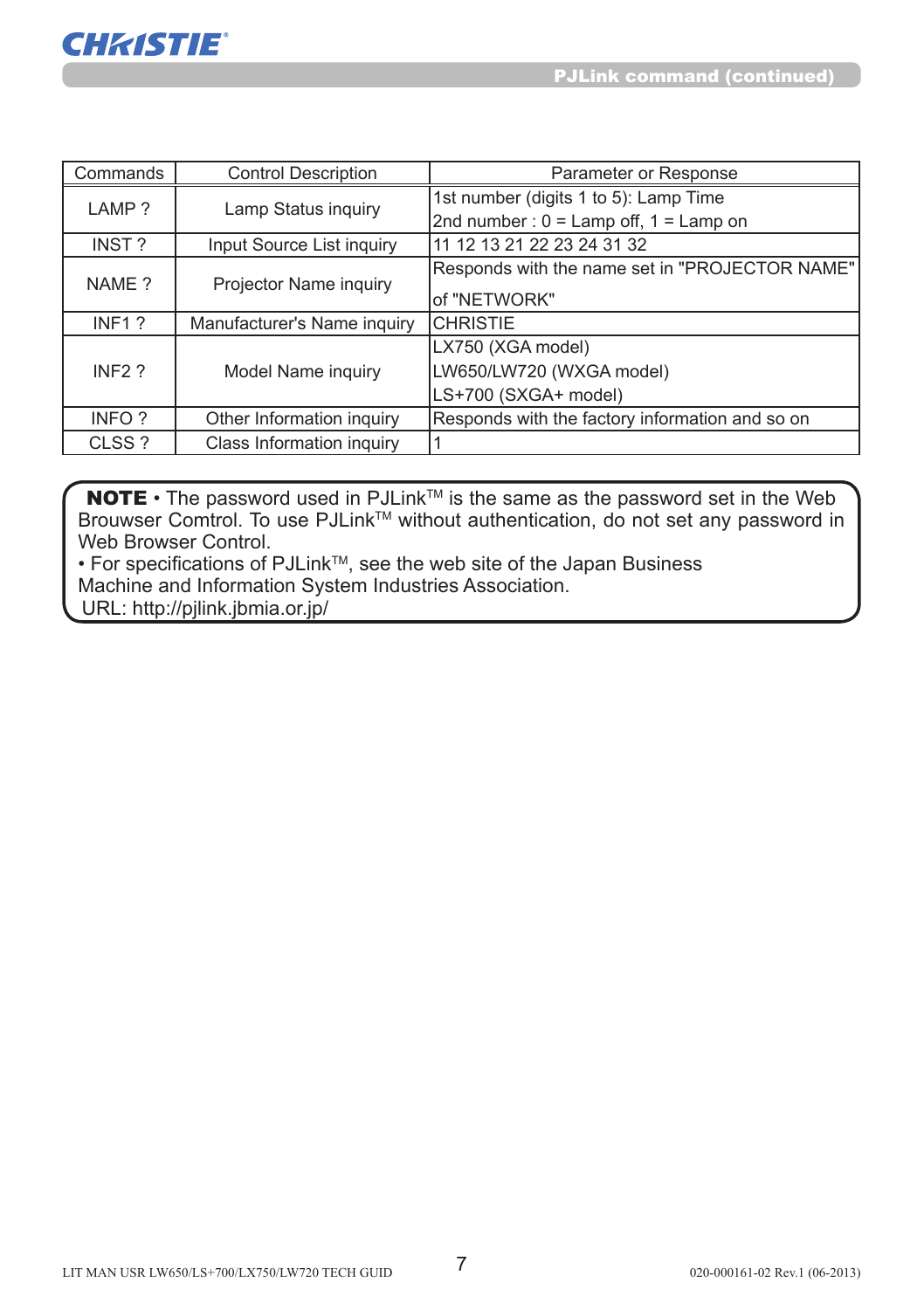



#### RS-232C Communication



### Connecting the cable

1 Turn off the projector and the computer.

2. Connect the CONTROL port of the projector with a RS-232C port of the computer by a RS-232C cable (cross). Use the cable that fulfills the specification shown in the previous page.

Turn the computer on, and after the computer has started up turn the 3. projector on.

### Communications setting

19200bps, 8N1

#### 1. Protocol

Consist of header (7 bytes) + command data (6 bytes).

#### 2. Header

 $BE + EF + 03 + 06 + 00 + CRC$  low + CRC high CRC low : Lower byte of CRC flag for command data CRC\_high : Upper byte of CRC flag for command data

#### 3. Command data

Command data chart

| bvte   | bvte | bvte | ົ<br>byte<br>ື      | byte         | bvte |  |
|--------|------|------|---------------------|--------------|------|--|
| Action |      |      | $^{\mathsf{T}}$ vpe | Setting code |      |  |
| low    | high | low  | high                | low          | high |  |

Action (byte  $0 - 1$ )

| Action | Classification   | Content                              |
|--------|------------------|--------------------------------------|
|        | <b>SFT</b>       | Change setting to desired value.     |
| 2      | <b>GFT</b>       | Read projector internal setup value. |
|        | <b>INCREMENT</b> | Increment setup value by 1.          |
| 5      | <b>DECREMENT</b> | Decrement setup value by 1.          |
| 6      | <b>FXFCUTF</b>   | Run a command.                       |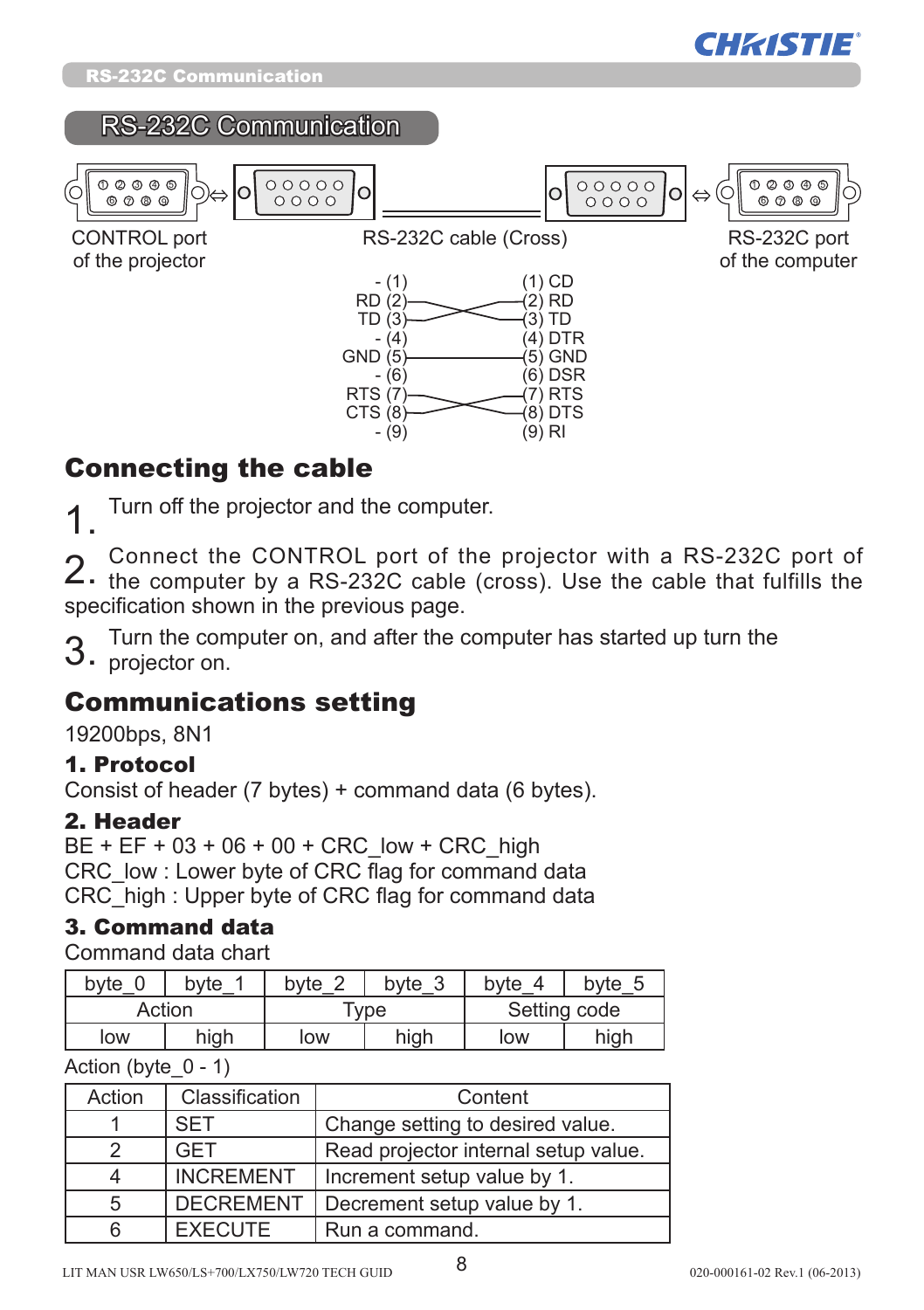#### **Requesting projector status (Get command)**

- (1) Send the request code Header + Command data ('02H'+'00H'+ type (2 bytes)+'00H' +'00H') from the computer to the projector.
- (2) The projector returns the response code '1DH'+ data (2 bytes) to the computer.

#### **Changing the projector settings (Set command)**

- (1) Send the setting code Header + Command data ('01H'+'00H'+ type (2 bytes) + setting code (2 bytes)) from the computer to the projector.
- (2) The projector changes the setting based on the above setting code.
- (3) The projector returns the response code '06H' to the computer.

#### **Using the projector default settings (Reset Command)**

- (1) The computer sends the default setting code Header + Command data  $(06H'+00H'+$  type (2 bytes)  $+(00H'+00H')$  to the projector.
- (2) The projector changes the specified setting to the default value.
- (3) The projector returns the response code '06H' to the computer.

#### **Increasing the projector setting value (Increment command)**

- (1) The computer sends the increment code Header + Command data  $('04H'+'00H'+$  type (2 bytes)  $+(00H'+'00H')$  to the projector.
- (2) The projector in creases the setting value on the above setting code.
- (3) The projector returns the response code '06H' to the computer.

#### **Decreasing the projector setting value (Decrement command)**

- (1) The computer sends the decrement code Header + Command data ('05H'+'00H'+ type (2 bytes) +'00H' + '00H') to the projector.
- (2) The projector decreases the setting value on the above setting code.
- (3) The projector returns the response code '06H' to the computer.

#### **When the projector cannot understand the received command**

When the projector cannot understand the received command, the error code '15H' is sent back to the computer.

Sometimes the projector cannot properly receive the command. In such a case, the command is not executed and the error code '15H' is sent back to the computer. If this error code is returned, send the same command again.

#### **When the projector cannot execute the received command.**

When the projector cannot execute the received command, the error code '1CH' + 'xxxxH' is sent back to the computer. When the data length is greater than indicated by the data length code, the projector ignore the excess data code.

Conversely when the data length is shorter than indicated by the data length code, an error code will be returned to the computer.

NOTE • Operation cannot be guaranteed when the projector receives an undefined command or data.

• Provide an interval of at least 40ms between the response code and any other code.

• The projector outputs test data when the power supply is switched ON, and when the lamp is lit. Ignore this data.

• Commands are not accepted during warm-up.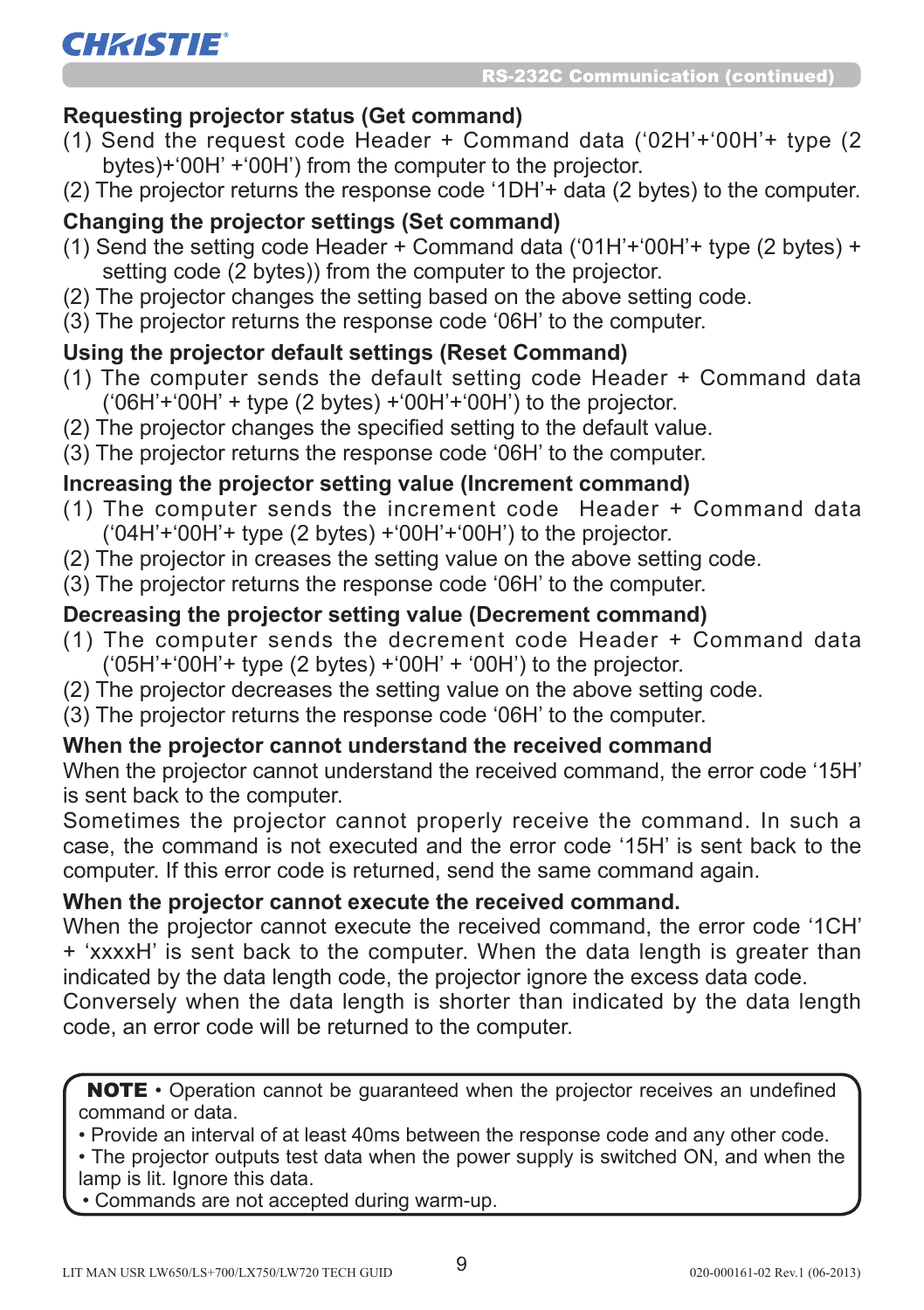

Command Control via the Network

### Command Control via the Network

#### **Communication Port**

The following two ports are assigned for the command control.

TCP #23 TCP #9715

#### **Command Control Settings**

Configure the following items form a web browser when command control is used.

|  | <b>Port Settings</b>                              |                |                                                                                                                                                   |
|--|---------------------------------------------------|----------------|---------------------------------------------------------------------------------------------------------------------------------------------------|
|  | <b>Network Control</b><br><b>Port1 (Port: 23)</b> | Port open      | Click the [Enable] check box to open [Network]<br>Control Port1 (Port: 23)] to use TCP #23.<br>Default setting is "Enable".                       |
|  |                                                   | Authentication | Click the <b>[Enable]</b> check box for the<br>[Authentication] setting when authentication<br>is required.<br>Default setting is "Disable".      |
|  | <b>Network Control</b>                            | Port open      | Click the <b>[Enable]</b> check box to open <b>[Network</b> ]<br>Control Port2 (Port: 9715)] to use TCP<br>#9715.<br>Default setting is "Enable". |
|  | Port2 (Port: 9715)                                | Authentication | Click the <b>[Enable]</b> check box for the<br>[Authentication] setting when authentication<br>is required.<br>Default setting is "Enable".       |

When the authentication setting is enabled, the following settings are required.

| <b>Security Settings</b> |                                        |                                                                                                     |  |  |
|--------------------------|----------------------------------------|-----------------------------------------------------------------------------------------------------|--|--|
|                          | Authentication<br>Password             | Enter the desired authentication password.<br>This setting will be the same for <b>[Network</b> ]   |  |  |
| <b>Network Control</b>   | Re-enter<br>Authentication<br>Password | Control Port1 (Port: 23)] and [Network<br>Control Port2 (Port: 9715)].<br>Default setting is blank. |  |  |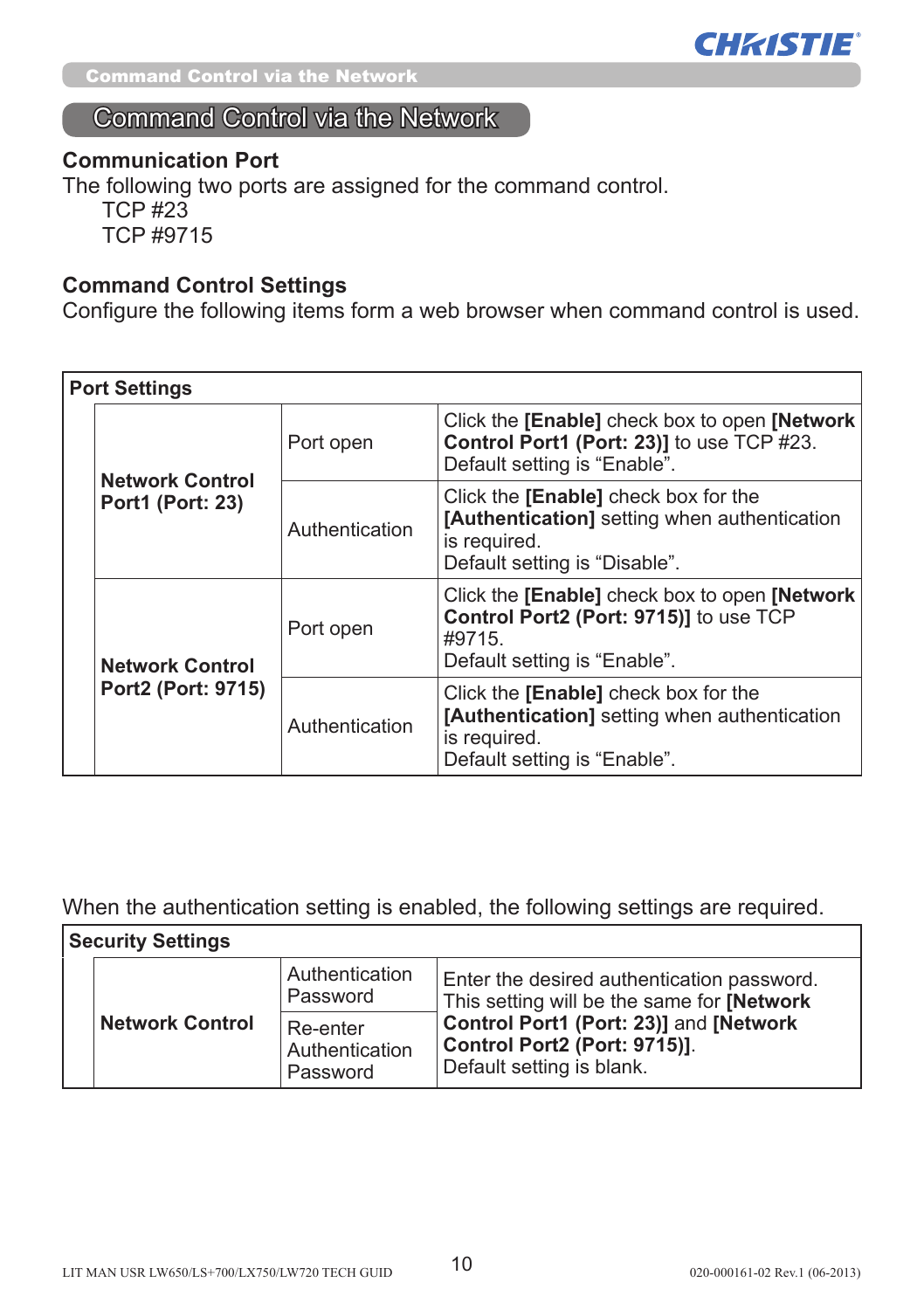#### Command Format

**[TCP #23]**

#### 1. Protocol

**CHRISTIE®** 

Consist of header (7 bytes) + command data (6 bytes)

#### 2. Header

 $BE + EF + 03 + 06 + 00 + CRC$  low + CRC high CRC low: Lower byte of CRC flag for command data CRC\_high: Upper byte of CRC flag for command data

#### 3. Command data

Command data chart

| byte   | bvte | byte                | ◠<br>byte<br>J | byte         | bvte |
|--------|------|---------------------|----------------|--------------|------|
| Action |      | $\tau_\mathsf{VDE}$ |                | Setting code |      |
| low    | high | low                 | high           | IOW          | high |

Action (byte  $0 - 1$ )

| Action | Classification | Content                              |
|--------|----------------|--------------------------------------|
|        | Set            | Change setting to desired value.     |
| 2      | Get            | Read projector internal setup value. |
|        | Increment      | Increment setup value by 1.          |
| 5      | Decrement      | Decrement setup value by 1.          |
| 6      | Execute        | Run a command.                       |

#### **Requesting projector status (Get command)**

- (1) Send the following request code from the PC to the projector. *Header + Command data ('02H' + '00H' + type (2 bytes) + '00H' + '00H')*
- (2) The projector returns the response code *'1DH' + data (2 bytes)* to the PC.

#### **Changing the projector settings (Set command)**

- (1) Send the following setting code from the PC to the projector.  *Header + Command data ('01H' + '00H' + type (2 bytes) + setting code (2 bytes))*
- (2) The projector changes the setting based on the above setting code.
- (3) The projector returns the response code *'06H'* to the PC.

#### **Using the projector default settings (Reset Command)**

- (1) The PC sends the following default setting code to the projector. *Header + Command data ('06H' + '00H' + type (2 bytes) + '00H' + '00H')*
- (2) The projector changes the specified setting to the default value.
- (3) The projector returns the response code *'06H'* to the PC.

#### **Increasing the projector setting value (Increment command)**

- (1) The PC sends the following increment code to the projector. *Header + Command data ('04H' + '00H' + type (2 bytes) + '00H' + '00H')*
- (2) The projector increases the setting value on the above setting code.
- (3) The projector returns the response code *'06H'* to the PC.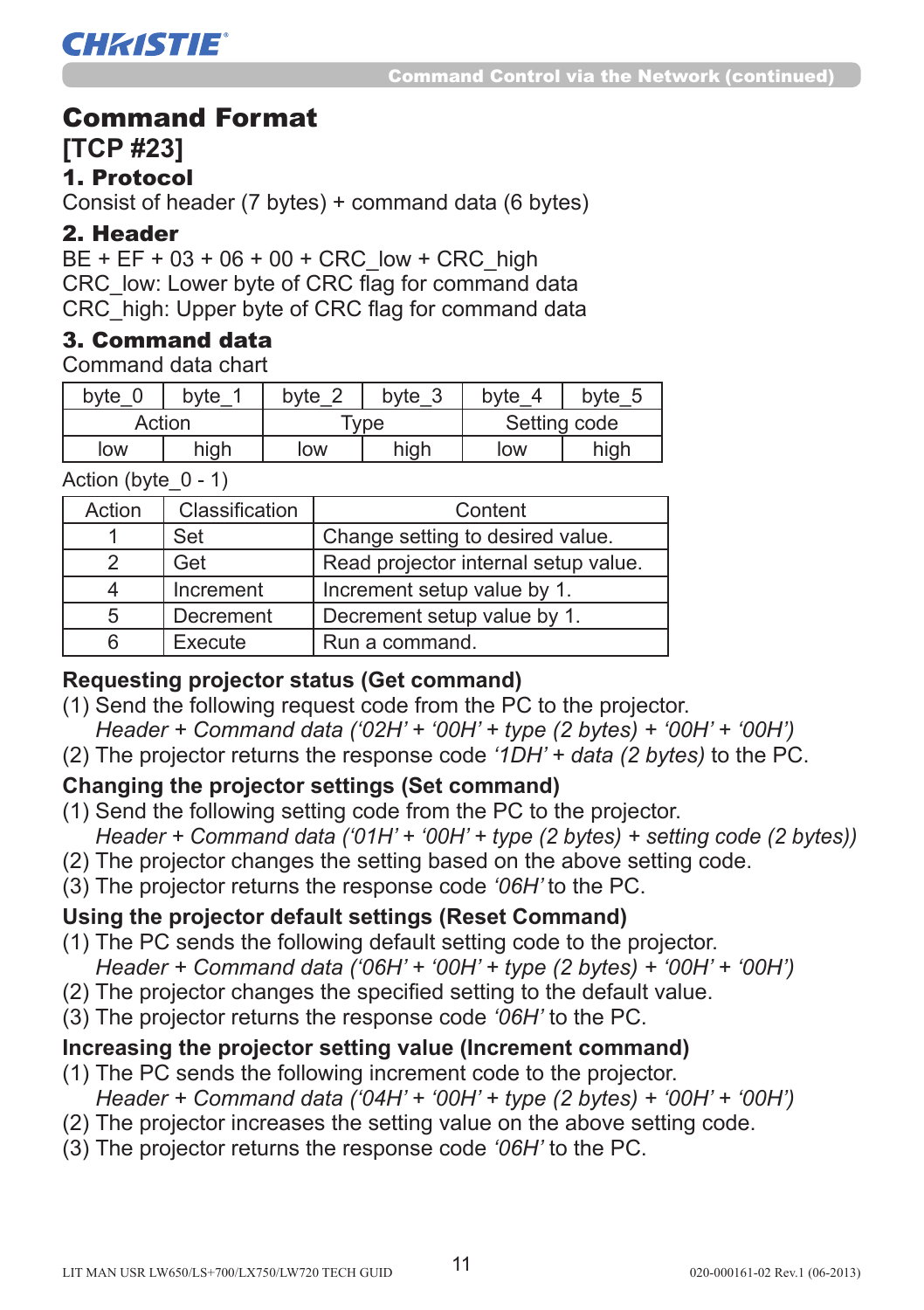

#### **Decreasing the projector setting value (Decrement command)**

- (1) The PC sends the following decrement code to the projector.
	- *Header + Command data ('05H' + '00H' + type (2 bytes) + '00H' + '00H')*
- (2) The projector decreases the setting value on the above setting code.
- (3) The projector returns the response code *'06H'* to the PC.

#### **When the projector cannot understand the received command**

When the projector cannot understand the received command, the error code *'15H'*  is sent back to the PC.

Sometimes the projector cannot properly receive the command. In such a case, the command is not executed and the error code *'15H'* is sent back to the PC. If this error code is returned, send the same command again.

#### **When the projector cannot execute the received command.**

When the projector cannot execute the received command, the error code *'1CH' + 'xxxxH'* is sent back to the PC.

When the data length is greater than indicated by the data length code, the projector ignore the excess data code. Conversely when the data length is shorter than indicated by the data length code, an error code will be returned to the PC.

#### **When authentication error occurred.**

When authentication error occurred, the error code the *'1FH' + '0400H'* is sent back to the PC.

NOTE • Operation cannot be guaranteed when the projector receives an undefined command or data.

- Provide an interval of at least 40ms between the response code and any other code.
- Commands are not accepted during warm-up.

### **[TCP #9715]**

#### 1. Protocol

Consist of header (1 byte) + data length (1 byte) + command data (13 bytes) + check sum (1 bytes) + connection ID (1 byte).

#### 2. Header

02, Fixed

#### 3. Data Length

Network control commands byte length (0D, Fixed)

#### 4. Command data

Network control commands that start with BE EF (13bytes).

#### 5. Check Sum

This is the value to make zero on the addition of the lower 8 bits from the header to the checksum.

#### 6. Connection ID

Random value from 0 to 255 (This value is attached to the reply data).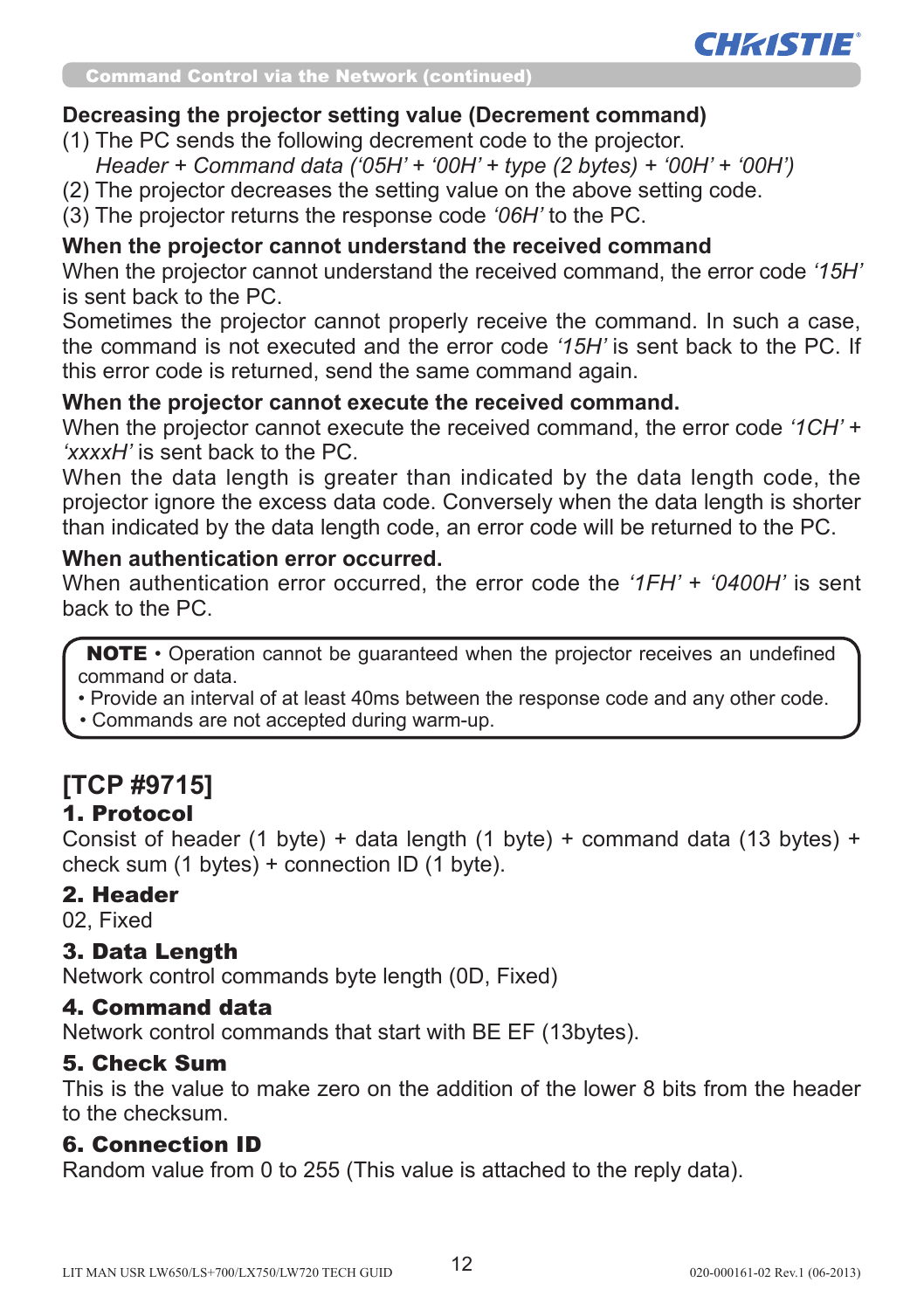

#### 7. Reply Data

The connection ID (the data is same as the connection ID data on the sending data format) is attached to the Network control commands reply data.

ACK reply: *'06H' + 'xxH'* NAK reply: *'15H' + 'xxH'* Error reply: *'1CH' + 'xxxxH' + 'xxH'* Data reply: *'1DH' + 'xxxxH' + 'xxH'* Projector busy reply: *'1FH' + 'xxxxH' + 'xxH'* Authentication error reply: *'1FH' + '0400H' + 'xxH'* (*'xxH'* : connection ID)

### Automatic Connection Break

The TCP connection will be automatically disconnected after there is no communication for 30 seconds after being established.

### Authentication

The projector does not accept commands without authentication success when authentication is enabled. The projector uses a challenge response type authentication with an MD5 (Message Digest 5) algorithm. When the projector is using a LAN, a random 8 bytes will be returned if authentication is enabled. Bind this received 8 bytes and the authentication password and digest this data with the MD5 algorithm and add this in front of the commands to send.

Following is a sample if the authentication password is set to "password" and the random 8 bytes are "a572f60c".

- 1) Select the projector.
- 2) Receive the random 8 bytes "a572f60c" from the projector.
- 3) Bind the random 8 bytes "a572f60c" and the authentication password "password" and it becomes "a572f60cpassword".
- 4) Digest this bind "a572f60cpassword" with MD5 algorithm. It will be "e3d97429adffa11bce1f7275813d4bde".
- 5) Add this "e3d97429adffa11bce1f7275813d4bde" in front of the commands and send the data.

Send "e3d97429adffa11bce1f7275813d4bde"+command.

6) When the sending data is correct, the command will be performed and the reply data will be returned. Otherwise, an authentication error will be returned.

NOTE • As for the transmission of the second or subsequent commands, the authentication data can be omitted when the same connection.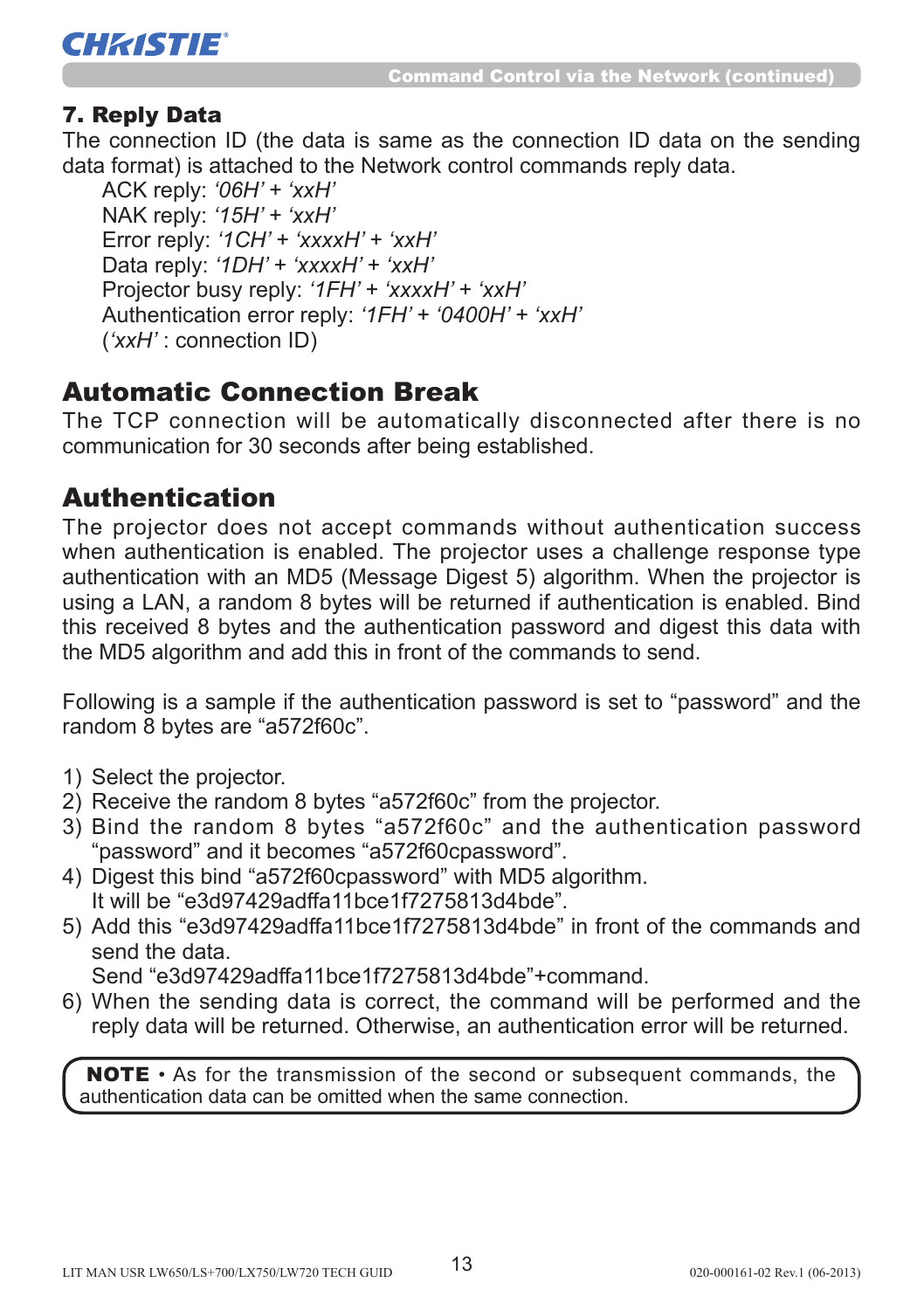

#### Daisy Chain Communication



### 1.Communications setting

Set the same communication settings (selecting from options below) on the CONTROL terminal for transmitting and receiving side connected with a RS-232C cable.

Baud rate: 4800 / 9600 / 19200 / 38400 bps

Parity NONE / ODD / EVEN

Data bit: 8 bit (fixed)

Start bit: 1 bit (fixed)

Stop bit: 1 bit (fixed)

#### 2.Commans available only for daisy chain communication

The projector supports the following commands only for daisy chain.

- (1) Control the projector (Set/Increment/Decrement/Execute)
- (2) Get the projector's status (Get)
- (3) Get the number of connected projectors
- (4) Set the communication Group identification and Communication ID.

(5) Get the communication Group identification and Communication ID.

#### 3.Command format Protocol

Consist of header data (7 bytes) + command data (6 bytes)

#### Header

BE + EF + Packet\_Type + 06 + Group + ID + Checksum Data chart

| Support Command                                                     | Packet_Type     | Group    |          |
|---------------------------------------------------------------------|-----------------|----------|----------|
| Control the projector                                               | $^{\circ}$ 83H  | $0 - 16$ | $0 - 64$ |
| Get the projector's status                                          | $^{\circ}$ 83H  | $1 - 16$ | $1 - 64$ |
| Get the number of connected projectors                              | '84H'           |          |          |
| Set the communication Group<br>lidentification and Communication ID | $^{\circ}$ 85H' | $1 - 16$ | $1 - 64$ |
| Get the communication Group<br>lidentification and Communication ID | $^{\circ}$ 86H' |          |          |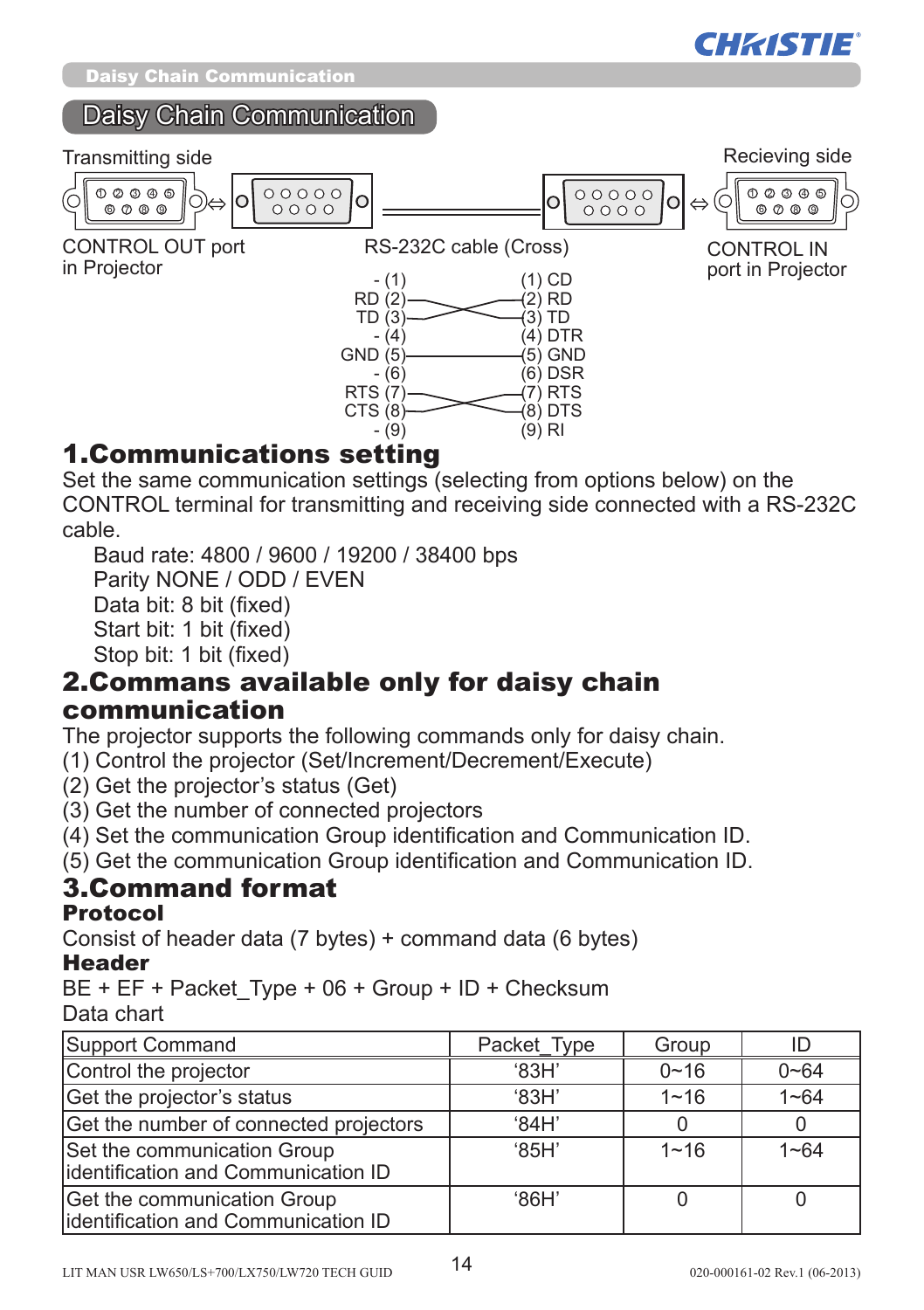

#### **Calculation of Checksum**

Sum up all of 12 bytes except the Checksum, then make the bit inversion of the lowest byte of the total, and add 1 to the inverted byte. The calculated result is the Checksum data.

Exp. Communication Group: A / Communication ID: 1

| Header data (7 bytes) |        |    |  |  |                                            | Command data (6 bytes) |       |                 |
|-----------------------|--------|----|--|--|--------------------------------------------|------------------------|-------|-----------------|
| Header                | $v$ pe |    |  |  | Packet   Data Size   Group   ID   Checksum | Action                 | Tvpe  | Setting<br>Code |
| RF FF                 | 83     | 06 |  |  | 66                                         | 01 00                  | 00 60 | 01 00           |

 $BF + FF + 83 + 06 + 01 + 01 + 01 + 00 + 00 + 60 + 01 + 00 = 029$ AH'

The lowest byte of '029AH' is '9AH' (1001 1010). Making the bit inversion of the '9AH' gets '65H' (0110 0101), then, add 1. The calculated checksum is '66H'.

#### **Group and ID Settings**

This daisy chain command can adjust the control range by using the Group identification and ID.

| Group    | ID | <b>Direction</b>                                               | note                                                                                                                       |
|----------|----|----------------------------------------------------------------|----------------------------------------------------------------------------------------------------------------------------|
| $1 - 16$ |    | $1 - 64$ Individual control                                    | The command is available to the projectors having<br>the same Group identification and ID numbers with<br>command setting. |
| $1 - 16$ | 0  | Designated control<br>according to the<br>Group identification | The command is available to the projectors having<br>the same Group identification with command setting.                   |
| $\Omega$ |    | 1~64   Designated control<br>according to the ID               | The command is available to the projectors having<br>the same ID number with command setting.                              |
|          |    | Unlimited.                                                     | The command is available to the all projectors.                                                                            |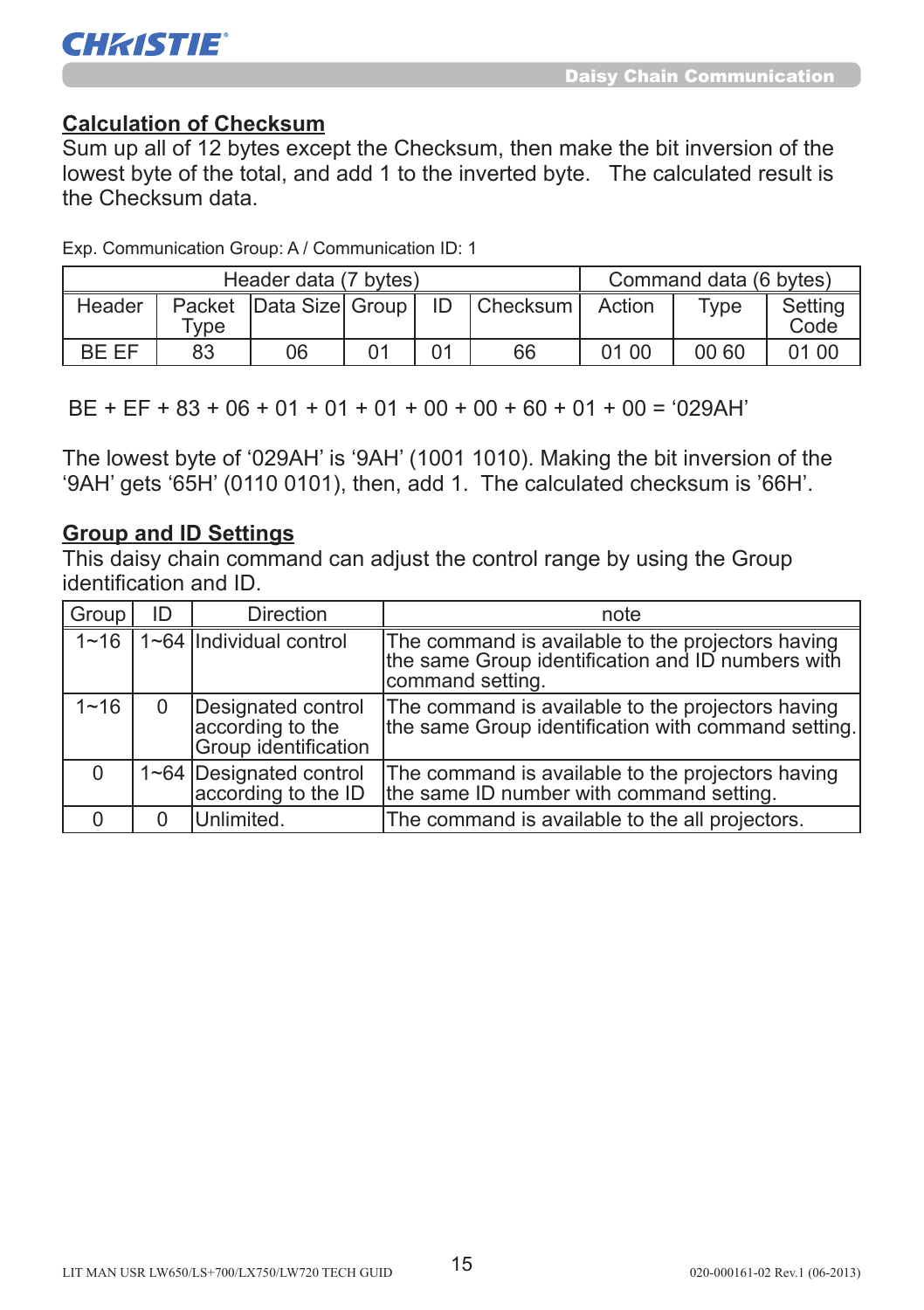

#### Command data

① Control the projector

| byte   | byte | $\sqrt{2}$<br>byte | bvte | bvte         | byte |
|--------|------|--------------------|------|--------------|------|
| Action |      | <b>Type</b>        |      | Setting Code |      |
| low    | high | low                | high | low          | high |

Action (byte 0-1)

| Action | Classification | Content                          |
|--------|----------------|----------------------------------|
|        | Set            | Change setting to desired value. |
|        | Increment      | Increment setup value by 1.      |
| 5      | Decrement      | Decrement setup value by 1.      |
| 6      | Execute        | Run a command.                   |

Note: For the Type and Setting Code, see the RS-232C communication/ Network command table (**20**).

#### ② Get the projector's status

| byte   | bvte | $\sim$<br>byte | $\sim$<br>bvte<br>J | bvte          | byte |
|--------|------|----------------|---------------------|---------------|------|
| Action |      | vpe            |                     | Connection ID |      |
| low    | high | low            | high                | low           | high |

#### Action (byte 0-1)

| Action | Classification | Content                              |
|--------|----------------|--------------------------------------|
|        | Get            | Read projector internal setup value. |

#### Connection ID (byte\_4-5)

| Connection ID | Content                                   |
|---------------|-------------------------------------------|
| 255           | This value is attached to the reply data. |

#### ③ Other commands

| bvte | byte   | bvte<br>byte |                      | byte          | byte 5 |  |
|------|--------|--------------|----------------------|---------------|--------|--|
|      | Action |              | <b>Target Number</b> | Connection ID |        |  |
| low  | high   | low          | high                 | low           | high   |  |

| Support Command                                                     | Action | Target Number   Connection ID |           |
|---------------------------------------------------------------------|--------|-------------------------------|-----------|
| Get the number of connected projectors                              |        |                               | $0 - 255$ |
| Set the communication Group<br>lidentification and Communication ID |        | $1 - 65535$                   | $0 - 255$ |
| Get the communication Group<br>lidentification and Communication ID |        | $1 - 65535$                   | $0 - 255$ |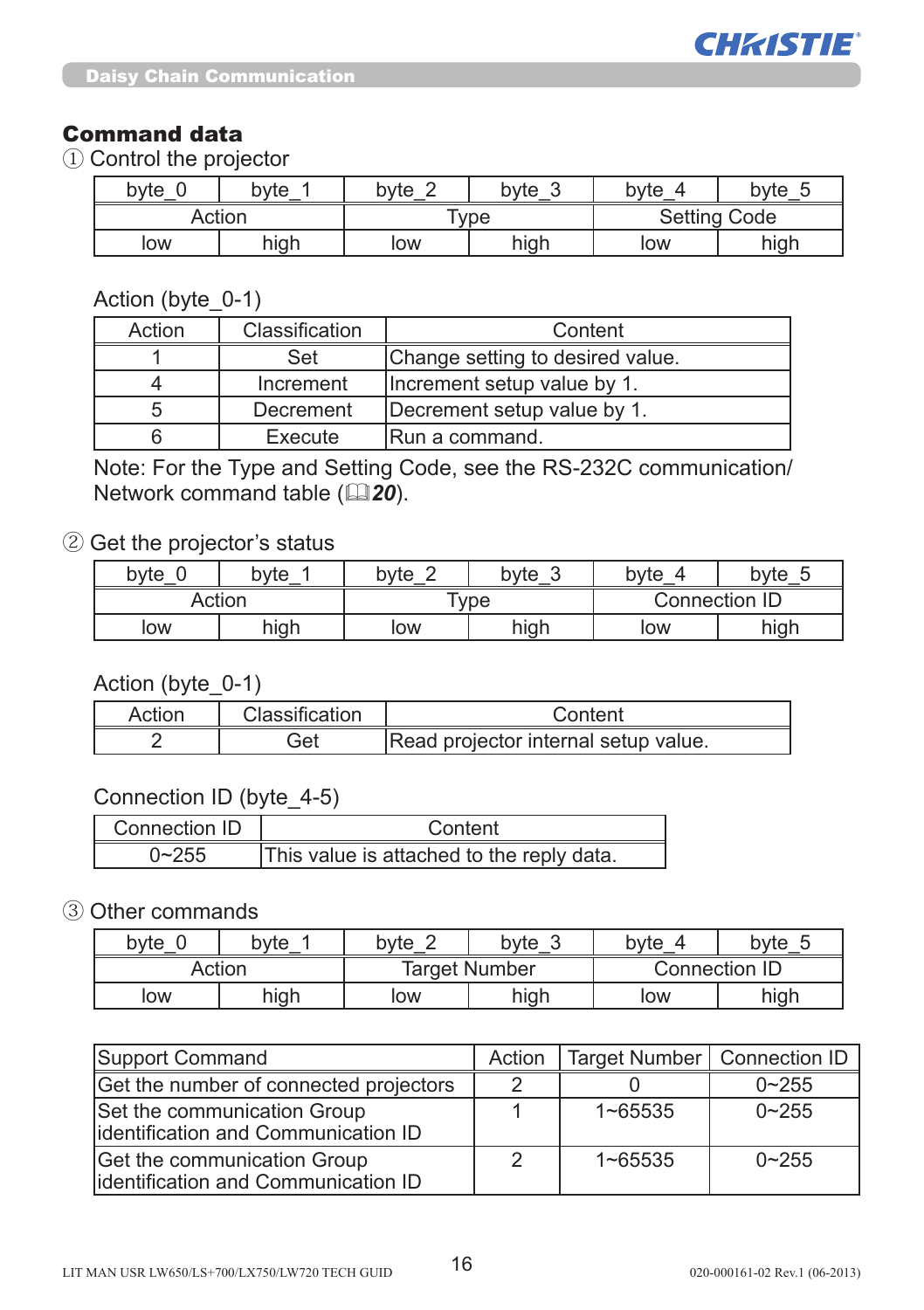

#### Command data

Requesting projector status (Get command)

- (1) Send the following request code from the PC to the projector. Header + Command data ('02H' + '00H' + type (2 bytes) + connection ID (2 bytes))
- (2) The projector returns the response code to the PC. '9DH' +  $02H$ ' + connection ID (2 bytes) + data (2 bytes) When the projector cannot understand the received command, the error code is sent back to the PC. '95H' + '02H' + connection ID (2 bytes) + '00H' + '00H' When the projector cannot execute the received command, the error code is sent back to the PC. '9CH' + '02H' + connection ID (2 bytes) + error code (2 bytes) Action (byte\_0-1)

Error Code

| Error Code | Content                                                               |
|------------|-----------------------------------------------------------------------|
|            | The command was not accepted, since the projector connected to PC was |
|            | busy.                                                                 |
|            | Communication error is happened between projectors.                   |
|            | The command was not accepted, since the designated projector was not  |
|            | lfound.                                                               |

Changing the projector settings (Set command)

(1) Send the following request code from the PC to the projector.

Header + Command data ('01H' + '00H' + type (2 bytes) + setting code (2 bytes))

(2) The projector changes the setting based on the above setting code.

(3) Projector does not send out the response data.

Using the projector default settings (Reset Command)

(1) The PC sends the following default setting code to the projector.

Header + Command data ('06H' + '00H' + type (2 bytes) + '00H' + '00H')

(2) The projector changes the specified setting to the default value.

(3) Projector does not send out the response data.

Increasing the projector setting value (Increment command)

(1) The PC sends the following increment code to the projector.

Header + Command data ('04H' + '00H' + type (2 bytes) + '00H' + '00H')

(2) The projector increases the setting value on the above setting code.

(3) Projector does not send out the response data.

Decreasing the projector setting value (Decrement command)

(1) The PC sends the following decrement code to the projector.

Header + Command data ('05H' + '00H' + type (2 bytes) + '00H' + '00H')

(2) The projector decreases the setting value on the above setting code.

(3) Projector does not send out the response data.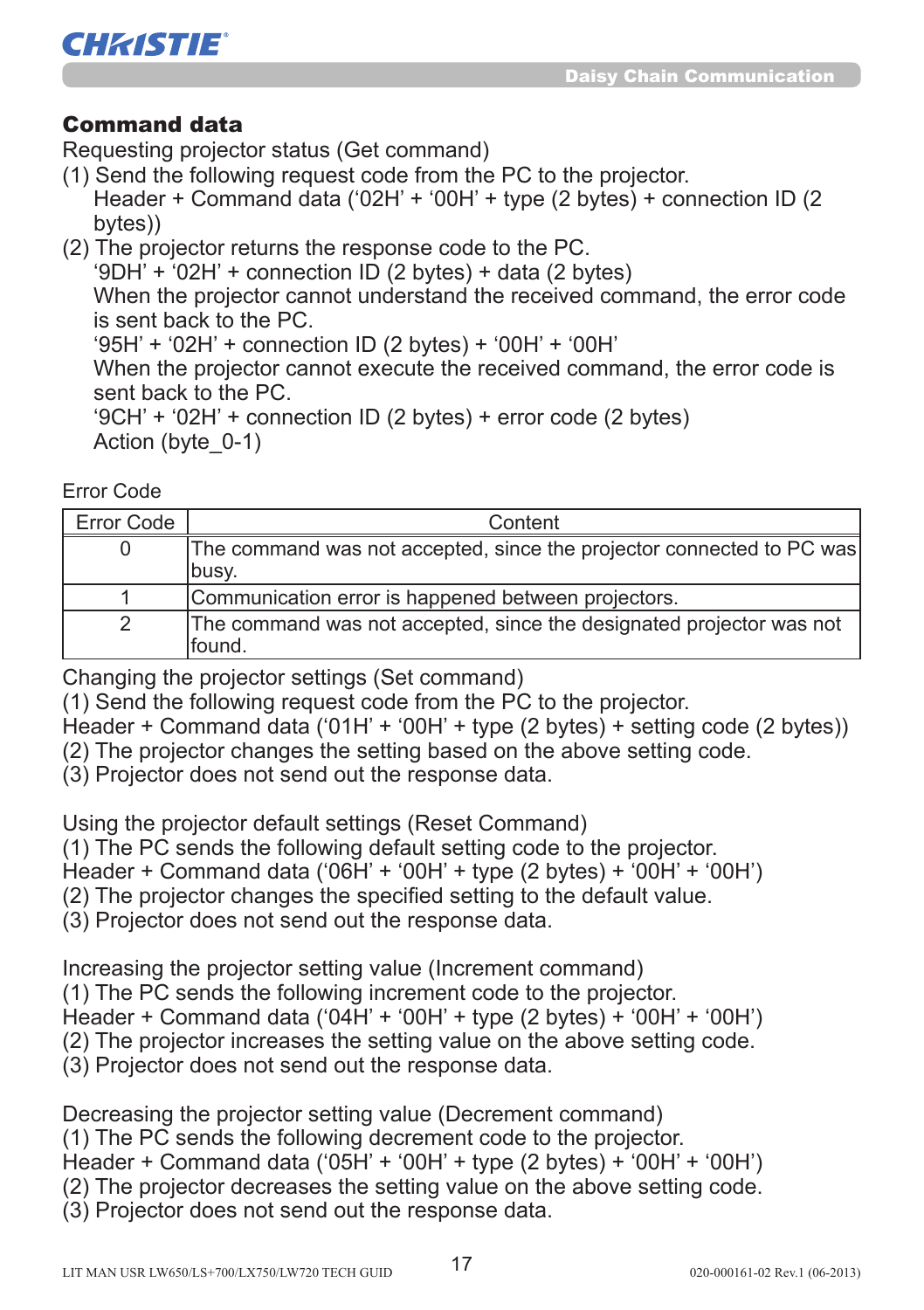

Daisy Chain Communication

#### Get the number of connected projectors

(1) Send the following request code from the PC to the projector.

 $H$ eader + Command data ('02H' + '00H' + '00H' + '00H' + connection ID (2 bytes)) (2) The projector returns the response code to the PC.

'9EH' + '04H' + connection ID (2 bytes) + number of projectors (2 bytes) + group (1  $b$ vte) + ID (1 byte)

When the projector cannot understand the received command, the error code is sent back to the PC.

'96H' + '04H' + connection ID (2 bytes) + '00H' + '00H' + '00H' + '00H'

When the projector cannot execute the received command, the error code is sent back to the PC.

'9FH' + '06H' + connection ID (2 bytes) + position number of projector having an error\* (2 bytes) + group (1 byte) + ID (1 byte) + error code (2 bytes)

 \*The position number is counted from the projector connected to PC directly, which has No.1 as position number. Then, the next one is No.2 and so on. Error Code

| Error Code | Content                                                               |
|------------|-----------------------------------------------------------------------|
|            | The command was not accepted, since the projector connected to PC was |
|            | Ibusy.                                                                |
|            | Communication error is happened between projectors.                   |

### Set the communication Group identification and Communication ID

(1) Send the following setting code from the PC to the projector.

Header + Command data ('01H' + '00H' + target number (2 bytes) + connection ID (2 bytes))

(2) The projector changes the group and ID setting based on the above setting code.

(3) Projector does not send out the response data.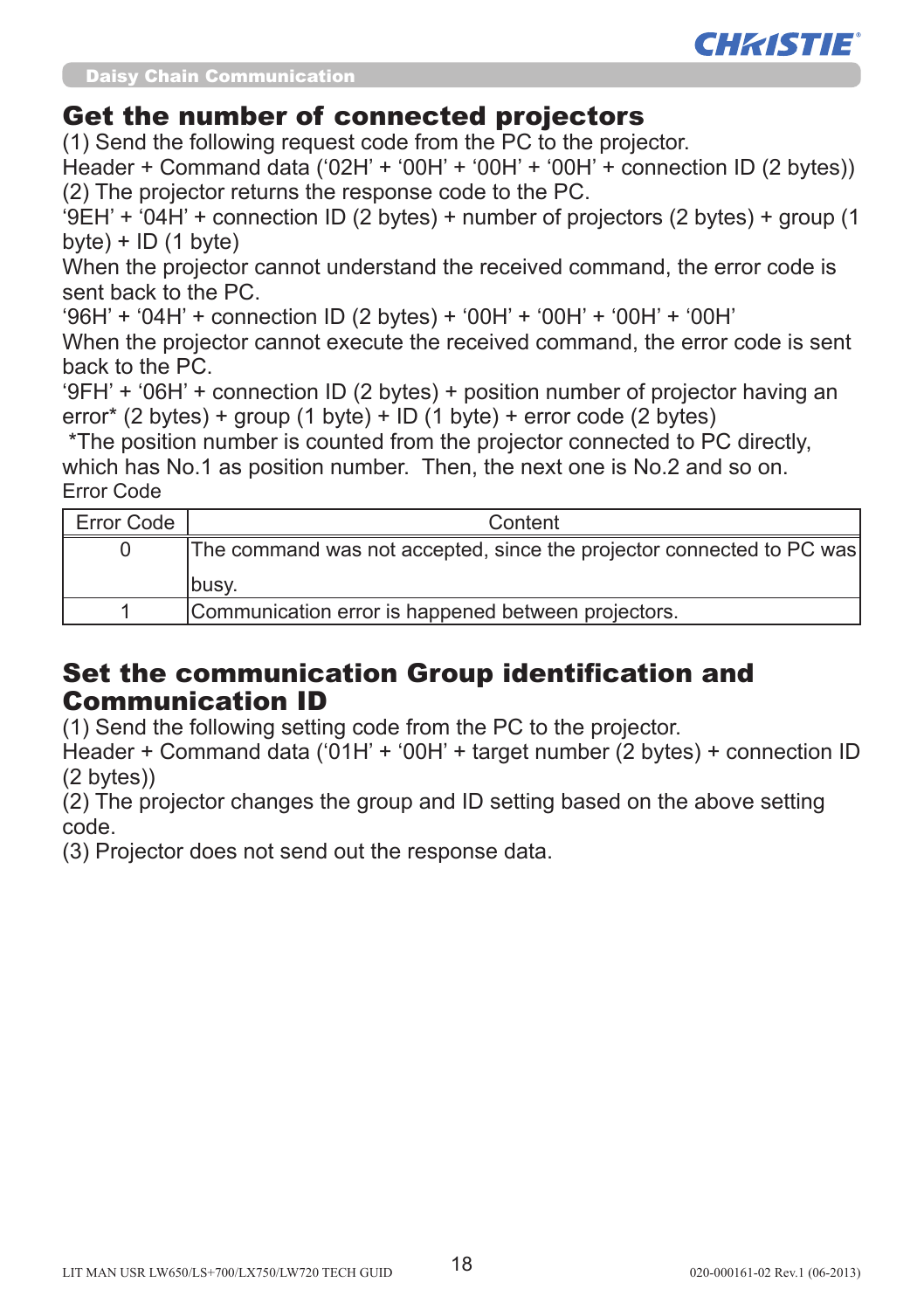#### Get the communication Group identification and Communication ID

(1) Send the following request code from the PC to the projector.

Header + Command data ('02H' + '00H' + target number (2 bytes) + connection ID (2 bytes))

(2) The projector returns the response code to the PC.

 $'90H' + '04H' +$  connection ID (2 bytes) + target number (2 bytes) + group (1 byte)  $+$  ID (1 byte)

When the projector cannot understand the received command, the error code is sent back to the PC.

'97H' + '04H' + connection ID (2 bytes) + '00H' + '00H' + '00H' + '00H'

When the projector cannot execute the received command, the error code is sent back to the PC.

'91H' + '06H' + connection ID (2 bytes) + position number of projector having an error\* (2 bytes) + group (1 byte) + ID (1 byte) + error code (2 bytes)

\* The position number is counted from the projector connected to PC directly, which has No.1 as position number. Then, the next one is No.2 and so on. Error Code

| Error Code | Content                                                                         |
|------------|---------------------------------------------------------------------------------|
|            | The command was not accepted, since the projector connected to PC was           |
|            | lbusv.                                                                          |
|            | Communication error is happened between projectors.                             |
|            | The command was not accepted, since the designated projector was not<br>lfound. |

NOTE • As for the transmission of the second or subsequent commands, the authentication data can be omitted when the same connection.

• Commands are not accepted during warm-up.

•To use the daisy chain communication, set the DAISY CHAIN of the

COMMUNICATIONTYPE item in the OPTION menu on the OSD (On Screen Display)

(*User's Manual (detailed) - Operating Guide*)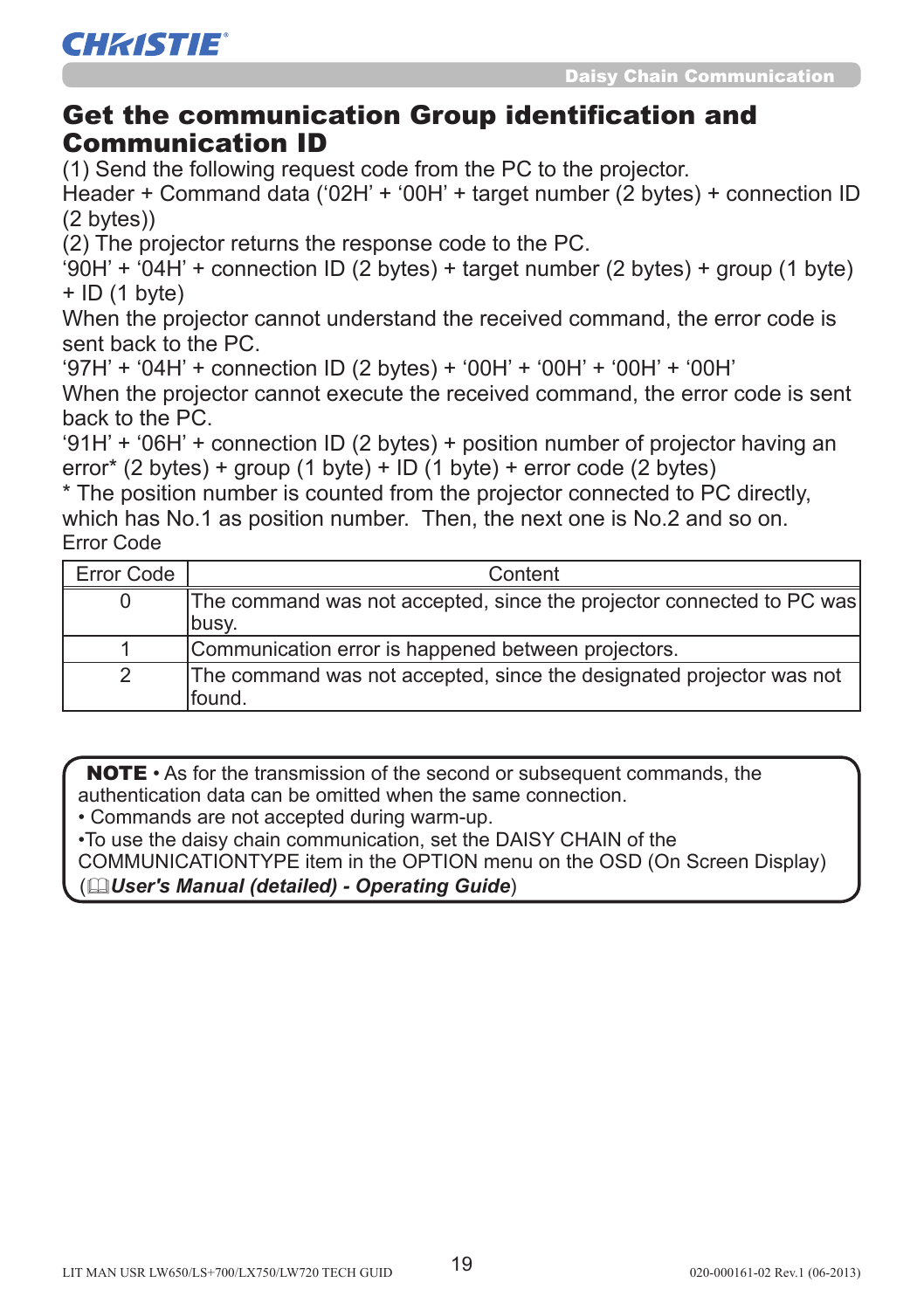

#### RS-232C Communication / Network command table

| Names               | Operation Type |                      |              | Header           |                  |                   |                 | <b>Command Data</b> |                     |  |
|---------------------|----------------|----------------------|--------------|------------------|------------------|-------------------|-----------------|---------------------|---------------------|--|
|                     |                |                      |              |                  |                  | <b>CRC</b>        | Action          | Type                | <b>Setting Code</b> |  |
| Power               | Set            | <b>OFF</b>           | BE EF        | 03               | 06 00            | 2AD3              | 01 00           | 00 60               | 00 00               |  |
|                     |                | ON                   | BE EF        | 03               | 06 00            | BAD <sub>2</sub>  | 01 00           | 00 60               | 01 00               |  |
|                     |                | Get                  | BE EF        | 03               | 06 00            | 19D3              | 02 00           | 00 60               | 00 00               |  |
|                     |                |                      |              | (Example Return) |                  |                   |                 |                     |                     |  |
|                     |                |                      | 00 00        |                  | 01 00            |                   | 02 00           |                     |                     |  |
|                     |                |                      | (Off)        |                  | (On)             |                   | (Cool Down)     |                     |                     |  |
| Input Source        | Set            | <b>COMPUTER IN 1</b> | BE EF        | 03               | 06 00            | FED <sub>2</sub>  | 01 00           | 00 20               | 00 00               |  |
|                     |                | <b>COMPUTER IN 2</b> | BE EF        | 03               | 06 00            | 3E D0             | 01 00           | 00 20               | 04 00               |  |
|                     |                | HDMI                 | BE EF        | 03               | 06 00            | 0ED <sub>2</sub>  | 01 00           | 00 20               | 03 00               |  |
|                     |                | VIDEO 1              | BE EF        | 03               | 06 00            | 6ED3              | 01 00           | 00 20               | 01 00               |  |
|                     |                | S-VIDEO              | BE EF        | 03               | 06 00            | 9E D3             | 01 00           | 00 20               | 02 00               |  |
|                     |                | COMPONENT            | BE EF        | 03               | 06 00            | AE D1             | 01 00           | 00 20               | 05 00               |  |
|                     |                | <b>BNC</b>           | BE EF        | 03               | 06 00            | CE D <sub>0</sub> | 01 00           | 00 20               | 07 00               |  |
|                     |                | DVI-D                | BE EF        | 03               | 06 00            | AE D4             | 01 00           | 00 20               | 09 00               |  |
|                     |                | VIDEO <sub>2</sub>   | BE EF        | 03               | 06 00            | 5E D4             | 01 00           | 00 20               | 0A00                |  |
|                     |                | Get                  | BE EF        | 03               | 06 00            | CD <sub>D2</sub>  | 02 00           | 00 20               | 00 00               |  |
| <b>Error Status</b> |                | Get                  | BE EF        | 03               | 06 00            | D9 D8             | 02 00           | 20 60               | 00 00               |  |
|                     |                |                      |              |                  | (Example Return) |                   |                 |                     |                     |  |
|                     |                |                      | 00 00        |                  |                  | 01 00             | 02 00           |                     | 03 00               |  |
|                     |                |                      | (Normal)     |                  |                  | (Cover error)     | (Fan error)     |                     | (Lamp error)        |  |
|                     |                |                      | 04 00        |                  |                  | 05 00             |                 |                     |                     |  |
|                     |                |                      | (Temp error) |                  |                  | (Air flow error)  |                 |                     |                     |  |
|                     |                |                      | 07 00        |                  | 08 00            |                   | 0F 00           | 10 00               |                     |  |
|                     |                |                      | (Cold error) |                  | (Filter error)   |                   | (Shutter error) | (Lens Shift error)  |                     |  |
| <b>BRIGHTNESS</b>   |                | Get                  | BE EF        | 03               | 06 00            | 89 D <sub>2</sub> | 02 00           | 03 20               | 00 00               |  |
|                     |                | Increment            | BE EF        | 03               | 06 00            | EF <sub>D2</sub>  | 04 00           | 03 20               | 00 00               |  |
|                     |                | Decrement            | BE EF        | 03               | 06 00            | 3E D3             | 05 00           | 03 20               | 00 00               |  |
| <b>CONTRAST</b>     |                | Get                  | BE EF        | 03               | 06 00            | FD <sub>D3</sub>  | 02 00           | 04 20               | 00 00               |  |
|                     |                | Increment            | <b>BE EF</b> | 03               | 06 00            | 9B D3             | 04 00           | 04 20               | 00 00               |  |
|                     |                | Decrement            | BE EF        | 03               | 06 00            | 4AD2              | 05 00           | 04 20               | 00 00               |  |
| PICTURE MODE        | Set            | <b>NORMAL</b>        | BE EF        | 03               | 06 00            | 23 F6             | 01 00           | <b>BA30</b>         | 00 00               |  |
|                     |                | <b>CINEMA</b>        | BE EF        | 03               | 06 00            | <b>B3F7</b>       | 01 00           | <b>BA30</b>         | 01 00               |  |
|                     |                | <b>DYNAMIC</b>       | BE EF        | 03               | 06 00            | E3 F4             | 01 00           | <b>BA30</b>         | 04 00               |  |
|                     |                | <b>BOARD (BLACK)</b> | BE EF        | 03               | 06 00            | E3 EF             | 01 00           | <b>BA30</b>         | 20 00               |  |
|                     |                | <b>BOARD (GREEN)</b> | <b>BE EF</b> | 03               | 06 00            | 73 EE             | 01 00           | <b>BA30</b>         | 21 00               |  |
|                     |                | WHITE BOARD          | BE EF        | 03               | 06 00            | 83 EE             | 01 00           | <b>BA30</b>         | 22 00               |  |
|                     |                | <b>DAY TIME</b>      | BE EF        | 03               | 06 00            | E3 C7             | 01 00           | <b>BA30</b>         | 40 00               |  |
|                     |                | <b>CUSTOM</b>        | BE EF        | 03               | 06 00            | E3FB              | 01 00           | <b>BA30</b>         | 10 00               |  |
|                     |                | Get                  | BE EF        | 03               | 06 00            | 10 F6             | 02 00           | <b>BA30</b>         | 00 00               |  |
| <b>GAMMA</b>        | Set            | 1 DEFAULT            | BE EF        | 03               | 06 00            | 07 E9             | 01 00           | A1 30               | 20 00               |  |
|                     |                | 2 DEFAULT            | BE EF        | 03               | 06 00            | 97 E8             | 01 00           | A1 30               | 21 00               |  |
|                     |                | 3 DEFAULT            | BE EF        | 03               | 06 00            | 67 E8             | 01 00           | A1 30               | 22 00               |  |
|                     |                | 4 DEFAULT            | <b>BE EF</b> | 03               | 06 00            | F7 E9             | 01 00           | A1 30               | 23 00               |  |
|                     |                | 5 DEFAULT            | BE EF        | 03               | 06 00            | C7 EB             | 01 00           | A1 30               | 24 00               |  |
|                     |                | 6 DEFAULT            | BE EF        | 03               | 06 00            | 57 EA             | 01 00           | A1 30               | 25 00               |  |
|                     |                | 1 CUSTOM             | BE EF        | 03               | 06 00            | 07 FD             | 01 00           | A1 30               | 10 00               |  |
|                     |                | 2 CUSTOM             | BE EF        | 03               | 06 00            | 97 FC             | 01 00           | A1 30               | 11 00               |  |
|                     |                | 3 CUSTOM             | BE EF        | 03               | 06 00            | 67 FC             | 01 00           | A1 30               | 12 00               |  |
|                     |                | 4 CUSTOM             | BE EF        | 03               | 06 00            | F7FD              | 01 00           | A1 30               | 13 00               |  |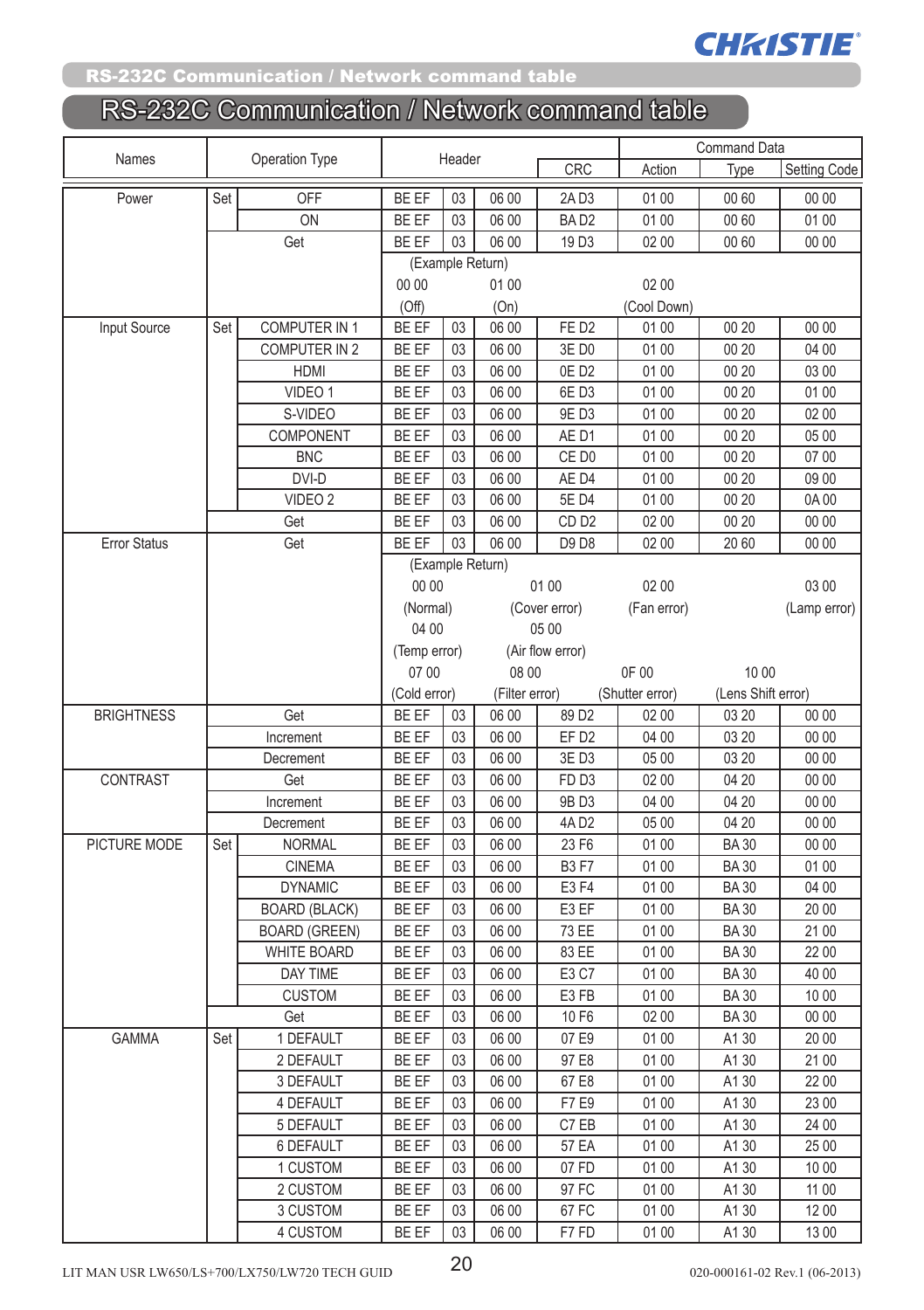

|                    |           |                           |              |        |       |                   | <b>Command Data</b> |                   |              |
|--------------------|-----------|---------------------------|--------------|--------|-------|-------------------|---------------------|-------------------|--------------|
| Names              |           | <b>Operation Type</b>     |              | Header |       | <b>CRC</b>        | Action              | Type              | Setting Code |
| <b>GAMMA</b>       | Set       | 5 CUSTOM                  | <b>BE EF</b> | 03     | 06 00 | C7 FF             | 01 00               | A1 30             | 14 00        |
|                    |           | 6 CUSTOM                  | <b>BE EF</b> | 03     | 06 00 | 57 FE             | 01 00               | A1 30             | 15 00        |
|                    |           | Get                       | <b>BE EF</b> | 03     | 06 00 | F4 F0             | 02 00               | A130              | 00 00        |
| User Gamma Pattern | Set       | Off                       | <b>BE EF</b> | 03     | 06 00 | FB FA             | 01 00               | 80 30             | 00 00        |
|                    |           | 9step Gray Scale          | BE EF        | 03     | 06 00 | 6BFB              | 01 00               | 80 30             | 01 00        |
|                    |           | 15step Gray Scale         | BE EF        | 03     | 06 00 | 9B FB             | 01 00               | 80 30             | 02 00        |
|                    |           | Ramp                      | <b>BE EF</b> | 03     | 06 00 | 0B FA             | 01 00               | 80 30             | 03 00        |
|                    |           | Get                       | <b>BE EF</b> | 03     | 06 00 | C8 FA             | 02 00               | 80 30             | 00 00        |
| User Gamma Point 1 |           | Get                       | BE EF        | 03     | 06 00 | 08 FE             | 02 00               | 90 30             | 00 00        |
|                    |           | Increment                 | BE EF        | 03     | 06 00 | 6E FE             | 04 00               | 90 30             | 00 00        |
|                    |           | Decrement                 | <b>BE EF</b> | 03     | 06 00 | BF FF             | 05 00               | 90 30             | 00 00        |
| User Gamma Point 2 |           | Get                       | BE EF        | 03     | 06 00 | F4 FF             | 02 00               | 91 30             | 00 00        |
|                    |           | Increment                 | <b>BE EF</b> | 03     | 06 00 | 92 FF             | 04 00               | 91 30             | 00 00        |
|                    |           | Decrement                 | <b>BE EF</b> | 03     | 06 00 | 43 FE             | 05 00               | 91 30             | 00 00        |
| User Gamma Point 3 |           | Get                       | BE EF        | 03     | 06 00 | B0 FF             | 02 00               | 92 30             | 00 00        |
|                    |           | Increment                 | <b>BE EF</b> | 03     | 06 00 | D6 FF             | 04 00               | 92 30             | 00 00        |
|                    |           | Decrement                 | BE EF        | 03     | 06 00 | 07 FE             | 05 00               | 92 30             | 00 00        |
| User Gamma Point 4 |           | Get                       | BE EF        | 03     | 06 00 | 4C FE             | 02 00               | 93 30             | 00 00        |
|                    |           | Increment                 | BE EF        | 03     | 06 00 | 2AFE              | 04 00               | 93 30             | 00 00        |
|                    |           | Decrement                 | BE EF        | 03     | 06 00 | FB FF             | 05 00               | 93 30             | 00 00        |
| User Gamma Point 5 |           | Get                       | BE EF        | 03     | 06 00 | 38 FF             | 02 00               | 94 30             | 00 00        |
|                    |           | Increment                 | <b>BE EF</b> | 03     | 06 00 | 5E FF             | 04 00               | 94 30             | 00 00        |
|                    |           | Decrement                 | BE EF        | 03     | 06 00 | 8F FE             | 05 00               | 94 30             | 00 00        |
| User Gamma Point 6 |           | Get                       | BE EF        | 03     | 06 00 | C4 FE             | 02 00               | 95 30             | 00 00        |
|                    |           | Increment                 | BE EF        | 03     | 06 00 | A <sub>2</sub> FE | 04 00               | 95 30             | 00 00        |
|                    | Decrement |                           | BE EF        | 03     | 06 00 | 73 FF             | 05 00               | 95 30             | 00 00        |
| User Gamma Point 7 |           | Get                       | BE EF        | 03     | 06 00 | 80 FE             | 02 00               | 96 30             | 00 00        |
|                    |           | Increment                 | <b>BE EF</b> | 03     | 06 00 | E6 FE             | 04 00               | 96 30             | 00 00        |
|                    |           | Decrement                 | BE EF        | 03     | 06 00 | 37 FF             | 05 00               | 96 30             | 00 00        |
| User Gamma Point 8 |           | Get                       | BE EF        | 03     | 06 00 | 7C FF             | 02 00               | 97 30             | 00 00        |
|                    |           | Increment                 | BE EF        | 03     | 06 00 | 1AFF              | 04 00               | 97 30             | 00 00        |
|                    |           | Decrement                 | BE EF        | 03     | 06 00 | CB FE             | 05 00               | 97 30             | 00 00        |
| <b>COLOR TEMP</b>  | Set       | 1 HIGH                    | BE EF        | 03     | 06 00 | 0B F5             | 01 00               | B0 30             | 03 00        |
|                    |           | 2 MID                     | <b>BE EF</b> | 03     | 06 00 | 9B F4             | 01 00               | B0 30             | 02 00        |
|                    |           | 3 LOW                     | BE EF        | 03     | 06 00 | 6B F4             | 01 00               | B0 30             | 01 00        |
|                    |           | 4 Hi-BRIGHT-1             | BE EF        | 03     | 06 00 | 3B F2             | 01 00               | B0 30             | 08 00        |
|                    |           | 5 Hi-BRIGHT-2             | BE EF        | 03     | 06 00 | AB <sub>F3</sub>  | 01 00               | B0 30             | 09 00        |
|                    |           | 6 Hi-BRIGHT-3             | BE EF        | 03     | 06 00 | 5B F3             | 01 00               | B0 30             | 0A 00        |
|                    |           | 1 CUSTOM (HIGH)           | BE EF        | 03     | 06 00 | CB <sub>F8</sub>  | 01 00               | B0 30             | 13 00        |
|                    |           | 2 CUSTOM (MID)            | <b>BE EF</b> | 03     | 06 00 | 5B F9             | 01 00               | B0 30             | 1200         |
|                    |           | 3 CUSTOM (LOW)            | BE EF        | 03     | 06 00 | AB <sub>F9</sub>  | 01 00               | B0 30             | 11 00        |
|                    |           | 4 CUSTOM                  | BE EF        | 03     | 06 00 | FB FF             | 01 00               | B0 30             | 18 00        |
|                    |           | (Hi-BRIGHT-1)             |              |        |       |                   |                     |                   |              |
|                    |           | 5 CUSTOM<br>(Hi-BRIGHT-2) | <b>BE EF</b> | 03     | 06 00 | 6BFE              | 01 00               | B0 30             | 19 00        |
|                    |           | 6 CUSTOM<br>(Hi-BRIGHT-3) | <b>BE EF</b> | 03     | 06 00 | 9B FE             | 01 00               | B <sub>0</sub> 30 | 1A 00        |
|                    |           | Get                       | BE EF        | 03     | 06 00 | C8 F5             | 02 00               | B0 30             | 00 00        |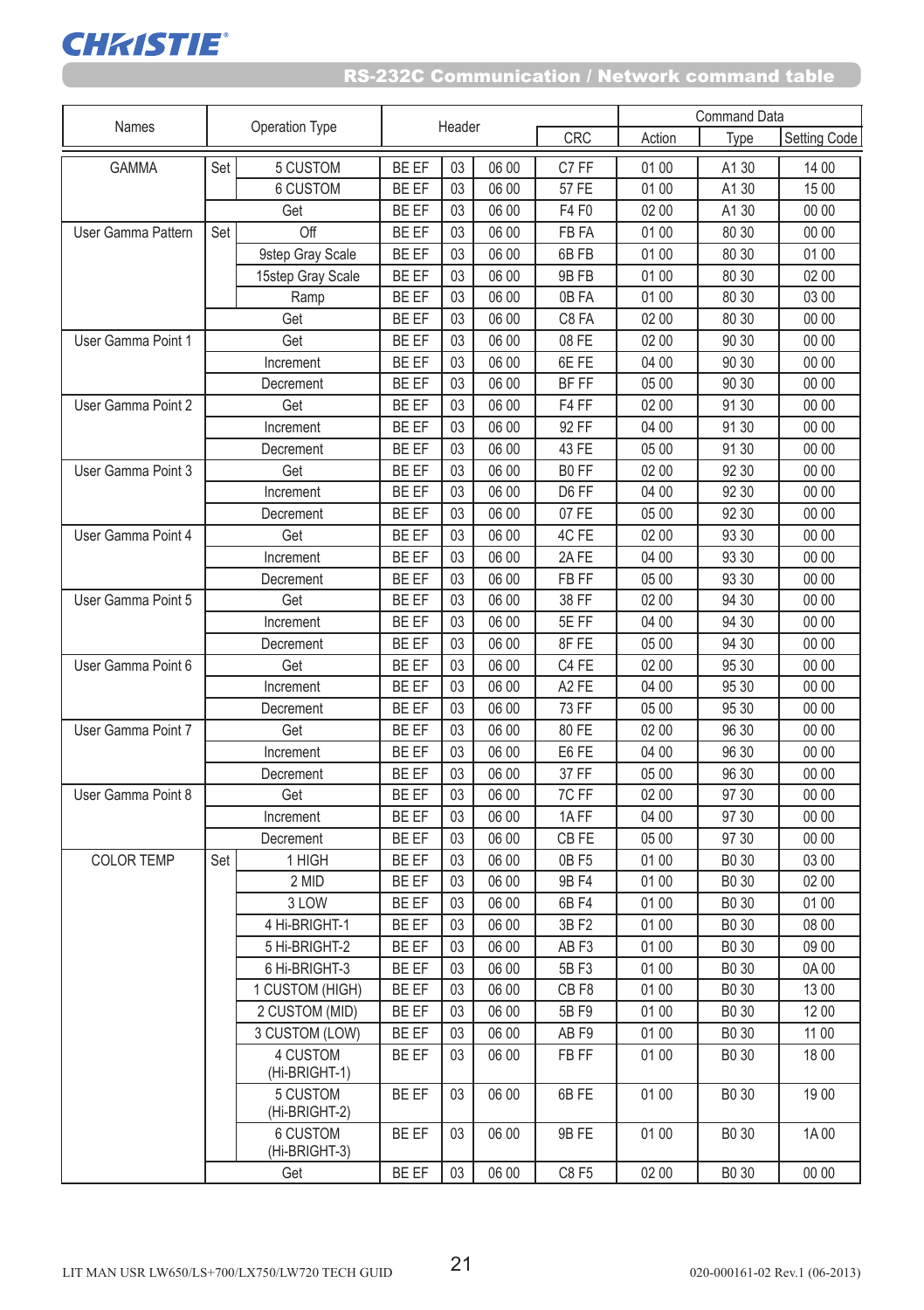|                          |           |                     |              |          |       |                   | <b>Command Data</b> |                   |                     |  |
|--------------------------|-----------|---------------------|--------------|----------|-------|-------------------|---------------------|-------------------|---------------------|--|
| <b>Names</b>             |           | Operation Type      |              | Header   |       | <b>CRC</b>        | Action              | Type              | <b>Setting Code</b> |  |
| <b>COLOR TEMP GAIN R</b> |           | Get                 | <b>BE EF</b> | 03       | 06 00 | 34 F4             | 02 00               | B1 30             | 00 00               |  |
|                          |           | Increment           | <b>BE EF</b> | 03       | 06 00 | 52 F4             | 04 00               | B1 30             | 00 00               |  |
|                          |           | Decrement           | <b>BE EF</b> | 03       | 06 00 | 83 F5             | 05 00               | B1 30             | 00 00               |  |
| COLOR TEMP GAIN G        |           | Get                 | BE EF        | 03       | 06 00 | 70 F4             | 02 00               | B <sub>2</sub> 30 | 00 00               |  |
|                          |           | Increment           | <b>BE EF</b> | 03       | 06 00 | 16 F4             | 04 00               | B <sub>2</sub> 30 | 00 00               |  |
|                          |           | Decrement           | BE EF        | 03       | 06 00 | <b>C7F5</b>       | 05 00               | B <sub>2</sub> 30 | 00 00               |  |
| <b>COLOR TEMP GAIN B</b> |           | Get                 | BE EF        | 03       | 06 00 | 8C F5             | 02 00               | B3 30             | 00 00               |  |
|                          |           | Increment           | BE EF        | 03       | 06 00 | EAF5              | 04 00               | B3 30             | 00 00               |  |
|                          |           | Decrement           | BE EF        | 03       | 06 00 | 3B F4             | 05 00               | B3 30             | 00 00               |  |
| <b>COLOR TEMP OFFSET</b> |           | Get                 | BE EF        | 03       | 06 00 | 04 F5             | 02 00               | B5 30             | 00 00               |  |
| R                        |           | Increment           | <b>BE EF</b> | 03       | 06 00 | 62 F5             | 04 00               | B5 30             | 00 00               |  |
|                          |           | Decrement           | BE EF        | 03       | 06 00 | <b>B3F4</b>       | 05 00               | B5 30             | 00 00               |  |
| <b>COLOR TEMP OFFSET</b> |           | Get                 | <b>BE EF</b> | 03       | 06 00 | 40 F5             | 02 00               | B6 30             | 00 00               |  |
| G                        |           | Increment           | BE EF        | 03       | 06 00 | 26 F5             | 04 00               | <b>B630</b>       | 00 00               |  |
|                          |           | Decrement           | <b>BE EF</b> | 03       | 06 00 | <b>F7F4</b>       | 05 00               | <b>B630</b>       | 00 00               |  |
| <b>COLOR TEMP OFFSET</b> |           | Get                 | BE EF        | 03       | 06 00 | BC <sub>F4</sub>  | 02 00               | B7 30             | 00 00               |  |
| B                        |           | Increment           | <b>BE EF</b> | 03       | 06 00 | DA F4             | 04 00               | B7 30             | 00 00               |  |
|                          |           | Decrement           | BE EF        | 03       | 06 00 | 0B F5             | 05 00               | B7 30             | 00 00               |  |
| COLOR                    |           | Get                 | BE EF        | 03       | 06 00 | B572              | 02 00               | 02 22             | 00 00               |  |
|                          | Increment |                     | <b>BE EF</b> | 03       | 06 00 | D372              | 04 00               | 02 22             | 00 00               |  |
|                          |           | Decrement           | <b>BE EF</b> | 03       | 06 00 | 0273              | 05 00               | 02 22             | 00 00               |  |
| <b>COLOR Reset</b>       |           | Execute             | <b>BE EF</b> | 03       | 06 00 | 80 D <sub>0</sub> | 06 00               | 0A70              | 00 00               |  |
| <b>TINT</b>              |           | Get                 | BE EF        | 03       | 06 00 | 4973              | 02 00               | 03 22             | 00 00               |  |
|                          |           | Increment           | BE EF        | 03       | 06 00 | 2F 73             | 04 00               | 03 22             | 00 00               |  |
|                          |           | Decrement           | BE EF        | 03       | 06 00 | <b>FE 72</b>      | 05 00               | 03 22             | 00 00               |  |
| <b>TINT Reset</b>        |           | Execute             | <b>BE EF</b> | 03       | 06 00 | 7C D1             | 06 00               | 0B 70             | 00 00               |  |
| <b>SHARPNESS</b>         | Get       |                     | BE EF        | 03       | 06 00 | F172              | 02 00               | 01 22             | 00 00               |  |
|                          | Increment |                     | BE EF        | 03       | 06 00 | 97 72             | 04 00               | 01 22             | 00 00               |  |
|                          |           | Decrement           | BE EF        | 03       | 06 00 | 4673              | 05 00               | 01 22             | 00 00               |  |
| SHARPNESS Reset          |           | Execute             | BE EF        | 03       | 06 00 | C4 D0             | 06 00               | 0970              | 00 00               |  |
| <b>ACTIVE IRIS</b>       | Set       | <b>PRESENTATION</b> | <b>BE EF</b> | 03       | 06 00 | 5B 2E             | 01 00               | 04 33             | 11 00               |  |
|                          |           | <b>THEATER</b>      | <b>BE EF</b> | 03       | 06 00 | CB <sub>2F</sub>  | 01 00               | 04 33             | 10 00               |  |
|                          |           | <b>MANUAL</b>       | <b>BE EF</b> | 03       | 06 00 | CB <sub>3</sub> B | 01 00               | 04 33             | 20 00               |  |
|                          |           | Get                 | <b>BE EF</b> | 03       | 06 00 | 38 22             | 02 00               | 04 33             | 00 00               |  |
| <b>MANUAL IRIS</b>       |           | Get                 | BE EF        | 03       | 06 00 | B0 22             | 02 00               | 02 33             | 00 00               |  |
|                          |           | Increment           | BE EF        | 03       | 06 00 | D6 22             | 04 00               | 02 33             | 00 00               |  |
|                          |           | Decrement           | BE EF        | 03       | 06 00 | 07 23             | 05 00               | 02 33             | 00 00               |  |
| <b>MY MEMORY Load</b>    | Set       | 1                   | BE EF        | 03       | 06 00 | 0ED7              | 01 00               | 14 20             | 00 00               |  |
|                          |           | $\overline{2}$      | BE EF        | 03       | 06 00 | 9E D6             | 01 00               | 14 20             | 01 00               |  |
|                          |           | 3                   | BE EF        | 03       | 06 00 | 6ED6              | 01 00               | 14 20             | 02 00               |  |
|                          |           | 4                   | BE EF        | 03       | 06 00 | FE D7             | 01 00               | 14 20             | 03 00               |  |
| <b>MY MEMORY Save</b>    | Set       | $\mathbf{1}$        | <b>BE EF</b> | 03       | 06 00 | F2 D6             | 01 00               | 15 20             | 00 00               |  |
|                          |           | $\overline{2}$      | <b>BE EF</b> | 03       | 06 00 | 62 D7             | 01 00               | 15 20             | 01 00               |  |
|                          |           | 3<br>$\overline{4}$ | <b>BE EF</b> | 03       | 06 00 | 92 D7             | 01 00               | 15 20             | 02 00               |  |
|                          |           |                     | BE EF        | 03       | 06 00 | 02 D6             | 01 00               | 15 20             | 03 00               |  |
| <b>PROGRESSIVE</b>       | Set       | OFF                 | BE EF        | 03       | 06 00 | 4A72              | 01 00               | 07 22             | 00 00               |  |
|                          |           | <b>TV</b>           | BE EF        | 03<br>03 | 06 00 | <b>DA73</b>       | 01 00               | 07 22             | 01 00               |  |
|                          |           | <b>FILM</b>         | <b>BE EF</b> |          | 06 00 | 2A73              | 01 00               | 07 22             | 02 00               |  |
|                          |           | Get                 | BE EF        | 03       | 06 00 | 7972              | 02 00               | 07 22             | 00 00               |  |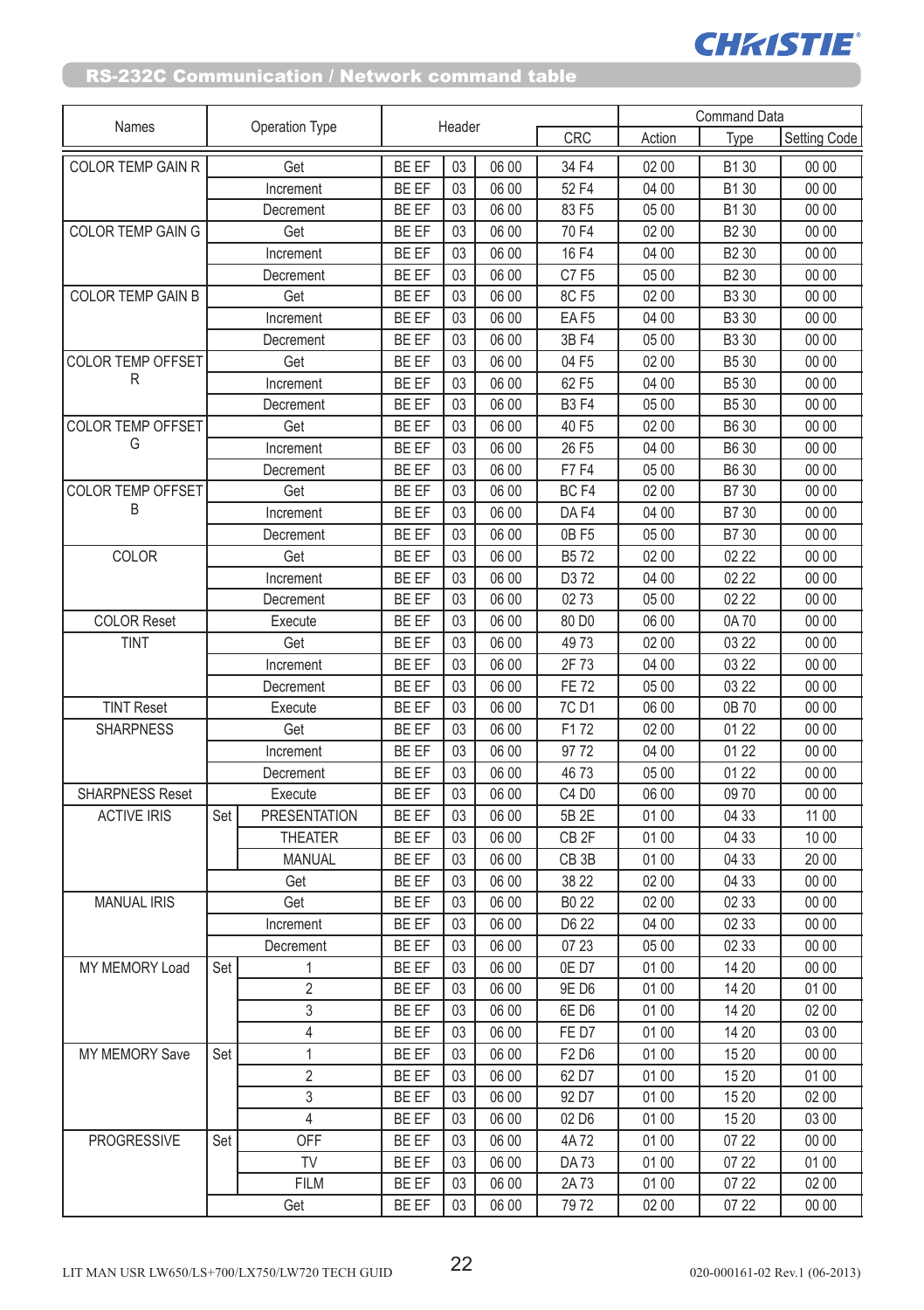

#### RS-232C Communication / Network command table

|                         |           |                    |              |        |       |                   | <b>Command Data</b> |       |                     |  |
|-------------------------|-----------|--------------------|--------------|--------|-------|-------------------|---------------------|-------|---------------------|--|
| Names                   |           | Operation Type     |              | Header |       | CRC               | Action              | Type  | <b>Setting Code</b> |  |
| 3D-YCS                  | Set       | OFF                | <b>BE EF</b> | 03     | 06 00 | E6 70             | 01 00               | 0A 22 | 00 00               |  |
|                         |           | <b>MOVIE</b>       | BE EF        | 03     | 06 00 | 7671              | 01 00               | 0A 22 | 01 00               |  |
|                         |           | <b>STILL IMAGE</b> | <b>BE EF</b> | 03     | 06 00 | 8671              | 01 00               | 0A 22 | 02 00               |  |
|                         |           | Get                | BE EF        | 03     | 06 00 | D5 70             | 02 00               | 0A 22 | 00 00               |  |
| <b>VIDEO NR</b>         | Set       | LOW                | <b>BE EF</b> | 03     | 06 00 | 2672              | 01 00               | 06 22 | 01 00               |  |
|                         |           | <b>MID</b>         | <b>BE EF</b> | 03     | 06 00 | D6 72             | 01 00               | 06 22 | 02 00               |  |
|                         |           | <b>HIGH</b>        | <b>BE EF</b> | 03     | 06 00 | 4673              | 01 00               | 06 22 | 03 00               |  |
|                         |           | Get                | BE EF        | 03     | 06 00 | 8573              | 02 00               | 06 22 | 00 00               |  |
| <b>ASPECT</b>           | Set       | <b>NORMAL</b>      | BE EF        | 03     | 06 00 | 5E DD             | 01 00               | 08 20 | 10 00               |  |
|                         |           | 4:3                | BE EF        | 03     | 06 00 | 9E D0             | 01 00               | 08 20 | 00 00               |  |
|                         |           | 16:9               | BE EF        | 03     | 06 00 | 0ED1              | 01 00               | 08 20 | 01 00               |  |
|                         |           | 16:10 *3           | BE EF        | 03     | 06 00 | 3E D6             | 01 00               | 08 20 | 0A00                |  |
|                         |           | 14:9               | BE EF        | 03     | 06 00 | CE D6             | 01 00               | 08 20 | 09 00               |  |
|                         |           | SMALL *1           | BE EF        | 03     | 06 00 | FED1              | 01 00               | 08 20 | 02 00               |  |
|                         |           | NATIVE *2          | BE EF        | 03     | 06 00 | 5E D7             | 01 00               | 08 20 | 08 00               |  |
|                         |           | FULL *3            | BE EF        | 03     | 06 00 | 5E C9             | 01 00               | 08 20 | 20 00               |  |
|                         |           | Get                | BE EF        | 03     | 06 00 | AD <sub>D0</sub>  | 02 00               | 08 20 | 00 00               |  |
| <b>OVER SCAN</b>        |           | Get                | <b>BE EF</b> | 03     | 06 00 | 9170              | 02 00               | 09 22 | 00 00               |  |
|                         | Increment |                    | <b>BE EF</b> | 03     | 06 00 | F7 70             | 04 00               | 09 22 | 00 00               |  |
|                         |           | Decrement          | <b>BE EF</b> | 03     | 06 00 | 2671              | 05 00               | 09 22 | 00 00               |  |
| <b>OVER SCAN Reset</b>  |           | Execute            | <b>BE EF</b> | 03     | 06 00 | EC <sub>D9</sub>  | 06 00               | 2770  | 00 00               |  |
| V POSITION              |           | Get                | BE EF        | 03     | 06 00 | 0D 83             | 02 00               | 00 21 | 00 00               |  |
|                         | Increment |                    | BE EF        | 03     | 06 00 | 6B 83             | 04 00               | 00 21 | 00 00               |  |
|                         |           | Decrement          | BE EF        | 03     | 06 00 | <b>BA82</b>       | 05 00               | 00 21 | 00 00               |  |
| V POSITION Reset        |           | Execute            | BE EF        | 03     | 06 00 | E0 D2             | 06 00               | 0270  | 00 00               |  |
| <b>H POSITION</b>       |           | Get                | BE EF        | 03     | 06 00 | F182              | 02 00               | 01 21 | 00 00               |  |
|                         |           | Increment          | BE EF        | 03     | 06 00 | 9782              | 04 00               | 01 21 | 00 00               |  |
|                         |           | Decrement          | BE EF        | 03     | 06 00 | 4683              | 05 00               | 01 21 | 00 00               |  |
| <b>H POSITION Reset</b> |           | Execute            | <b>BE EF</b> | 03     | 06 00 | 1C D <sub>3</sub> | 06 00               | 03 70 | 00 00               |  |
| H PHASE                 |           | Get                | BE EF        | 03     | 06 00 | 4983              | 02 00               | 03 21 | 00 00               |  |
|                         |           | Increment          | <b>BE EF</b> | 03     | 06 00 | 2F 83             | 04 00               | 03 21 | 00 00               |  |
|                         |           | Decrement          | BE EF        | 03     | 06 00 | <b>FE 82</b>      | 05 00               | 03 21 | 00 00               |  |
| H SIZE                  |           | Get                | <b>BE EF</b> | 03     | 06 00 | B582              | 02 00               | 02 21 | 00 00               |  |
|                         |           | Increment          | BE EF        | 03     | 06 00 | D3 82             | 04 00               | 02 21 | 00 00               |  |
|                         |           | Decrement          | BE EF        | 03     | 06 00 | 02 83             | 05 00               | 02 21 | 00 00               |  |
| H SIZE Reset            |           | Execute            | BE EF        | 03     | 06 00 | 68 D <sub>2</sub> | 06 00               | 04 70 | 00 00               |  |
| <b>AUTO ADJUST</b>      |           | Execute            | BE EF        | 03     | 06 00 | 91 D <sub>0</sub> | 06 00               | 0A 20 | 00 00               |  |
| <b>COLOR SPACE</b>      | Set       | <b>AUTO</b>        | BE EF        | 03     | 06 00 | 0E 72             | 01 00               | 04 22 | 00 00               |  |
|                         |           | <b>RGB</b>         | BE EF        | 03     | 06 00 | 9E 73             | 01 00               | 04 22 | 01 00               |  |
|                         |           | SMPTE240           | BE EF        | 03     | 06 00 | 6E 73             | 01 00               | 04 22 | 02 00               |  |
|                         |           | <b>REC709</b>      | BE EF        | 03     | 06 00 | <b>FE 72</b>      | 01 00               | 04 22 | 03 00               |  |
|                         |           | <b>REC601</b>      | BE EF        | 03     | 06 00 | <b>CE 70</b>      | 01 00               | 04 22 | 04 00               |  |
|                         |           | Get                | BE EF        | 03     | 06 00 | 3D 72             | 02 00               | 04 22 | 00 00               |  |
| <b>COMPONENT</b>        | Set       | COMPONENT          | <b>BE EF</b> | 03     | 06 00 | 4A D7             | 01 00               | 17 20 | 00 00               |  |
|                         |           | <b>SCART RGB</b>   | <b>BE EF</b> | 03     | 06 00 | DA D6             | 01 00               | 17 20 | 01 00               |  |
|                         |           | Get                | BE EF        | 03     | 06 00 | 79 D7             | 02 00               | 17 20 | 00 00               |  |

\*1 LX750, LS+700 only. \*2 LW650/LW720, LS+700 only.

\*3 LW650/LW720 only.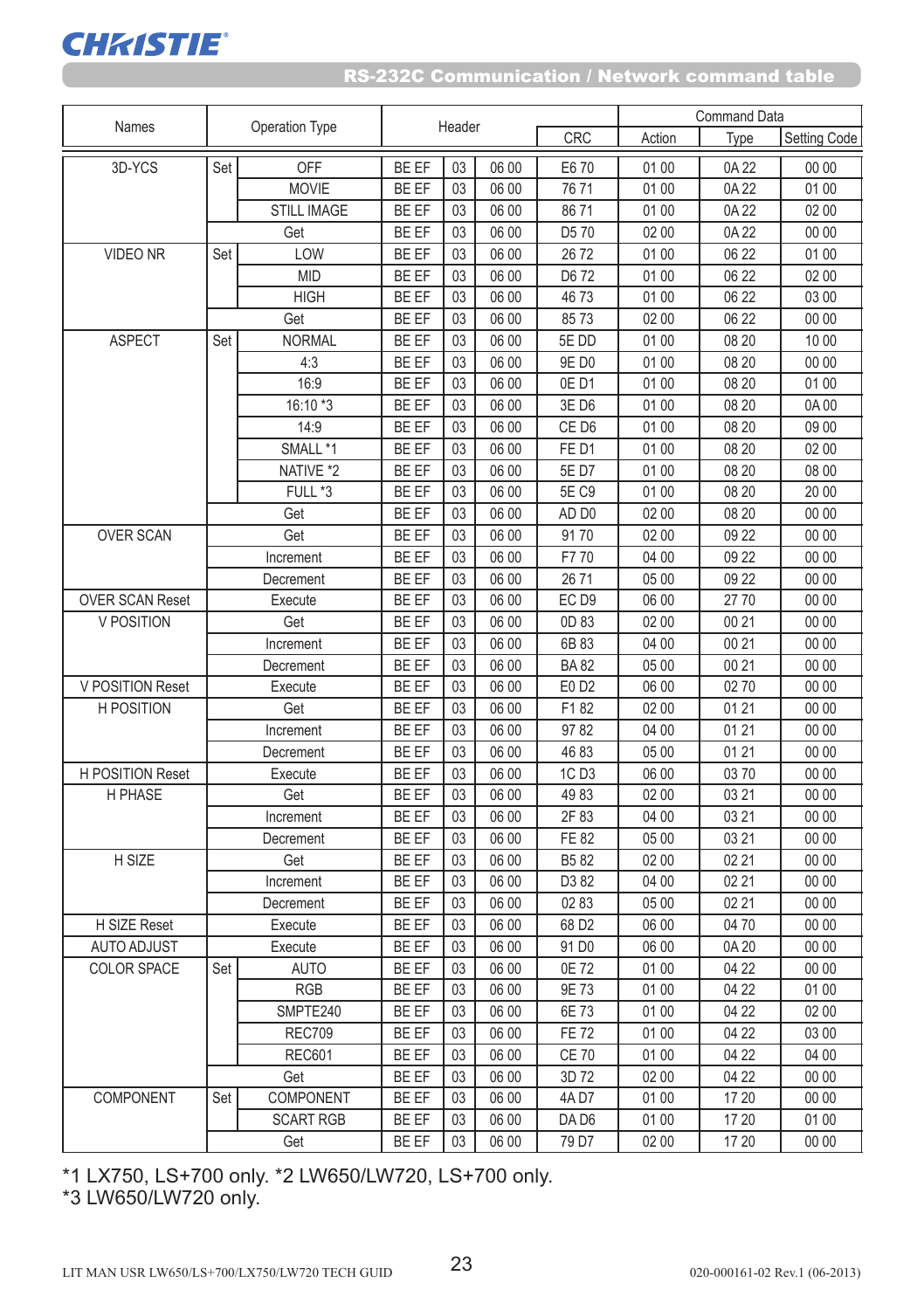| Names                 | Operation Type |                 |              | Header |       |                   | <b>Command Data</b> |       |              |  |
|-----------------------|----------------|-----------------|--------------|--------|-------|-------------------|---------------------|-------|--------------|--|
|                       |                |                 |              |        |       | CRC               | Action              | Type  | Setting Code |  |
| S-VIDEO FORMAT        | Set            | <b>AUTO</b>     | BE EF        | 03     | 06 00 | E6 70             | 01 00               | 12 22 | 0A 00        |  |
|                       |                | <b>NTSC</b>     | BE EF        | 03     | 06 00 | 8674              | 01 00               | 12 22 | 04 00        |  |
|                       |                | PAL             | BE EF        | 03     | 06 00 | 1675              | 01 00               | 12 22 | 05 00        |  |
|                       |                | <b>SECAM</b>    | BE EF        | 03     | 06 00 | 1670              | 01 00               | 12 22 | 09 00        |  |
|                       |                | NTSC4.43        | BE EF        | 03     | 06 00 | 26 77             | 01 00               | 12 22 | 02 00        |  |
|                       |                | M-PAL           | BE EF        | 03     | 06 00 | 8671              | 01 00               | 12 22 | 08 00        |  |
|                       |                | N-PAL           | BE EF        | 03     | 06 00 | 7674              | 01 00               | 12 22 | 07 00        |  |
|                       |                | Get             | BE EF        | 03     | 06 00 | 75 76             | 02 00               | 12 22 | 00 00        |  |
| <b>VIDEO 1 FORMAT</b> | Set            | <b>AUTO</b>     | BE EF        | 03     | 06 00 | A270              | 01 00               | 11 22 | 0A00         |  |
|                       |                | <b>NTSC</b>     | BE EF        | 03     | 06 00 | C <sub>2</sub> 74 | 01 00               | 11 22 | 04 00        |  |
|                       |                | PAL             | BE EF        | 03     | 06 00 | 52 75             | 01 00               | 11 22 | 05 00        |  |
|                       |                | <b>SECAM</b>    | BE EF        | 03     | 06 00 | 52 70             | 01 00               | 11 22 | 09 00        |  |
|                       |                | NTSC4.43        | BE EF        | 03     | 06 00 | 6277              | 01 00               | 11 22 | 02 00        |  |
|                       |                | M-PAL           | BE EF        | 03     | 06 00 | C <sub>2</sub> 71 | 01 00               | 11 22 | 08 00        |  |
|                       |                | N-PAL           | BE EF        | 03     | 06 00 | 3274              | 01 00               | 11 22 | 07 00        |  |
|                       |                | Get             | BE EF        | 03     | 06 00 | 3176              | 02 00               | 11 22 | 00 00        |  |
| <b>VIDEO 2 FORMAT</b> | Set            | <b>AUTO</b>     | BE EF        | 03     | 06 00 | 8672              | 01 00               | 1A 22 | 0A 00        |  |
|                       |                | <b>NTSC</b>     | BE EF        | 03     | 06 00 | E6 76             | 01 00               | 1A 22 | 04 00        |  |
|                       |                | PAL             | BE EF        | 03     | 06 00 | 7677              | 01 00               | 1A 22 | 05 00        |  |
|                       |                | <b>SECAM</b>    | <b>BE EF</b> | 03     | 06 00 | 7672              | 01 00               | 1A 22 | 09 00        |  |
|                       |                | NTSC4.43        | BE EF        | 03     | 06 00 | 4675              | 01 00               | 1A 22 | 02 00        |  |
|                       |                | M-PAL           | BE EF        | 03     | 06 00 | E6 73             | 01 00               | 1A 22 | 08 00        |  |
|                       |                | N-PAL           | BE EF        | 03     | 06 00 | 1676              | 01 00               | 1A 22 | 07 00        |  |
|                       |                | Get             | <b>BE EF</b> | 03     | 06 00 | 1574              | 02 00               | 1A 22 | 00 00        |  |
| <b>HDMI FORMAT</b>    | Set            | <b>AUTO</b>     | BE EF        | 03     | 06 00 | <b>BA77</b>       | 01 00               | 13 22 | 00 00        |  |
|                       |                | <b>VIDEO</b>    | BE EF        | 03     | 06 00 | 2A76              | 01 00               | 13 22 | 01 00        |  |
|                       |                | <b>COMPUTER</b> | BE EF        | 03     | 06 00 | <b>DA76</b>       | 01 00               | 13 22 | 02 00        |  |
|                       |                | Get             | BE EF        | 03     | 06 00 | 8977              | 02 00               | 13 22 | 00 00        |  |
| <b>DVI-D FORMAT</b>   | Set            | <b>AUTO</b>     | BE EF        | 03     | 06 00 | 6274              | 01 00               | 19 22 | 00 00        |  |
|                       |                | <b>VIDEO</b>    | BE EF        | 03     | 06 00 | F <sub>2</sub> 75 | 01 00               | 19 22 | 01 00        |  |
|                       |                | <b>COMPUTER</b> | BE EF        | 03     | 06 00 | 0275              | 01 00               | 19 22 | 02 00        |  |
|                       |                | Get             | BE EF        | 03     | 06 00 | 5174              | 02 00               | 19 22 | 00 00        |  |
| <b>HDMI RANGE</b>     | Set            | <b>AUTO</b>     | <b>BE EF</b> | 03     | 06 00 | 86 D8             | 01 00               | 22 20 | 00 00        |  |
|                       |                | <b>NORMAL</b>   | BE EF        | 03     | 06 00 | 16 D9             | 01 00               | 22 20 | 01 00        |  |
|                       |                | <b>ENHANCED</b> | BE EF        | 03     | 06 00 | E6 D9             | 01 00               | 22 20 | 02 00        |  |
|                       |                | Get             | <b>BE EF</b> | 03     | 06 00 | <b>B5D8</b>       | 02 00               | 22 20 | 00 00        |  |
| <b>DVI-D RANGE</b>    | Set            | <b>AUTO</b>     | <b>BE EF</b> | 03     | 06 00 | FE D4             | 01 00               | 20 20 | 10 00        |  |
|                       |                | <b>NORMAL</b>   | BE EF        | 03     | 06 00 | 3E D9             | 01 00               | 20 20 | 00 00        |  |
|                       |                | <b>ENHANCED</b> | BE EF        | 03     | 06 00 | AE D8             | 01 00               | 20 20 | 01 00        |  |
|                       |                | Get             | BE EF        | 03     | 06 00 | OD <sub>D9</sub>  | 02 00               | 20 20 | 00 00        |  |
| <b>COMPUTER IN 1</b>  | Set            | SYNC ON G OFF   | BE EF        | 03     | 06 00 | 5E D7             | 01 00               | 10 20 | 02 00        |  |
|                       |                | <b>AUTO</b>     | BE EF        | 03     | 06 00 | CE D6             | 01 00               | 1020  | 03 00        |  |
|                       |                | Get             | BE EF        | 03     | 06 00 | OD <sub>D6</sub>  | 02 00               | 10 20 | 00 00        |  |
| <b>COMPUTER IN 2</b>  | Set            | SYNC ON G OFF   | BE EF        | 03     | 06 00 | A2 D6             | 01 00               | 11 20 | 02 00        |  |
|                       |                | <b>AUTO</b>     | BE EF        | 03     | 06 00 | 32 D7             | 01 00               | 11 20 | 03 00        |  |
|                       |                | Get             | BE EF        | 03     | 06 00 | F1D7              | 02 00               | 11 20 | 00 00        |  |
| <b>BNC</b>            | Set            | SYNC ON G OFF   | BE EF        | 03     | 06 00 | 86 D4             | 01 00               | 1A 20 | 02 00        |  |
|                       |                | <b>AUTO</b>     | BE EF        | 03     | 06 00 | 16 D <sub>5</sub> | 01 00               | 1A 20 | 03 00        |  |
|                       |                | Get             | BE EF        | 03     | 06 00 | D5 D5             | 02 00               | 1A 20 | 00 00        |  |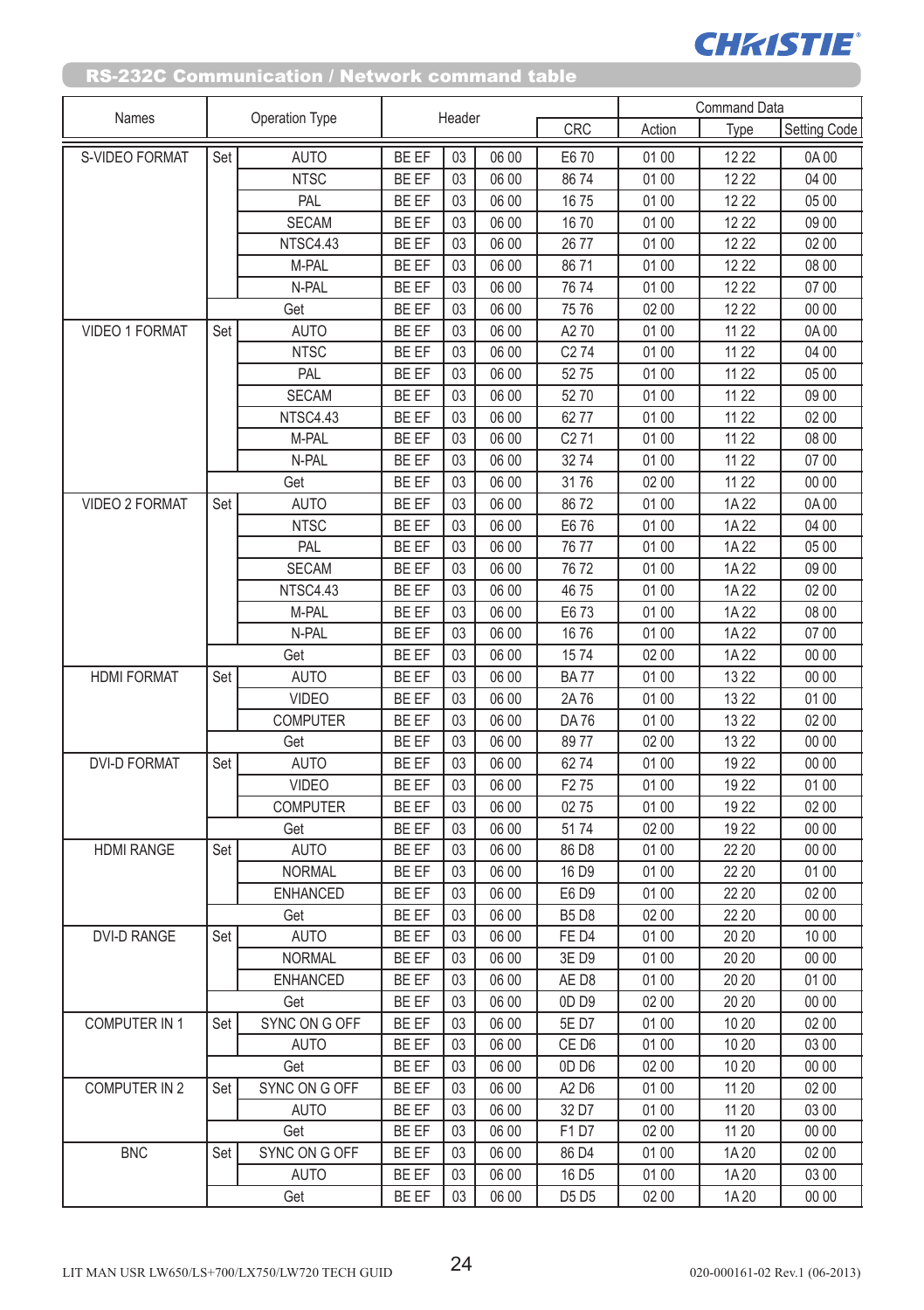|                                          | Operation Type |                      |              |        |       |                   | <b>Command Data</b> |              |              |
|------------------------------------------|----------------|----------------------|--------------|--------|-------|-------------------|---------------------|--------------|--------------|
| Names                                    |                |                      |              | Header |       | <b>CRC</b>        | Action              | Type         | Setting Code |
| FRAME LOCK -                             | Set            | OFF                  | BE EF        | 03     | 06 00 | 3B C2             | 01 00               | 50 30        | 00 00        |
| <b>COMPUTER IN 1</b>                     |                | ON                   | <b>BE EF</b> | 03     | 06 00 | AB <sub>C3</sub>  | 01 00               | 50 30        | 01 00        |
|                                          |                | Get                  | <b>BE EF</b> | 03     | 06 00 | 08 C <sub>2</sub> | 02 00               | 50 30        | 00 00        |
| FRAME LOCK -                             | Set            | <b>OFF</b>           | BE EF        | 03     | 06 00 | 0BC3              | 01 00               | 54 30        | 00 00        |
| <b>COMPUTER IN 2</b>                     |                | ON                   | BE EF        | 03     | 06 00 | 9B C2             | 01 00               | 54 30        | 00 00        |
|                                          |                | Get                  | <b>BE EF</b> | 03     | 06 00 | 38 C <sub>3</sub> | 02 00               | 54 30        | 00 00        |
| FRAME LOCK - BNC                         | Set            | OFF                  | BE EF        | 03     | 06 00 | 4F C3             | 01 00               | 57 30        | 00 00        |
|                                          |                | ON                   | <b>BE EF</b> | 03     | 06 00 | DF C <sub>2</sub> | 01 00               | 57 30        | 01 00        |
|                                          |                | Get                  | <b>BE EF</b> | 03     | 06 00 | 7C C <sub>3</sub> | 02 00               | 57 30        | 00 00        |
| FRAME LOCK - HDMI                        | Set            | <b>OFF</b>           | <b>BE EF</b> | 03     | 06 00 | <b>7F C2</b>      | 01 00               | 53 30        | 00 00        |
|                                          |                | ON                   | <b>BE EF</b> | 03     | 06 00 | EF C <sub>3</sub> | 01 00               | 53 30        | 01 00        |
|                                          |                | Get                  | BE EF        | 03     | 06 00 | 4C C <sub>2</sub> | 02 00               | 53 30        | 00 00        |
| FRAME LOCK - DVI-D                       | Set            | OFF                  | <b>BE EF</b> | 03     | 06 00 | A7 C1             | 01 00               | 59 30        | 00 00        |
|                                          |                | ON                   | <b>BE EF</b> | 03     | 06 00 | 37 C <sub>0</sub> | 01 00               | 59 30        | 01 00        |
|                                          |                | Get                  | BE EF        | 03     | 06 00 | 94 C1             | 02 00               | 59 30        | 00 00        |
| <b>KEYSTONE V</b>                        |                | Get                  | BE EF        | 03     | 06 00 | <b>B9D3</b>       | 02 00               | 07 20        | 00 00        |
|                                          |                | Increment            | <b>BE EF</b> | 03     | 06 00 | DF D <sub>3</sub> | 04 00               | 07 20        | 00 00        |
|                                          |                | Decrement            | BE EF        | 03     | 06 00 | 0ED2              | 05 00               | 07 20        | 00 00        |
| <b>KEYSTONE V Reset</b>                  |                | Execute              | BE EF        | 03     | 06 00 | 08 D <sub>0</sub> | 06 00               | 0C 70        | 00 00        |
| <b>AUTO KEYSTONE V</b><br><b>EXECUTE</b> |                | Execute              | <b>BE EF</b> | 03     | 06 00 | E5 D1             | 06 00               | 0D 20        | 00 00        |
| <b>AUTO KEYSTONE V</b>                   | Set            | OFF                  | BE EF        | 03     | 06 00 | EAD1              | 01 00               | 0F 20        | 00 00        |
|                                          |                | ON                   | BE EF        | 03     | 06 00 | <b>7AD0</b>       | 01 00               | 0F 20        | 01 00        |
|                                          |                | Get                  | <b>BE EF</b> | 03     | 06 00 | D9 D1             | 02 00               | 0F 20        | 00 00        |
| <b>KEYSTONE H</b>                        |                | Get                  | <b>BE EF</b> | 03     | 06 00 | E9 D0             | 02 00               | 0B 20        | 00 00        |
|                                          | Increment      |                      | BE EF        | 03     | 06 00 | 8FD0              | 04 00               | 0B 20        | 00 00        |
|                                          |                | Decrement            | <b>BE EF</b> | 03     | 06 00 | 5E D1             | 05 00               | 0B 20        | 00 00        |
| <b>KEYSTONE H Reset</b>                  |                | Execute              | <b>BE EF</b> | 03     | 06 00 | 98 D <sub>8</sub> | 06 00               | 2070         | 00 00        |
| ECO MODE                                 | Set            | <b>NORMAL</b>        | BE EF        | 03     | 06 00 | 3B 23             | 01 00               | 00 33        | 00 00        |
|                                          |                | ECO                  | <b>BE EF</b> | 03     | 06 00 | <b>AB 22</b>      | 01 00               | 00 33        | 01 00        |
|                                          |                | Get                  | <b>BE EF</b> | 03     | 06 00 | 08 23             | 02 00               | 00 33        | 00 00        |
| <b>MIRROR</b>                            | Set            | <b>NORMAL</b>        | BE EF        | 03     | 06 00 | C7 D2             | 01 00               | 01 30        | 00 00        |
|                                          |                | H:INVERT             | BE EF        | 03     | 06 00 | 57 D3             | 01 00               | 01 30        | 01 00        |
|                                          |                | <b>V:INVERT</b>      | <b>BE EF</b> | 03     | 06 00 | A7 D3             | 01 00               | 01 30        | 02 00        |
|                                          |                | H&V:INVERT           | BE EF        | 03     | 06 00 | 37 D <sub>2</sub> | 01 00               | 01 30        | 03 00        |
|                                          |                | Get                  | BE EF        | 03     | 06 00 | F4 D2             | 02 00               | 01 30        | 00 00        |
| MONITOR OUT -                            | Set            | <b>COMPUTER IN 1</b> | <b>BE EF</b> | 03     | 06 00 | 3E F4             | 01 00               | B0 20        | 00 00        |
| COMPUTER IN 1                            |                | <b>COMPUTER IN 2</b> | <b>BE EF</b> | 03     | 06 00 | FE <sub>F6</sub>  | 01 00               | B0 20        | 04 00        |
|                                          |                | <b>BNC</b>           | BE EF        | 03     | 06 00 | OE F6             | 01 00               | B0 20        | 07 00        |
|                                          |                | OFF                  | BE EF        | 03     | 06 00 | CE B <sub>5</sub> | 01 00               | <b>B0 20</b> | FF 00        |
|                                          |                | Get                  | <b>BE EF</b> | 03     | 06 00 | OD <sub>F4</sub>  | 02 00               | B0 20        | 00 00        |
| MONITOR OUT -                            | Set            | <b>COMPUTER IN 1</b> | <b>BE EF</b> | 03     | 06 00 | 0E F5             | 01 00               | B4 20        | 00 00        |
| <b>COMPUTER IN 2</b>                     |                | <b>COMPUTER IN 2</b> | BE EF        | 03     | 06 00 | CE F7             | 01 00               | B4 20        | 04 00        |
|                                          |                | <b>BNC</b>           | <b>BE EF</b> | 03     | 06 00 | 3E F7             | 01 00               | B4 20        | 07 00        |
|                                          |                | <b>OFF</b>           | <b>BE EF</b> | 03     | 06 00 | FE <sub>B4</sub>  | 01 00               | B4 20        | FF 00        |
|                                          |                | Get                  | BE EF        | 03     | 06 00 | 3D F5             | 02 00               | B4 20        | 00 00        |
| MONITOR OUT -                            | Set            | COMPUTER IN 1        | BE EF        | 03     | 06 00 | 4A F5             | 01 00               | B7 20        | 00 00        |
| <b>BNC</b>                               |                | <b>COMPUTER IN 2</b> | <b>BE EF</b> | 03     | 06 00 | 8A F7             | 01 00               | B7 20        | 04 00        |
|                                          |                | <b>BNC</b>           | BE EF        | 03     | 06 00 | <b>7AF7</b>       | 01 00               | B7 20        | 07 00        |
|                                          |                | <b>OFF</b>           | BE EF        | 03     | 06 00 | BA <sub>B4</sub>  | 01 00               | B7 20        | FF 00        |
|                                          |                | Get                  | BE EF        | 03     | 06 00 | 79 F5             | 02 00               | B7 20        | 00 00        |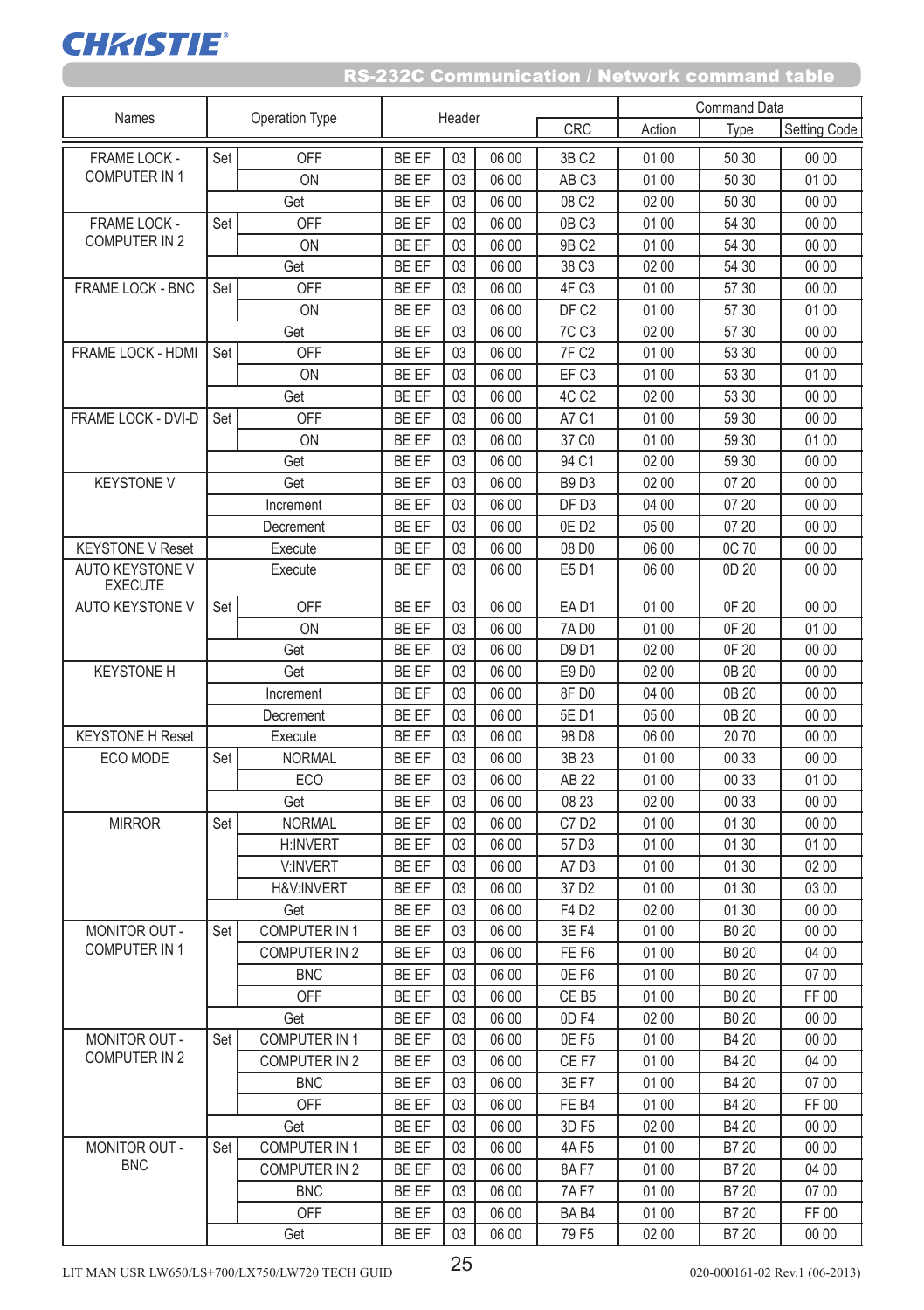|                      |     |                       |              |        |       |                               | <b>Command Data</b> |                   |                     |  |
|----------------------|-----|-----------------------|--------------|--------|-------|-------------------------------|---------------------|-------------------|---------------------|--|
| Names                |     | <b>Operation Type</b> |              | Header |       | <b>CRC</b>                    | Action              | Type              | <b>Setting Code</b> |  |
| MONITOR OUT -        | Set | <b>COMPUTER IN 1</b>  | <b>BE EF</b> | 03     | 06 00 | <b>7AF4</b>                   | 01 00               | B3 20             | 00 00               |  |
| <b>HDMI</b>          |     | COMPUTER IN 2         | BE EF        | 03     | 06 00 | BAF6                          | 01 00               | B3 20             | 04 00               |  |
|                      |     | <b>BNC</b>            | <b>BE EF</b> | 03     | 06 00 | 4A F6                         | 01 00               | B3 20             | 07 00               |  |
|                      |     | <b>OFF</b>            | BE EF        | 03     | 06 00 | 8A B5                         | 01 00               | B3 20             | FF 00               |  |
|                      |     | Get                   | BE EF        | 03     | 06 00 | 49 F4                         | 02 00               | B3 20             | 00 00               |  |
| MONITOR OUT -        | Set | COMPUTER IN 1         | BE EF        | 03     | 06 00 | A2 F7                         | 01 00               | B9 20             | 00 00               |  |
| DVI-D                |     | <b>COMPUTER IN 2</b>  | <b>BE EF</b> | 03     | 06 00 | 62 F5                         | 01 00               | B9 20             | 04 00               |  |
|                      |     | <b>BNC</b>            | BE EF        | 03     | 06 00 | 92 F5                         | 01 00               | B9 20             | 07 00               |  |
|                      |     | <b>OFF</b>            | BE EF        | 03     | 06 00 | 52 B6                         | 01 00               | B9 20             | FF 00               |  |
|                      |     | Get                   | <b>BE EF</b> | 03     | 06 00 | 91 F7                         | 02 00               | B9 20             | 00 00               |  |
| MONITOR OUT -        | Set | <b>COMPUTER IN 1</b>  | BE EF        | 03     | 06 00 | F <sub>2</sub> F <sub>4</sub> | 01 00               | B5 20             | 00 00               |  |
| COMPONENT            |     | <b>COMPUTER IN 2</b>  | BE EF        | 03     | 06 00 | 32 F6                         | 01 00               | B5 20             | 04 00               |  |
|                      |     | <b>BNC</b>            | <b>BE EF</b> | 03     | 06 00 | C2 F6                         | 01 00               | B5 20             | 07 00               |  |
|                      |     | OFF                   | <b>BE EF</b> | 03     | 06 00 | 02 B5                         | 01 00               | B5 20             | FF 00               |  |
|                      |     | Get                   | BE EF        | 03     | 06 00 | C1 F4                         | 02 00               | B5 20             | 00 00               |  |
| MONITOR OUT -        | Set | <b>COMPUTER IN 1</b>  | <b>BE EF</b> | 03     | 06 00 | 86 F5                         | 01 00               | B <sub>2</sub> 20 | 00 00               |  |
| S-VIDEO              |     | <b>COMPUTER IN 2</b>  | BE EF        | 03     | 06 00 | 46 F7                         | 01 00               | B <sub>2</sub> 20 | 04 00               |  |
|                      |     | <b>BNC</b>            | BE EF        | 03     | 06 00 | <b>B6F7</b>                   | 01 00               | B <sub>2</sub> 20 | 07 00               |  |
|                      |     | OFF                   | BE EF        | 03     | 06 00 | 76 B4                         | 01 00               | B <sub>2</sub> 20 | FF 00               |  |
|                      |     | Get                   | BE EF        | 03     | 06 00 | <b>B5F5</b>                   | 02 00               | B <sub>2</sub> 20 | 00 00               |  |
| <b>MONITOR OUT -</b> | Set | <b>COMPUTER IN 1</b>  | <b>BE EF</b> | 03     | 06 00 | C <sub>2</sub> F <sub>5</sub> | 01 00               | B1 20             | 00 00               |  |
| VIDEO 1              |     | <b>COMPUTER IN 2</b>  | BE EF        | 03     | 06 00 | 02 F7                         | 01 00               | B1 20             | 04 00               |  |
|                      |     | <b>BNC</b>            | <b>BE EF</b> | 03     | 06 00 | F <sub>2</sub> F <sub>7</sub> | 01 00               | B1 20             | 07 00               |  |
|                      |     | OFF                   | BE EF        | 03     | 06 00 | 32 B4                         | 01 00               | B1 20             | FF 00               |  |
|                      |     | Get                   | BE EF        | 03     | 06 00 | F1 F5                         | 02 00               | B1 20             | 00 00               |  |
| <b>MONITOR OUT -</b> | Set | <b>COMPUTER IN 1</b>  | <b>BE EF</b> | 03     | 06 00 | E6 F7                         | 01 00               | <b>BA20</b>       | 00 00               |  |
| VIDEO 2              |     | <b>COMPUTER IN 2</b>  | <b>BE EF</b> | 03     | 06 00 | 26 F5                         | 01 00               | <b>BA20</b>       | 04 00               |  |
|                      |     | <b>BNC</b>            | BE EF        | 03     | 06 00 | <b>D6F5</b>                   | 01 00               | <b>BA20</b>       | 07 00               |  |
|                      |     | OFF                   | BE EF        | 03     | 06 00 | 16 B6                         | 01 00               | <b>BA20</b>       | FF 00               |  |
|                      |     | Get                   | BE EF        | 03     | 06 00 | D5 F7                         | 02 00               | <b>BA20</b>       | 00 00               |  |
| MONITOR OUT -        | Set | <b>COMPUTER IN 1</b>  | <b>BE EF</b> | 03     | 06 00 | <b>2AF7</b>                   | 01 00               | <b>BF 20</b>      | 00 00               |  |
| <b>STANDBY</b>       |     | COMPUTER IN 2         | BE EF        | 03     | 06 00 | EAF5                          | 01 00               | <b>BF 20</b>      | 04 00               |  |
|                      |     | <b>BNC</b>            | <b>BE EF</b> | 03     | 06 00 | 1AF5                          | 01 00               | <b>BF 20</b>      | 07 00               |  |
|                      |     | OFF                   | <b>BE EF</b> | 03     | 06 00 | DA B6                         | 01 00               | <b>BF 20</b>      | FF 00               |  |
|                      |     | Get                   | BE EF        | 03     | 06 00 | 19 F7                         | 02 00               | <b>BF 20</b>      | 00 00               |  |
| LANGUAGE             | Set | <b>ENGLISH</b>        | BE EF        | 03     | 06 00 | F7 D3                         | 01 00               | 05 30             | 00 00               |  |
|                      |     | <b>FRANÇAIS</b>       | <b>BE EF</b> | 03     | 06 00 | 67 D <sub>2</sub>             | 01 00               | 05 30             | 01 00               |  |
|                      |     | <b>DEUTSCH</b>        | <b>BE EF</b> | 03     | 06 00 | 97 D <sub>2</sub>             | 01 00               | 05 30             | 02 00               |  |
|                      |     | <b>ESPAÑOL</b>        | BE EF        | 03     | 06 00 | 07 D3                         | 01 00               | 05 30             | 03 00               |  |
|                      |     | <b>ITALIANO</b>       | <b>BE EF</b> | 03     | 06 00 | 37 D1                         | 01 00               | 05 30             | 04 00               |  |
|                      |     | <b>NORSK</b>          | BE EF        | 03     | 06 00 | A7 D0                         | 01 00               | 05 30             | 05 00               |  |
|                      |     | NEDERLANDS            | BE EF        | 03     | 06 00 | 57 D <sub>0</sub>             | 01 00               | 05 30             | 06 00               |  |
|                      |     | <b>PORTUGUÊS</b>      | BE EF        | 03     | 06 00 | C7 D1                         | 01 00               | 05 30             | 07 00               |  |
|                      |     | 日本語                   | BE EF        | 03     | 06 00 | 37 D4                         | 01 00               | 05 30             | 08 00               |  |
|                      |     | 简体中文                  | BE EF        | 03     | 06 00 | A7 D5                         | 01 00               | 05 30             | 09 00               |  |
|                      |     | 繁體中文                  | BE EF        | 03     | 06 00 | 37 DE                         | 01 00               | 05 30             | 10 00               |  |
|                      |     | 한글                    | BE EF        | 03     | 06 00 | 57 D <sub>5</sub>             | 01 00               | 05 30             | 0A00                |  |
|                      |     | <b>SVENSKA</b>        | <b>BE EF</b> | 03     | 06 00 | C7 D4                         | 01 00               | 05 30             | 0B 00               |  |
|                      |     | <b>PYCCKNN</b>        | BE EF        | 03     | 06 00 | F7 D6                         | 01 00               | 05 30             | 0C 00               |  |
|                      |     | <b>SUOMI</b>          | BE EF        | 03     | 06 00 | 67 D7                         | 01 00               | 05 30             | 0D 00               |  |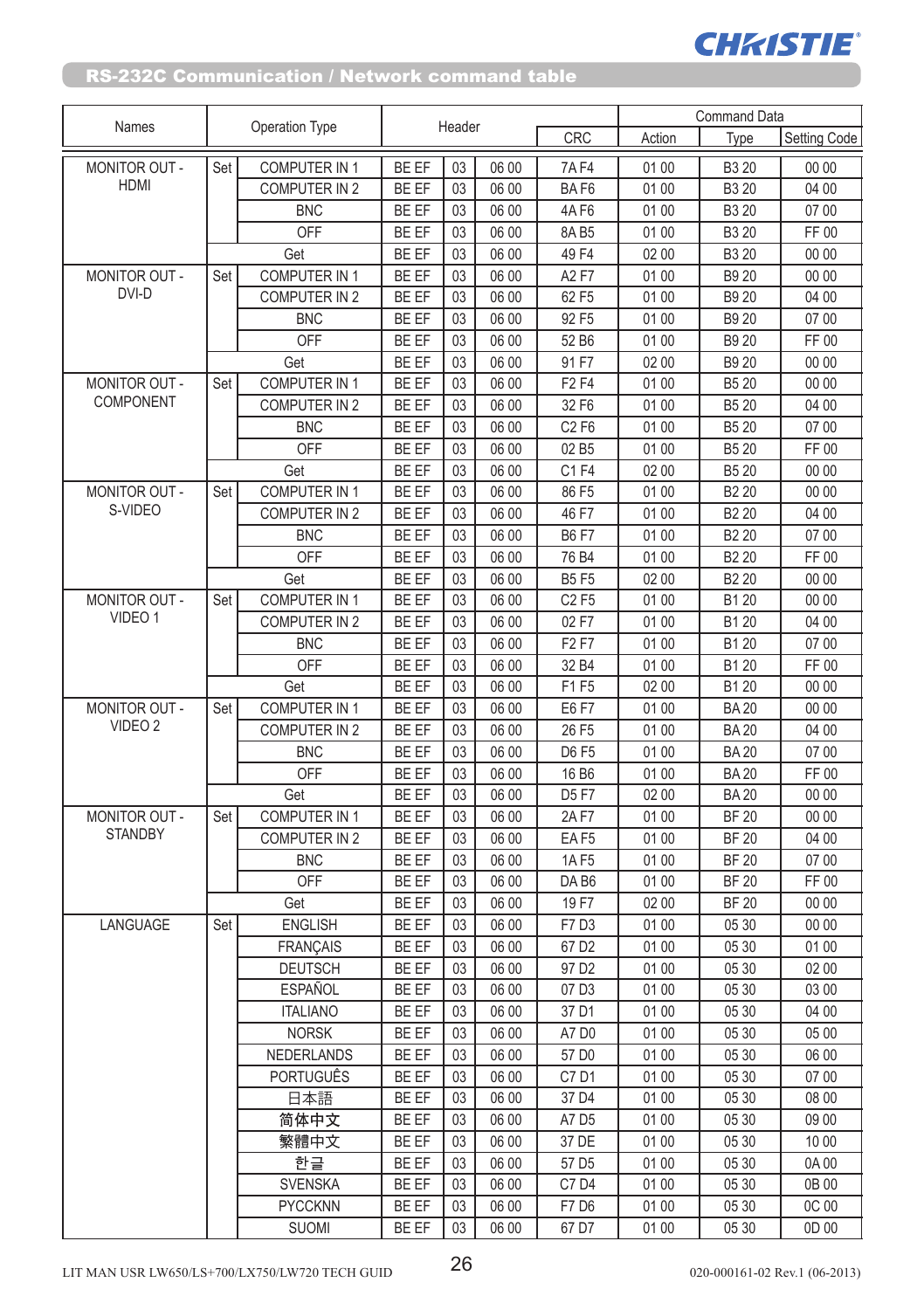

|                                 |     |                     | Header       |    |       |                   |        | <b>Command Data</b> |              |
|---------------------------------|-----|---------------------|--------------|----|-------|-------------------|--------|---------------------|--------------|
| Names                           |     | Operation Type      |              |    |       | <b>CRC</b>        | Action | Type                | Setting Code |
| LANGUAGE                        | Set | <b>POLSKI</b>       | <b>BE EF</b> | 03 | 06 00 | 97 D7             | 01 00  | 05 30               | 0E 00        |
|                                 |     | <b>TÜRKCE</b>       | <b>BE EF</b> | 03 | 06 00 | 07 D6             | 01 00  | 05 30               | 0F 00        |
|                                 |     | <b>DANSK</b>        | BE EF        | 03 | 06 00 | A7 DF             | 01 00  | 05 30               | 11 00        |
|                                 |     | ČEŠTINA             | BE EF        | 03 | 06 00 | 57 DF             | 01 00  | 05 30               | 12 00        |
|                                 |     | اللغة العربية       | <b>BE EF</b> | 03 | 06 00 | 37 DB             | 01 00  | 05 30               | 1C 00        |
|                                 |     | فارسى               | BE EF        | 03 | 06 00 | A7 DA             | 01 00  | 05 30               | 1D 00        |
|                                 |     | Get                 | <b>BE EF</b> | 03 | 06 00 | C4 D3             | 02 00  | 05 30               | 00 00        |
| <b>MENU POSITION V</b>          |     | Get                 | BE EF        | 03 | 06 00 | 40 D7             | 02 00  | 16 30               | 00 00        |
|                                 |     | Increment           | <b>BE EF</b> | 03 | 06 00 | 26 D7             | 04 00  | 16 30               | 00 00        |
|                                 |     | Decrement           | BE EF        | 03 | 06 00 | F7 D6             | 05 00  | 16 30               | 00 00        |
| <b>MENU POSITION V</b><br>Reset |     | Execute             | <b>BE EF</b> | 03 | 06 00 | A8 C7             | 06 00  | 4470                | 00 00        |
| <b>MENU POSITION H</b>          |     | Get                 | <b>BE EF</b> | 03 | 06 00 | 04 D7             | 02 00  | 15 30               | 00 00        |
|                                 |     | Increment           | BE EF        | 03 | 06 00 | 62 D7             | 04 00  | 15 30               | 00 00        |
|                                 |     | Decrement           | <b>BE EF</b> | 03 | 06 00 | <b>B3D6</b>       | 05 00  | 15 30               | 00 00        |
| MENU POSITION H<br>Reset        |     | Execute             | <b>BE EF</b> | 03 | 06 00 | DC C6             | 06 00  | 4370                | 00 00        |
| <b>BLANK</b>                    | Set | MyScreen            | BE EF        | 03 | 06 00 | FB CA             | 01 00  | 00 30               | 20 00        |
|                                 |     | ORIGINAL            | <b>BE EF</b> | 03 | 06 00 | FB <sub>E2</sub>  | 01 00  | 00 30               | 40 00        |
|                                 |     | <b>BLUE</b>         | BE EF        | 03 | 06 00 | CB <sub>D3</sub>  | 01 00  | 00 30               | 03 00        |
|                                 |     | <b>WHITE</b>        | BE EF        | 03 | 06 00 | 6B D0             | 01 00  | 00 30               | 05 00        |
|                                 |     | <b>BLACK</b>        | BE EF        | 03 | 06 00 | 9B D0             | 01 00  | 00 30               | 06 00        |
|                                 |     | Get                 | BE EF        | 03 | 06 00 | 08 D3             | 02 00  | 00 30               | 00 00        |
| <b>BLANK On/Off</b>             | Set | <b>OFF</b>          | <b>BE EF</b> | 03 | 06 00 | FB <sub>D8</sub>  | 01 00  | 20 30               | 00 00        |
|                                 |     | ON                  | BE EF        | 03 | 06 00 | 6B D9             | 01 00  | 20 30               | 01 00        |
|                                 |     | Get                 | <b>BE EF</b> | 03 | 06 00 | C8 D8             | 02 00  | 20 30               | 00 00        |
| <b>START UP</b>                 | Set | MyScreen            | <b>BE EF</b> | 03 | 06 00 | CB CB             | 01 00  | 04 30               | 20 00        |
|                                 |     | ORIGINAL            | BE EF        | 03 | 06 00 | 0B D <sub>2</sub> | 01 00  | 04 30               | 00 00        |
|                                 |     | <b>OFF</b>          | <b>BE EF</b> | 03 | 06 00 | 9B D3             | 01 00  | 04 30               | 01 00        |
|                                 |     | Get                 | <b>BE EF</b> | 03 | 06 00 | 38 D <sub>2</sub> | 02 00  | 04 30               | 00 00        |
| MyScreen LOCK                   | Set | <b>OFF</b>          | <b>BE EF</b> | 03 | 06 00 | 3B EF             | 01 00  | C <sub>0</sub> 30   | 00 00        |
|                                 |     | ON                  | BE EF        | 03 | 06 00 | AB EE             | 01 00  | C0 30               | 01 00        |
|                                 |     | Get                 | <b>BE EF</b> | 03 | 06 00 | 08 EF             | 02 00  | C <sub>0</sub> 30   | 00 00        |
| MESSAGE                         | Set | <b>OFF</b>          | BE EF        | 03 | 06 00 | 8FD6              | 01 00  | 17 30               | 00 00        |
|                                 |     | ON                  | BE EF        | 03 | 06 00 | 1F D7             | 01 00  | 17 30               | 01 00        |
|                                 |     | Get                 | BE EF        | 03 | 06 00 | BC D <sub>6</sub> | 02 00  | 17 30               | 00 00        |
| <b>TEMPLATE</b>                 | Set | <b>TEST PATTERN</b> | <b>BE EF</b> | 03 | 06 00 | 43 D9             | 01 00  | 22 30               | 00 00        |
|                                 |     | DOT-LINE 1          | BE EF        | 03 | 06 00 | D3 D8             | 01 00  | 22 30               | 01 00        |
|                                 |     | DOT-LINE 2          | BE EF        | 03 | 06 00 | 23 D8             | 01 00  | 22 30               | 02 00        |
|                                 |     | DOT-LINE 3          | BE EF        | 03 | 06 00 | <b>B3D9</b>       | 01 00  | 22 30               | 03 00        |
|                                 |     | DOT-LINE 4          | <b>BE EF</b> | 03 | 06 00 | 83 DB             | 01 00  | 22 30               | 04 00        |
|                                 |     | Get                 | BE EF        | 03 | 06 00 | 70 D9             | 02 00  | 22 30               | 00 00        |
| <b>TEMPLATE On/Off</b>          | Set | <b>OFF</b>          | <b>BE EF</b> | 03 | 06 00 | BF D8             | 01 00  | 23 30               | 00 00        |
|                                 |     | ON                  | <b>BE EF</b> | 03 | 06 00 | 2F D9             | 01 00  | 23 30               | 01 00        |
|                                 |     | Get                 | <b>BE EF</b> | 03 | 06 00 | 8C D8             | 02 00  | 23 30               | 00 00        |
| <b>CLOSED CAPTION</b>           | Set | OFF                 | BE EF        | 03 | 06 00 | <b>FA62</b>       | 01 00  | 00 37               | 00 00        |
| <b>DISPLAY</b>                  |     | ON                  | BE EF        | 03 | 06 00 | 6A 63             | 01 00  | 00 37               | 01 00        |
|                                 |     | Get                 | BE EF        | 03 | 06 00 | C962              | 02 00  | 00 37               | 00 00        |
| <b>CLOSED CAPTION</b>           | Set | <b>CAPTIONS</b>     | <b>BE EF</b> | 03 | 06 00 | 06 63             | 01 00  | 01 37               | 00 00        |
| <b>MODE</b>                     |     | <b>TEXT</b>         | <b>BE EF</b> | 03 | 06 00 | 96 62             | 01 00  | 01 37               | 01 00        |
|                                 |     | Get                 | BE EF        | 03 | 06 00 | 35 63             | 02 00  | 01 37               | 00 00        |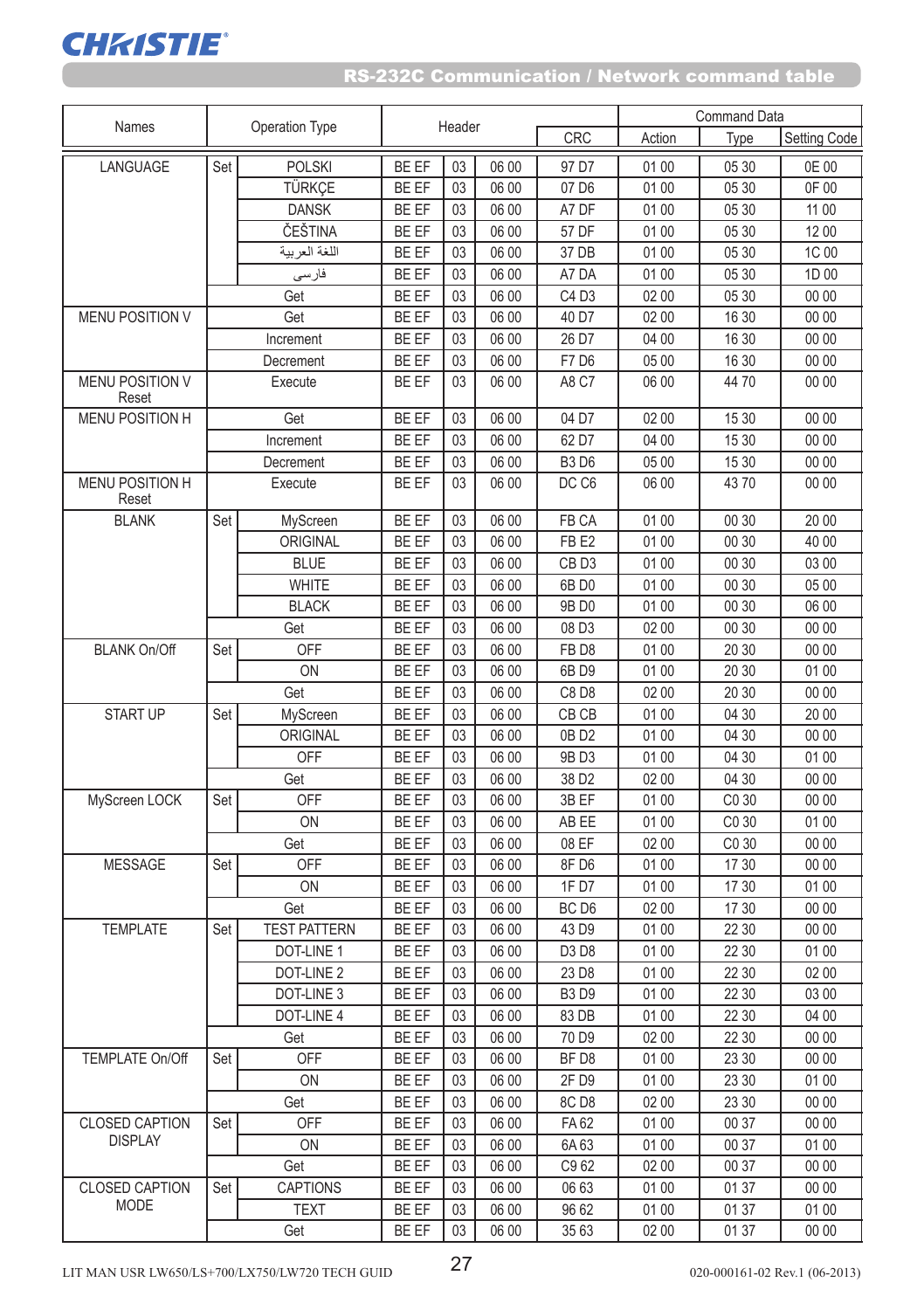|                          | Operation Type |                | Header       |    |       |                               | Command Data |       |                     |  |
|--------------------------|----------------|----------------|--------------|----|-------|-------------------------------|--------------|-------|---------------------|--|
| Names                    |                |                |              |    |       | <b>CRC</b>                    | Action       | Type  | <b>Setting Code</b> |  |
| <b>CLOSED CAPTION</b>    | Set            | 1              | <b>BE EF</b> | 03 | 06 00 | D <sub>2</sub> 6 <sub>2</sub> | 01 00        | 02 37 | 01 00               |  |
| CHANNEL                  |                | $\overline{2}$ | BE EF        | 03 | 06 00 | 22 62                         | 01 00        | 02 37 | 02 00               |  |
|                          |                | 3              | <b>BE EF</b> | 03 | 06 00 | B <sub>263</sub>              | 01 00        | 02 37 | 03 00               |  |
|                          |                | 4              | BE EF        | 03 | 06 00 | 82 61                         | 01 00        | 02 37 | 04 00               |  |
|                          |                | Get            | BE EF        | 03 | 06 00 | 7163                          | 02 00        | 02 37 | 00 00               |  |
| <b>SOURCE SKIP</b>       | Set            | <b>NORMAL</b>  | BE EF        | 03 | 06 00 | <b>FE 78</b>                  | 01 00        | 20 22 | 00 00               |  |
| <b>COMPUTER IN 1</b>     |                | <b>SKIP</b>    | BE EF        | 03 | 06 00 | 6E 79                         | 01 00        | 20 22 | 01 00               |  |
|                          |                | Get            | <b>BE EF</b> | 03 | 06 00 | <b>CD78</b>                   | 02 00        | 20 22 | 00 00               |  |
| <b>SOURCE SKIP</b>       | Set            | <b>NORMAL</b>  | BE EF        | 03 | 06 00 | <b>CE 79</b>                  | 01 00        | 24 22 | 00 00               |  |
| COMPUTER IN 2            |                | <b>SKIP</b>    | BE EF        | 03 | 06 00 | 5E 78                         | 01 00        | 24 22 | 01 00               |  |
|                          |                | Get            | <b>BE EF</b> | 03 | 06 00 | <b>FD79</b>                   | 02 00        | 24 22 | 00 00               |  |
| <b>SOURCE SKIP</b>       | Set            | <b>NORMAL</b>  | BE EF        | 03 | 06 00 | 8A79                          | 01 00        | 27 22 | 00 00               |  |
| <b>BNC</b>               |                | <b>SKIP</b>    | <b>BE EF</b> | 03 | 06 00 | 1A78                          | 01 00        | 27 22 | 01 00               |  |
|                          |                | Get            | <b>BE EF</b> | 03 | 06 00 | B979                          | 02 00        | 27 22 | 00 00               |  |
| <b>SOURCE SKIP</b>       | Set            | <b>NORMAL</b>  | <b>BE EF</b> | 03 | 06 00 | <b>BA78</b>                   | 01 00        | 23 22 | 00 00               |  |
| <b>HDMI</b>              |                | <b>SKIP</b>    | <b>BE EF</b> | 03 | 06 00 | 2A79                          | 01 00        | 23 22 | 01 00               |  |
|                          |                | Get            | BE EF        | 03 | 06 00 | 8978                          | 02 00        | 23 22 | 00 00               |  |
| <b>SOURCE SKIP</b>       | Set            | <b>NORMAL</b>  | <b>BE EF</b> | 03 | 06 00 | 627B                          | 01 00        | 29 22 | 00 00               |  |
| DVI-D                    |                | <b>SKIP</b>    | BE EF        | 03 | 06 00 | <b>F27A</b>                   | 01 00        | 29 22 | 01 00               |  |
|                          |                | Get            | BE EF        | 03 | 06 00 | 517B                          | 02 00        | 29 22 | 00 00               |  |
| <b>SOURCE SKIP</b>       | Set            | <b>NORMAL</b>  | BE EF        | 03 | 06 00 | 3278                          | 01 00        | 25 22 | 00 00               |  |
| COMPONENT                |                | <b>SKIP</b>    | BE EF        | 03 | 06 00 | A279                          | 01 00        | 25 22 | 01 00               |  |
|                          |                | Get            | <b>BE EF</b> | 03 | 06 00 | 0178                          | 02 00        | 25 22 | 00 00               |  |
| SOURCE SKIP              | Set            | <b>NORMAL</b>  | BE EF        | 03 | 06 00 | 4679                          | 01 00        | 22 22 | 00 00               |  |
| S-VIDEO                  |                | <b>SKIP</b>    | <b>BE EF</b> | 03 | 06 00 | D6 78                         | 01 00        | 22 22 | 01 00               |  |
|                          |                | Get            | BE EF        | 03 | 06 00 | 7579                          | 02 00        | 22 22 | 00 00               |  |
| <b>SOURCE SKIP</b>       | Set            | <b>NORMAL</b>  | BE EF        | 03 | 06 00 | 0279                          | 01 00        | 21 22 | 00 00               |  |
| VIDEO 1                  |                | <b>SKIP</b>    | <b>BE EF</b> | 03 | 06 00 | 9278                          | 01 00        | 21 22 | 01 00               |  |
|                          |                | Get            | <b>BE EF</b> | 03 | 06 00 | 3179                          | 02 00        | 21 22 | 00 00               |  |
| <b>SOURCE SKIP</b>       | Set            | <b>NORMAL</b>  | <b>BE EF</b> | 03 | 06 00 | 26 7B                         | 01 00        | 2A 22 | 00 00               |  |
| VIDEO 2                  |                | <b>SKIP</b>    | BE EF        | 03 | 06 00 | <b>B67A</b>                   | 01 00        | 2A 22 | 01 00               |  |
|                          |                | Get            | BE EF        | 03 | 06 00 | 157B                          | 02 00        | 2A 22 | 00 00               |  |
| <b>AUTO SEARCH</b>       | Set            | OFF            | <b>BE EF</b> | 03 | 06 00 | <b>B6D6</b>                   | 01 00        | 16 20 | 00 00               |  |
|                          |                | ON             | BE EF        | 03 | 06 00 | 26 D7                         | 01 00        | 16 20 | 01 00               |  |
|                          |                | Get            | BE EF        | 03 | 06 00 | 85 D6                         | 02 00        | 16 20 | 00 00               |  |
| <b>DIRECT ON</b>         | Set            | OFF            | <b>BE EF</b> | 03 | 06 00 | 3B 89                         | 01 00        | 20 31 | 00 00               |  |
|                          |                | ON             | BE EF        | 03 | 06 00 | AB 88                         | 01 00        | 20 31 | 01 00               |  |
|                          |                | Get            | <b>BE EF</b> | 03 | 06 00 | 08 89                         | 02 00        | 20 31 | 00 00               |  |
| <b>AUTO OFF</b>          |                | Get            | BE EF        | 03 | 06 00 | 08 86                         | 02 00        | 10 31 | 00 00               |  |
|                          |                | Increment      | <b>BE EF</b> | 03 | 06 00 | 6E 86                         | 04 00        | 10 31 | 00 00               |  |
|                          |                | Decrement      | BE EF        | 03 | 06 00 | <b>BF 87</b>                  | 05 00        | 10 31 | 00 00               |  |
| <b>SHUTTER TIMER</b>     | Set            | 1h             | <b>BE EF</b> | 03 | 06 00 | 2792                          | 01 00        | 06 24 | 01 00               |  |
|                          |                | 3h             | BE EF        | 03 | 06 00 | 4793                          | 01 00        | 06 24 | 03 00               |  |
|                          |                | 6h             | BE EF        | 03 | 06 00 | 17 90                         | 01 00        | 06 24 | 06 00               |  |
|                          |                | Get            | <b>BE EF</b> | 03 | 06 00 | 84 93                         | 02 00        | 06 24 | 00 00               |  |
| <b>LAMP TIME LOW</b>     | Get            |                | BE EF        | 03 | 06 00 | C <sub>2</sub> FF             | 02 00        | 90 10 | 00 00               |  |
| <b>LAMP TIME HIIGH</b>   |                | Get            | BE EF        | 03 | 06 00 | 2AFD                          | 02 00        | 9E 10 | 00 00               |  |
| <b>LAMP TIME Reset</b>   |                | Execute        | <b>BE EF</b> | 03 | 06 00 | 58 DC                         | 06 00        | 30 70 | 00 00               |  |
| FILTER TIME LOW          |                | Get            | BE EF        | 03 | 06 00 | C2 F0                         | 02 00        | A0 10 | 00 00               |  |
| FILTER TIME HIGH         |                | Get            | BE EF        | 03 | 06 00 | D6 FC                         | 02 00        | 9F 10 | 00 00               |  |
| <b>FILTER TIME Reset</b> |                | Execute        | BE EF        | 03 | 06 00 | 98 C6                         | 06 00        | 4070  | 00 00               |  |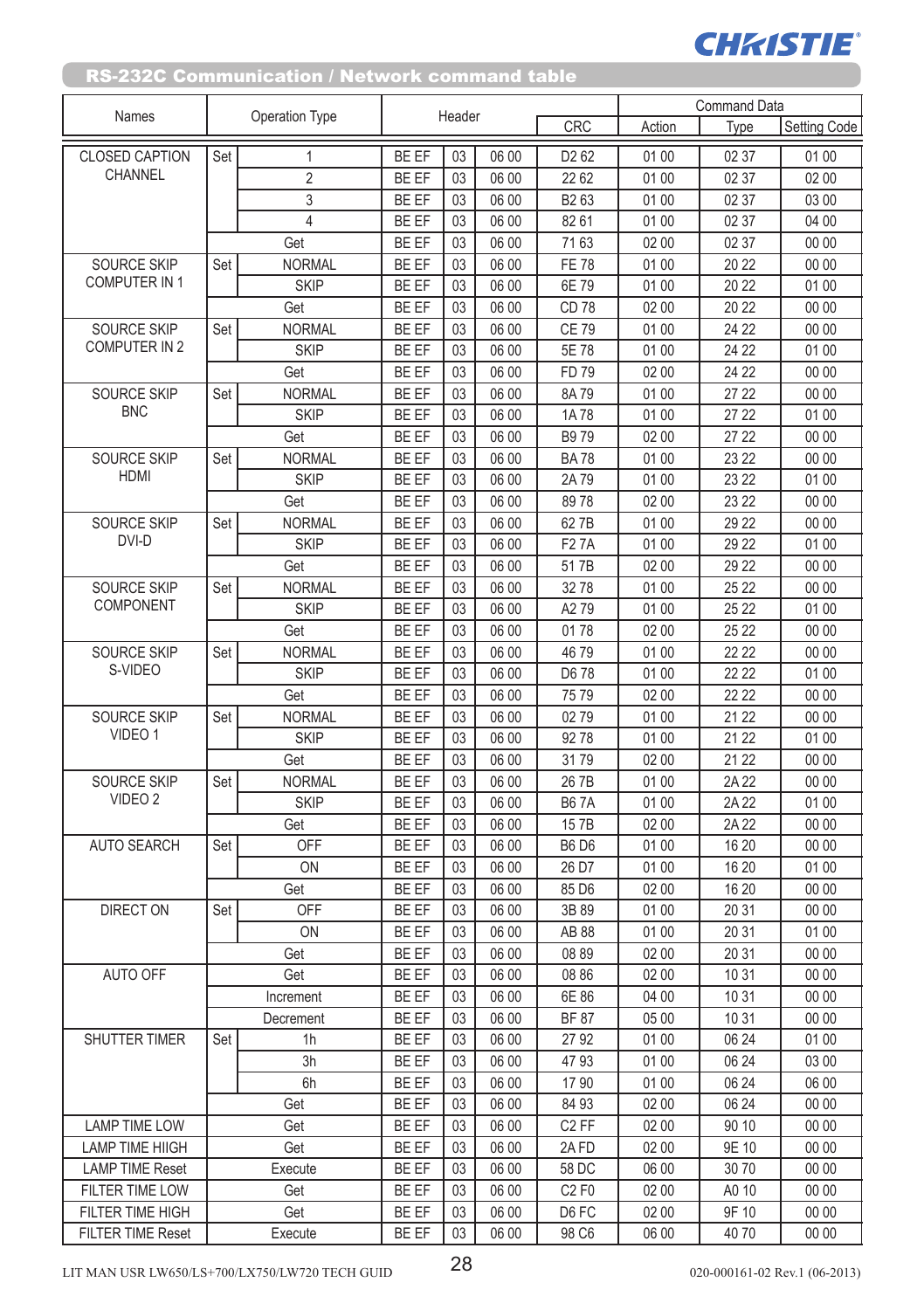| Names              |     |                                        | Header       |    |       |                   |        | <b>Command Data</b> |                     |
|--------------------|-----|----------------------------------------|--------------|----|-------|-------------------|--------|---------------------|---------------------|
|                    |     | <b>Operation Type</b>                  |              |    |       | <b>CRC</b>        | Action | Type                | <b>Setting Code</b> |
| MY BUTTON-1        | Set | <b>COMPUTER IN 1</b>                   | BE EF        | 03 | 06 00 | 3A 33             | 01 00  | 00 36               | 00 00               |
|                    |     | <b>COMPUTER IN 2</b>                   | BE EF        | 03 | 06 00 | <b>FA31</b>       | 01 00  | 00 36               | 04 00               |
|                    |     | <b>BNC</b>                             | BE EF        | 03 | 06 00 | 0A31              | 01 00  | 00 36               | 07 00               |
|                    |     | <b>HDMI</b>                            | BE EF        | 03 | 06 00 | CA 33             | 01 00  | 00 36               | 03 00               |
|                    |     | DVI-D                                  | BE EF        | 03 | 06 00 | 6A 35             | 01 00  | 00 36               | 09 00               |
|                    |     | COMPONENT                              | BE EF        | 03 | 06 00 | 6A 30             | 01 00  | 00 36               | 05 00               |
|                    |     | S-VIDEO                                | <b>BE EF</b> | 03 | 06 00 | 5A 32             | 01 00  | 00 36               | 02 00               |
|                    |     | VIDEO 1                                | BE EF        | 03 | 06 00 | AA 32             | 01 00  | 00 36               | 01 00               |
|                    |     | VIDEO <sub>2</sub>                     | BE EF        | 03 | 06 00 | 9A 35             | 01 00  | 00 36               | 0A 00               |
|                    |     | <b>INFORMATION</b>                     | BE EF        | 03 | 06 00 | FA <sub>3E</sub>  | 01 00  | 00 36               | 10 00               |
|                    |     | <b>AUTO KEYSTONE</b><br><b>EXECUTE</b> | BE EF        | 03 | 06 00 | 6A <sub>3F</sub>  | 01 00  | 00 36               | 11 00               |
|                    |     | <b>MY MEMORY</b>                       | BE EF        | 03 | 06 00 | 9A 3F             | 01 00  | 00 36               | 12 00               |
|                    |     | <b>ACTIVE IRIS</b>                     | BE EF        | 03 | 06 00 | AA3D              | 01 00  | 00 36               | 15 00               |
|                    |     | PICTURE MODE                           | BE EF        | 03 | 06 00 | 0A3E              | 01 00  | 00 36               | 13 00               |
|                    |     | <b>FILTER RESET</b>                    | BE EF        | 03 | 06 00 | 3A3C              | 01 00  | 00 36               | 14 00               |
|                    |     | <b>TEMPLATE</b>                        | BE EF        | 03 | 06 00 | CA 39             | 01 00  | 00 36               | 1B 00               |
|                    |     | PbyP SWAP                              | BE EF        | 03 | 06 00 | 5A 38             | 01 00  | 00 36               | 1A00                |
|                    |     | <b>LENS MEMORY-1</b>                   | BE EF        | 03 | 06 00 | <b>CA 27</b>      | 01 00  | 00 36               | 33 00               |
|                    |     | <b>LENS MEMORY-2</b>                   | BE EF        | 03 | 06 00 | <b>FA 25</b>      | 01 00  | 00 36               | 34 00               |
|                    |     | <b>LENS MEMORY-3</b>                   | <b>BE EF</b> | 03 | 06 00 | 6A 24             | 01 00  | 00 36               | 35 00               |
|                    |     | <b>MY IMAGE</b>                        | BE EF        | 03 | 06 00 | 5A 3D             | 01 00  | 00 36               | 16 00               |
|                    |     | Get                                    | BE EF        | 03 | 06 00 | 09 33             | 02 00  | 00 36               | 00 00               |
| MY BUTTON-2        | Set | <b>COMPUTER IN 1</b>                   | BE EF        | 03 | 06 00 | C6 32             | 01 00  | 01 36               | 00 00               |
|                    |     | <b>COMPUTER IN 2</b>                   | BE EF        | 03 | 06 00 | 06 30             | 01 00  | 01 36               | 04 00               |
|                    |     | <b>BNC</b>                             | BE EF        | 03 | 06 00 | F6 30             | 01 00  | 01 36               | 07 00               |
|                    |     | <b>HDMI</b>                            | BE EF        | 03 | 06 00 | 36 32             | 01 00  | 01 36               | 03 00               |
|                    |     | DVI-D                                  | BE EF        | 03 | 06 00 | 96 34             | 01 00  | 01 36               | 09 00               |
|                    |     | <b>COMPONENT</b>                       | BE EF        | 03 | 06 00 | 96 31             | 01 00  | 01 36               | 05 00               |
|                    |     | S-VIDEO                                | BE EF        | 03 | 06 00 | A6 33             | 01 00  | 01 36               | 02 00               |
|                    |     | VIDEO 1                                | BE EF        | 03 | 06 00 | 56 33             | 01 00  | 01 36               | 01 00               |
|                    |     | VIDEO <sub>2</sub>                     | BE EF        | 03 | 06 00 | 66 34             | 01 00  | 01 36               | 0A00                |
|                    |     | <b>INFORMATION</b>                     | BE EF        | 03 | 06 00 | 06 3F             | 01 00  | 01 36               | 10 00               |
|                    |     | <b>AUTO KEYSTONE</b><br><b>EXECUTE</b> | BE EF        | 03 | 06 00 | 96 3E             | 01 00  | 01 36               | 11 00               |
|                    |     | <b>MY MEMORY</b>                       | BE EF        | 03 | 06 00 | 66 3E             | 01 00  | 01 36               | 1200                |
|                    |     | <b>ACTIVE IRIS</b>                     | BE EF        | 03 | 06 00 | 56 3C             | 01 00  | 01 36               | 15 00               |
|                    |     | PICTURE MODE                           | BE EF        | 03 | 06 00 | F6 3F             | 01 00  | 01 36               | 13 00               |
|                    |     | <b>FILTER RESET</b>                    | BE EF        | 03 | 06 00 | C6 3D             | 01 00  | 01 36               | 14 00               |
|                    |     | <b>TEMPLATE</b>                        | BE EF        | 03 | 06 00 | 36 38             | 01 00  | 01 36               | 1B 00               |
|                    |     | PbyP SWAP                              | <b>BE EF</b> | 03 | 06 00 | A6 39             | 01 00  | 01 36               | 1A00                |
|                    |     | <b>LENS MEMORY-1</b>                   | <b>BE EF</b> | 03 | 06 00 | 36 26             | 01 00  | 01 36               | 33 00               |
|                    |     | <b>LENS MEMORY-2</b>                   | BE EF        | 03 | 06 00 | 06 24             | 01 00  | 01 36               | 34 00               |
|                    |     | <b>LENS MEMORY-3</b>                   | BE EF        | 03 | 06 00 | 96 25             | 01 00  | 01 36               | 35 00               |
|                    |     | <b>MY IMAGE</b>                        | BE EF        | 03 | 06 00 | A6 3C             | 01 00  | 01 36               | 16 00               |
|                    |     | Get                                    | BE EF        | 03 | 06 00 | F5 32             | 02 00  | 01 36               | 00 00               |
| <b>MY BUTTON-3</b> | Set | COMPUTER IN 1                          | BE EF        | 03 | 06 00 | 82 32             | 01 00  | 02 36               | 00 00               |
|                    |     | COMPUTER IN 2                          | BE EF        | 03 | 06 00 | 42 30             | 01 00  | 02 36               | 04 00               |
|                    |     | <b>BNC</b>                             | BE EF        | 03 | 06 00 | B <sub>2</sub> 30 | 01 00  | 02 36               | 07 00               |
|                    |     | <b>HDMI</b>                            | BE EF        | 03 | 06 00 | 72 32             | 01 00  | 02 36               | 03 00               |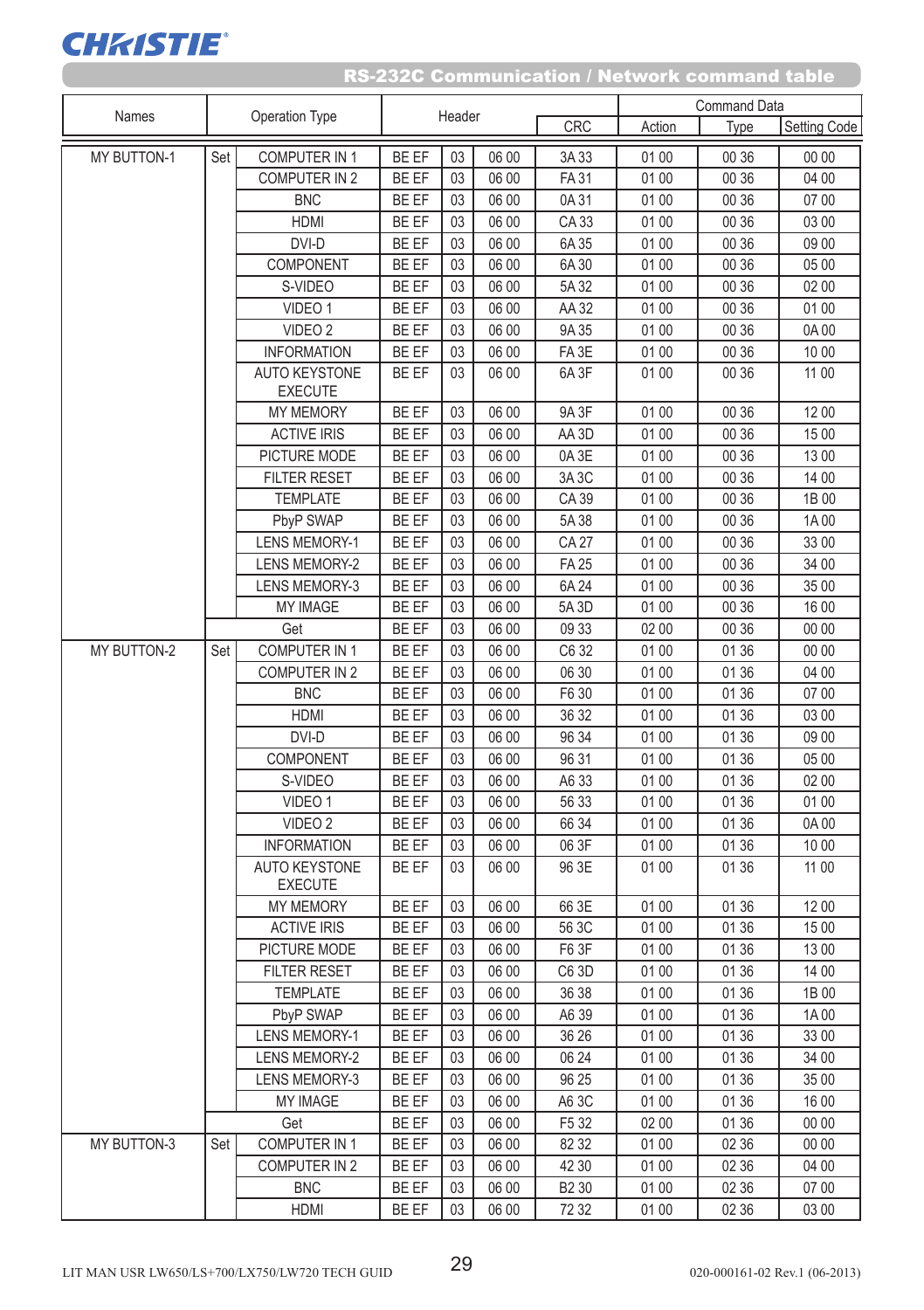| Names              |     |                                        | Header       |    |       |                   |        | <b>Command Data</b> |                     |
|--------------------|-----|----------------------------------------|--------------|----|-------|-------------------|--------|---------------------|---------------------|
|                    |     | Operation Type                         |              |    |       | <b>CRC</b>        | Action | Type                | <b>Setting Code</b> |
| <b>MY BUTTON-3</b> | Set | DVI-D                                  | <b>BE EF</b> | 03 | 06 00 | D <sub>2</sub> 34 | 01 00  | 02 36               | 09 00               |
|                    |     | COMPONENT                              | BE EF        | 03 | 06 00 | D <sub>2</sub> 31 | 01 00  | 02 36               | 05 00               |
|                    |     | S-VIDEO                                | <b>BE EF</b> | 03 | 06 00 | E2 33             | 01 00  | 02 36               | 02 00               |
|                    |     | VIDEO 1                                | BE EF        | 03 | 06 00 | 12 33             | 01 00  | 02 36               | 01 00               |
|                    |     | VIDEO <sub>2</sub>                     | BE EF        | 03 | 06 00 | 22 34             | 01 00  | 02 36               | 0A 00               |
|                    |     | <b>INFORMATION</b>                     | BE EF        | 03 | 06 00 | 42 3F             | 01 00  | 02 36               | 10 00               |
|                    |     | <b>AUTO KEYSTONE</b><br><b>EXECUTE</b> | BE EF        | 03 | 06 00 | D2 3E             | 01 00  | 02 36               | 11 00               |
|                    |     | <b>MY MEMORY</b>                       | BE EF        | 03 | 06 00 | 22 3E             | 01 00  | 02 36               | 1200                |
|                    |     | <b>ACTIVE IRIS</b>                     | BE EF        | 03 | 06 00 | 12 3C             | 01 00  | 02 36               | 15 00               |
|                    |     | PICTURE MODE                           | <b>BE EF</b> | 03 | 06 00 | <b>B2 3F</b>      | 01 00  | 02 36               | 13 00               |
|                    |     | <b>FILTER RESET</b>                    | BE EF        | 03 | 06 00 | 82 3D             | 01 00  | 02 36               | 14 00               |
|                    |     | <b>TEMPLATE</b>                        | BE EF        | 03 | 06 00 | 72 38             | 01 00  | 02 36               | 1B 00               |
|                    |     | PbyP SWAP                              | BE EF        | 03 | 06 00 | E2 39             | 01 00  | 02 36               | 1A00                |
|                    |     | <b>LENS MEMORY-1</b>                   | BE EF        | 03 | 06 00 | 72 26             | 01 00  | 02 36               | 33 00               |
|                    |     | <b>LENS MEMORY-2</b>                   | BE EF        | 03 | 06 00 | 42 24             | 01 00  | 02 36               | 34 00               |
|                    |     | <b>LENS MEMORY-3</b>                   | BE EF        | 03 | 06 00 | D <sub>2</sub> 25 | 01 00  | 02 36               | 35 00               |
|                    |     | <b>MY IMAGE</b>                        | BE EF        | 03 | 06 00 | E2 3C             | 01 00  | 02 36               | 16 00               |
|                    |     | Get                                    | <b>BE EF</b> | 03 | 06 00 | B1 32             | 02 00  | 02 36               | 00 00               |
| <b>MY BUTTON-4</b> | Set | COMPUTER IN 1                          | BE EF        | 03 | 06 00 | 7E 33             | 01 00  | 03 36               | 00 00               |
|                    |     | COMPUTER IN 2                          | <b>BE EF</b> | 03 | 06 00 | <b>BE 31</b>      | 01 00  | 03 36               | 04 00               |
|                    |     | <b>BNC</b>                             | BE EF        | 03 | 06 00 | 4E 31             | 01 00  | 03 36               | 07 00               |
|                    |     | <b>HDMI</b>                            | BE EF        | 03 | 06 00 | 8E 33             | 01 00  | 03 36               | 03 00               |
|                    |     | DVI-D                                  | <b>BE EF</b> | 03 | 06 00 | 2E 35             | 01 00  | 03 36               | 09 00               |
|                    |     | COMPONENT                              | BE EF        | 03 | 06 00 | 2E 30             | 01 00  | 03 36               | 05 00               |
|                    |     | S-VIDEO                                | BE EF        | 03 | 06 00 | 1E 32             | 01 00  | 03 36               | 02 00               |
|                    |     | VIDEO 1                                | BE EF        | 03 | 06 00 | EE 32             | 01 00  | 03 36               | 01 00               |
|                    |     | VIDEO <sub>2</sub>                     | BE EF        | 03 | 06 00 | <b>DE 35</b>      | 01 00  | 03 36               | 0A 00               |
|                    |     | <b>INFORMATION</b>                     | BE EF        | 03 | 06 00 | BE <sub>3E</sub>  | 01 00  | 03 36               | 10 00               |
|                    |     | <b>AUTO KEYSTONE</b>                   | <b>BE EF</b> | 03 | 06 00 | 2E 3F             | 01 00  | 03 36               | 11 00               |
|                    |     | <b>EXECUTE</b><br><b>MY MEMORY</b>     | BE EF        | 03 | 06 00 | DE 3F             | 01 00  | 03 36               | 12 00               |
|                    |     |                                        | BE EF        | 03 | 06 00 | EE 3D             | 01 00  | 03 36               | 15 00               |
|                    |     | <b>ACTIVE IRIS</b>                     |              |    |       |                   |        |                     |                     |
|                    |     | PICTURE MODE                           | BE EF        | 03 | 06 00 | 4E 3E             | 01 00  | 03 36               | 13 00               |
|                    |     | <b>FILTER RESET</b>                    | BE EF        | 03 | 06 00 | <b>7E 3C</b>      | 01 00  | 03 36               | 14 00               |
|                    |     | <b>TEMPLATE</b>                        | BE EF        | 03 | 06 00 | 8E 39             | 01 00  | 03 36               | 1B 00               |
|                    |     | PbyP SWAP                              | BE EF        | 03 | 06 00 | 1E 38             | 01 00  | 03 36               | 1A00                |
|                    |     | <b>LENS MEMORY-1</b>                   | <b>BE EF</b> | 03 | 06 00 | 8E 27             | 01 00  | 03 36               | 33 00               |
|                    |     | <b>LENS MEMORY-2</b>                   | BE EF        | 03 | 06 00 | <b>BE 25</b>      | 01 00  | 03 36               | 34 00               |
|                    |     | <b>LENS MEMORY-3</b>                   | <b>BE EF</b> | 03 | 06 00 | 2E 24             | 01 00  | 03 36               | 35 00               |
|                    |     | <b>MY IMAGE</b>                        | BE EF        | 03 | 06 00 | 1E 3D             | 01 00  | 03 36               | 16 00               |
|                    |     | Get                                    | BE EF        | 03 | 06 00 | 4D 33             | 02 00  | 03 36               | 00 00               |
| <b>MY SOURCE</b>   | Set | <b>COMPUTER IN 1</b>                   | BE EF        | 03 | 06 00 | <b>FA38</b>       | 01 00  | 20 36               | 00 00               |
|                    |     | <b>COMPUTER IN 2</b>                   | <b>BE EF</b> | 03 | 06 00 | 3A 3A             | 01 00  | 20 36               | 04 00               |
|                    |     | <b>BNC</b>                             | BE EF        | 03 | 06 00 | CA <sub>3</sub> A | 01 00  | 20 36               | 07 00               |
|                    |     | <b>HDMI</b>                            | BE EF        | 03 | 06 00 | 0A 38             | 01 00  | 20 36               | 03 00               |
|                    |     | DVI-D                                  | BE EF        | 03 | 06 00 | AA 3E             | 01 00  | 20 36               | 09 00               |
|                    |     | COMPONENT                              | <b>BE EF</b> | 03 | 06 00 | AA 3B             | 01 00  | 20 36               | 05 00               |
|                    |     | S-VIDEO                                | BE EF        | 03 | 06 00 | 9A 39             | 01 00  | 20 36               | 02 00               |
|                    |     | VIDEO 1                                | <b>BE EF</b> | 03 | 06 00 | 6A 39             | 01 00  | 20 36               | 01 00               |
|                    |     | VIDEO <sub>2</sub>                     | BE EF        | 03 | 06 00 | 5A 3E             | 01 00  | 20 36               | 0A 00               |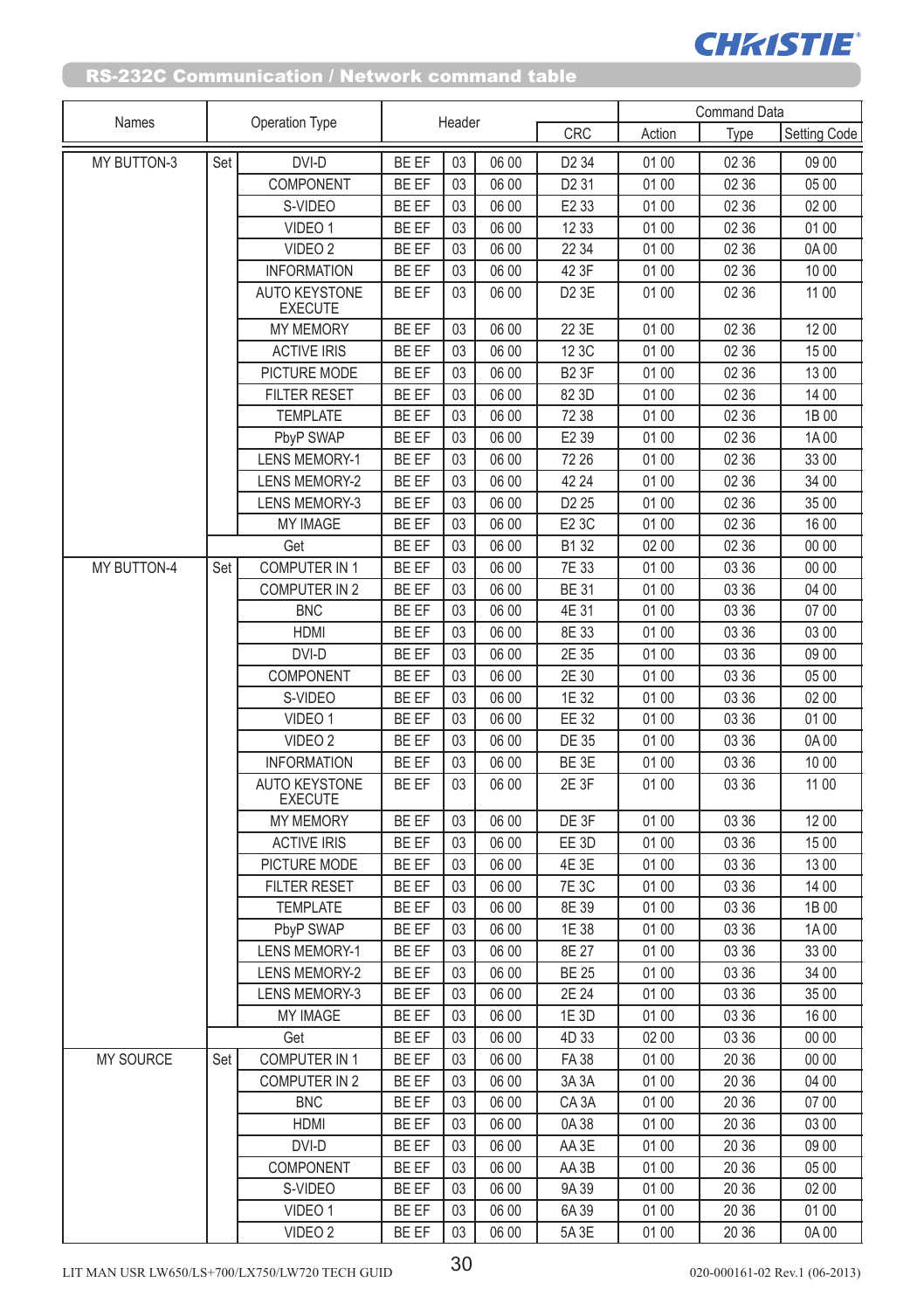

| Names                                 | <b>Operation Type</b> |                | Header       |    |       |                               | <b>Command Data</b> |       |              |  |
|---------------------------------------|-----------------------|----------------|--------------|----|-------|-------------------------------|---------------------|-------|--------------|--|
|                                       |                       |                |              |    |       |                               | Action              | Type  | Setting Code |  |
| <b>MY SOURCE</b>                      |                       | Get            | BE EF        | 03 | 06 00 | C9 38                         | 02 00               | 20 36 | 00 00        |  |
| <b>MY IMAGE</b>                       | Set                   | OFF            | <b>BE EF</b> | 03 | 06 00 | 3A C <sub>3</sub>             | 01 00               | 00 35 | 00 00        |  |
|                                       |                       | IMAGE-1        | <b>BE EF</b> | 03 | 06 00 | AAC2                          | 01 00               | 00 35 | 01 00        |  |
|                                       |                       | IMAGE-2        | <b>BE EF</b> | 03 | 06 00 | 5A C <sub>2</sub>             | 01 00               | 00 35 | 02 00        |  |
|                                       |                       | IMAGE-3        | <b>BE EF</b> | 03 | 06 00 | CA <sub>C</sub> 3             | 01 00               | 00 35 | 03 00        |  |
|                                       |                       | IMAGE-4        | <b>BE EF</b> | 03 | 06 00 | FAC1                          | 01 00               | 00 35 | 04 00        |  |
|                                       |                       | Get            | BE EF        | 03 | 06 00 | 09 C3                         | 02 00               | 00 35 | 00 00        |  |
| MY IMAGE IMAGE-1<br>Delete            |                       | Execute        | BE EF        | 03 | 06 00 | 71 C <sub>3</sub>             | 06 00               | 01 35 | 00 00        |  |
| MY IMAGE IMAGE-2<br>Delete            |                       | Execute        | BE EF        | 03 | 06 00 | 35 C <sub>3</sub>             | 06 00               | 02 35 | 00 00        |  |
| MY IMAGE IMAGE-3<br>Delete            |                       | Execute        | BE EF        | 03 | 06 00 | C9 C2                         | 06 00               | 03 35 | 00 00        |  |
| MY IMAGE IMAGE-4<br>Delete            |                       | Execute        | BE EF        | 03 | 06 00 | BD <sub>C3</sub>              | 06 00               | 04 35 | 00 00        |  |
| <b>REMOTE FRONT</b>                   | Set                   | Off            | BE EF        | 03 | 06 00 | FF 32                         | 01 00               | 00 26 | 00 00        |  |
|                                       |                       | On             | BE EF        | 03 | 06 00 | 6F 33                         | 01 00               | 00 26 | 01 00        |  |
|                                       |                       | Get            | <b>BE EF</b> | 03 | 06 00 | CC 32                         | 02 00               | 00 26 | 00 00        |  |
| <b>REMOTE REAR</b>                    | Set                   | Off            | BE EF        | 03 | 06 00 | 03 33                         | 01 00               | 01 26 | 00 00        |  |
|                                       |                       | On             | BE EF        | 03 | 06 00 | 93 32                         | 01 00               | 01 26 | 01 00        |  |
|                                       |                       | Get            | BE EF        | 03 | 06 00 | 30 33                         | 02 00               | 01 26 | 00 00        |  |
| <b>REMOTE TOP</b>                     | Set                   | Off            | <b>BE EF</b> | 03 | 06 00 | 47 33                         | 01 00               | 02 26 | 00 00        |  |
|                                       |                       | On             | BE EF        | 03 | 06 00 | D7 32                         | 01 00               | 02 26 | 01 00        |  |
|                                       |                       | Get            | BE EF        | 03 | 06 00 | 74 33                         | 02 00               | 02 26 | 00 00        |  |
| <b>REMOTE ID</b>                      | Set                   | ALL            | BE EF        | 03 | 06 00 | 9F 30                         | 01 00               | 08 26 | 00 00        |  |
|                                       |                       | 1              | BE EF        | 03 | 06 00 | 0F 31                         | 01 00               | 08 26 | 01 00        |  |
|                                       |                       | $\overline{2}$ | BE EF        | 03 | 06 00 | FF 31                         | 01 00               | 08 26 | 02 00        |  |
|                                       |                       | 3              | BE EF        | 03 | 06 00 | 6F 30                         | 01 00               | 08 26 | 03 00        |  |
|                                       |                       | 4              | <b>BE EF</b> | 03 | 06 00 | 5F 32                         | 01 00               | 08 26 | 04 00        |  |
|                                       |                       | Get            | BE EF        | 03 | 06 00 | AC 30                         | 02 00               | 08 26 | 00 00        |  |
| <b>REMOTE FREQUENCY</b>               | Set                   | Disable        | BE EF        | 03 | 06 00 | FF <sub>3D</sub>              | 01 00               | 30 26 | 00 00        |  |
| <b>NORMAL</b>                         |                       | Enable         | <b>BE EF</b> | 03 | 06 00 | 6F <sub>3C</sub>              | 01 00               | 30 26 | 01 00        |  |
|                                       |                       | Get            | BE EF        | 03 | 06 00 | CC <sub>3D</sub>              | 02 00               | 30 26 | 00 00        |  |
| <b>REMOTE FREQUENCY</b>               | Set                   | <b>Disable</b> | BE EF        | 03 | 06 00 | 03 3C                         | 01 00               | 31 26 | 00 00        |  |
| <b>HIGH</b>                           |                       | Enable         | <b>BE EF</b> | 03 | 06 00 | 93 3D                         | 01 00               | 31 26 | 01 00        |  |
|                                       |                       | Get            | BE EF        | 03 | 06 00 | 30 3C                         | 02 00               | 31 26 | 00 00        |  |
| <b>FOCUS</b>                          |                       | Increment      | BE EF        | 03 | 06 00 | 6A 93                         | 04 00               | 00 24 | 00 00        |  |
|                                       |                       | Decrement      | <b>BE EF</b> | 03 | 06 00 | <b>BB 92</b>                  | 05 00               | 00 24 | 00 00        |  |
| ZOOM                                  |                       | Increment      | BE EF        | 03 | 06 00 | 96 92                         | 04 00               | 01 24 | 00 00        |  |
|                                       |                       | Decrement      | <b>BE EF</b> | 03 | 06 00 | 4793                          | 05 00               | 01 24 | 00 00        |  |
| LENS SHIFT-V                          |                       | Increment      | BE EF        | 03 | 06 00 | D <sub>2</sub> 9 <sub>2</sub> | 04 00               | 02 24 | 00 00        |  |
|                                       |                       | Decrement      | <b>BE EF</b> | 03 | 06 00 | 03 93                         | 05 00               | 02 24 | 00 00        |  |
| LENS SHIFT-H                          |                       | Increment      | <b>BE EF</b> | 03 | 06 00 | 2E 93                         | 04 00               | 03 24 | 00 00        |  |
|                                       |                       | Decrement      | <b>BE EF</b> | 03 | 06 00 | FF 92                         | 05 00               | 03 24 | 00 00        |  |
| <b>LENS SHIFT</b><br><b>CENTERING</b> |                       | Execute        | <b>BE EF</b> | 03 | 06 00 | B8 93                         | 06 00               | 04 24 | 00 00        |  |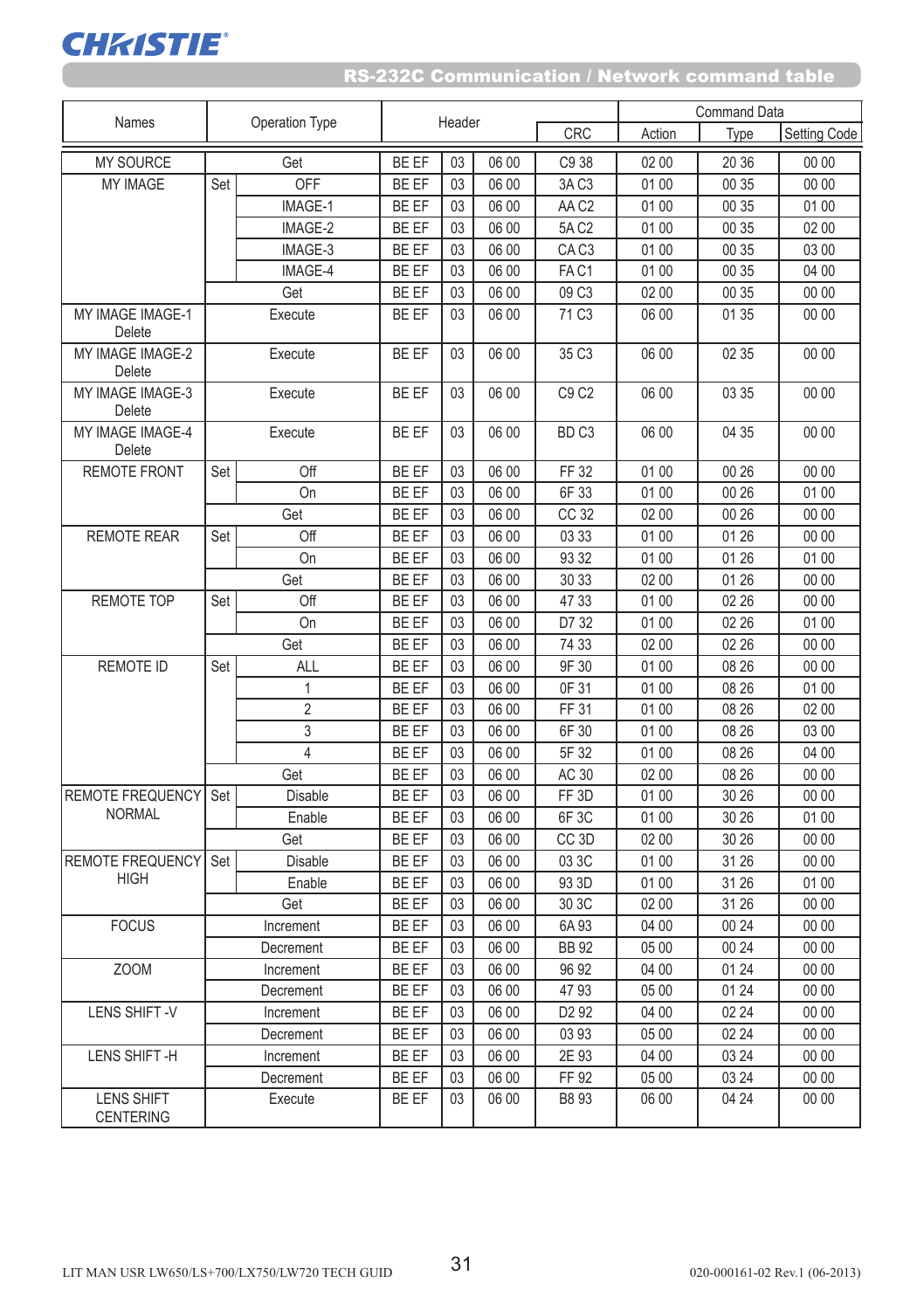|                                        |                |                      |              |        |       |                   |        | <b>Command Data</b> |                     |
|----------------------------------------|----------------|----------------------|--------------|--------|-------|-------------------|--------|---------------------|---------------------|
| Names                                  | Operation Type |                      |              | Header |       | <b>CRC</b>        | Action | Type                | <b>Setting Code</b> |
| LENS MEMORY INDEX Set                  |                | $\mathbf{1}$         | <b>BE EF</b> | 03     | 06 00 | 4B 92             | 01 00  | 07 24               | 00 00               |
|                                        |                | $\overline{2}$       | BE EF        | 03     | 06 00 | <b>DB 93</b>      | 01 00  | 07 24               | 01 00               |
|                                        |                | 3                    | BE EF        | 03     | 06 00 | 2B 93             | 01 00  | 07 24               | 02 00               |
|                                        |                | Get                  | BE EF        | 03     | 06 00 | 78 92             | 02 00  | 07 24               | 00 00               |
| LENS MEMORY LOAD                       |                | Execute              | BE EF        | 03     | 06 00 | E8 90             | 06 00  | 08 24               | 00 00               |
| <b>LENS MEMORY SAVE</b>                |                | Execute              | BE EF        | 03     | 06 00 | 14 91             | 06 00  | 09 24               | 00 00               |
| <b>LENS MEMORY CLEAR</b>               |                | Execute              | BE EF        | 03     | 06 00 | 5091              | 06 00  | 0A 24               | 00 00               |
| <b>LENS MEMORY FOCUS</b>               |                | Get                  | BE EF        | 03     | 06 00 | 2891              | 02 00  | 0B 24               | 00 00               |
| LENS MEMORY ZOOM                       |                | Get                  | BE EF        | 03     | 06 00 | 5C 90             | 02 00  | 0C 24               | 00 00               |
| <b>LENS MEMORY</b><br>LENS SHIFT-V     |                | Get                  | <b>BE EF</b> | 03     | 06 00 | A0 91             | 02 00  | 0D 24               | 00 00               |
| <b>LENS MEMORY</b><br>LENS SHIFT-H     |                | Get                  | BE EF        | 03     | 06 00 | E4 91             | 02 00  | 0E 24               | 00 00               |
| <b>LENS MEMORY</b><br><b>LENS TYPE</b> |                | Get                  | BE EF        | 03     | 06 00 | 18 90             | 02 00  | 0F 24               | 00 00               |
| <b>MAGNIFY</b>                         |                | Get                  | BE EF        | 03     | 06 00 | 7C D <sub>2</sub> | 02 00  | 07 30               | 00 00               |
|                                        |                | Increment            | <b>BE EF</b> | 03     | 06 00 | 1AD2              | 04 00  | 07 30               | 00 00               |
|                                        |                | Decrement            | BE EF        | 03     | 06 00 | CB <sub>D3</sub>  | 05 00  | 07 30               | 00 00               |
| <b>FREEZE</b>                          | Set            | <b>NORMAL</b>        | BE EF        | 03     | 06 00 | 83 D <sub>2</sub> | 01 00  | 02 30               | 00 00               |
|                                        |                | <b>FREEZE</b>        | BE EF        | 03     | 06 00 | 13 D <sub>3</sub> | 01 00  | 02 30               | 01 00               |
|                                        |                | Get                  | BE EF        | 03     | 06 00 | <b>B0 D2</b>      | 02 00  | 02 30               | 00 00               |
| <b>SHUTTER</b>                         | Set            | OFF                  | BE EF        | 03     | 06 00 | F3 93             | 01 00  | 05 24               | 00 00               |
|                                        |                | ON                   | BE EF        | 03     | 06 00 | 63 92             | 01 00  | 05 24               | 01 00               |
|                                        |                | Get                  | <b>BE EF</b> | 03     | 06 00 | C <sub>0</sub> 93 | 02 00  | 05 24               | 00 00               |
| PbyP                                   | Set            | OFF                  | BE EF        | 03     | 06 00 | 3E 26             | 01 00  | 10 23               | 00 00               |
|                                        |                | ON                   | BE EF        | 03     | 06 00 | <b>AE 27</b>      | 01 00  | 10 23               | 01 00               |
|                                        |                | Get                  | BE EF        | 03     | 06 00 | 0D 26             | 02 00  | 10 23               | 00 00               |
| PbyP RIGHT SOURCE                      | Set            | <b>COMPUTER IN 1</b> | BE EF        | 03     | 06 00 | 86 27             | 01 00  | 12 23               | 00 00               |
|                                        |                | <b>COMPUTER IN 2</b> | <b>BE EF</b> | 03     | 06 00 | 46 25             | 01 00  | 12 23               | 04 00               |
|                                        |                | <b>BNC</b>           | BE EF        | 03     | 06 00 | B6 25             | 01 00  | 12 23               | 07 00               |
|                                        |                | <b>HDMI</b>          | <b>BE EF</b> | 03     | 06 00 | 76 27             | 01 00  | 12 23               | 03 00               |
|                                        |                | DVI-D                | BE EF        | 03     | 06 00 | D6 21             | 01 00  | 12 23               | 09 00               |
|                                        |                | COMPONENT            | <b>BE EF</b> | 03     | 06 00 | D6 24             | 01 00  | 12 23               | 05 00               |
|                                        |                | S-VIDEO              | BE EF        | 03     | 06 00 | E6 26             | 01 00  | 12 23               | 02 00               |
|                                        |                | VIDEO 1              | BE EF        | 03     | 06 00 | 16 26             | 01 00  | 12 23               | 01 00               |
|                                        |                | VIDEO <sub>2</sub>   | BE EF        | 03     | 06 00 | 26 21             | 01 00  | 12 23               | 0A00                |
|                                        |                | Get                  | BE EF        | 03     | 06 00 | <b>B527</b>       | 02 00  | 12 23               | 00 00               |
| PbyP MAIN AREA                         | Set            | LEFT                 | BE EF        | 03     | 06 00 | 7A 26             | 01 00  | 13 23               | 00 00               |
|                                        |                | <b>RIGHT</b>         | BE EF        | 03     | 06 00 | <b>EA 27</b>      | 01 00  | 13 23               | 01 00               |
|                                        |                | Get                  | BE EF        | 03     | 06 00 | 49 26             | 02 00  | 13 23               | 00 00               |
| PbyP LEFT SOURCE                       | Set            | <b>COMPUTER IN 1</b> | BE EF        | 03     | 06 00 | F <sub>2</sub> 26 | 01 00  | 15 23               | 00 00               |
|                                        |                | <b>COMPUTER IN 2</b> | BE EF        | 03     | 06 00 | 32 24             | 01 00  | 15 23               | 04 00               |
|                                        |                | <b>BNC</b>           | <b>BE EF</b> | 03     | 06 00 | C224              | 01 00  | 15 23               | 07 00               |
|                                        |                | <b>HDMI</b>          | BE EF        | 03     | 06 00 | 02 26             | 01 00  | 15 23               | 03 00               |
|                                        |                | DVI-D                | BE EF        | 03     | 06 00 | A2 20             | 01 00  | 15 23               | 09 00               |
|                                        |                | COMPONENT            | BE EF        | 03     | 06 00 | A2 25             | 01 00  | 15 23               | 05 00               |
|                                        |                | S-VIDEO              | BE EF        | 03     | 06 00 | 92 27             | 01 00  | 15 23               | 02 00               |
|                                        |                | VIDEO 1              | BE EF        | 03     | 06 00 | 62 27             | 01 00  | 15 23               | 01 00               |
|                                        |                | VIDEO <sub>2</sub>   | <b>BE EF</b> | 03     | 06 00 | 52 20             | 01 00  | 15 23               | 0A00                |
|                                        |                | Get                  | <b>BE EF</b> | 03     | 06 00 | C1 26             | 02 00  | 15 23               | 00 00               |
| PbvP SWAP                              |                | Execute              | BE EF        | 03     | 06 00 | 01 27             | 06 00  | 16 23               | 00 00               |